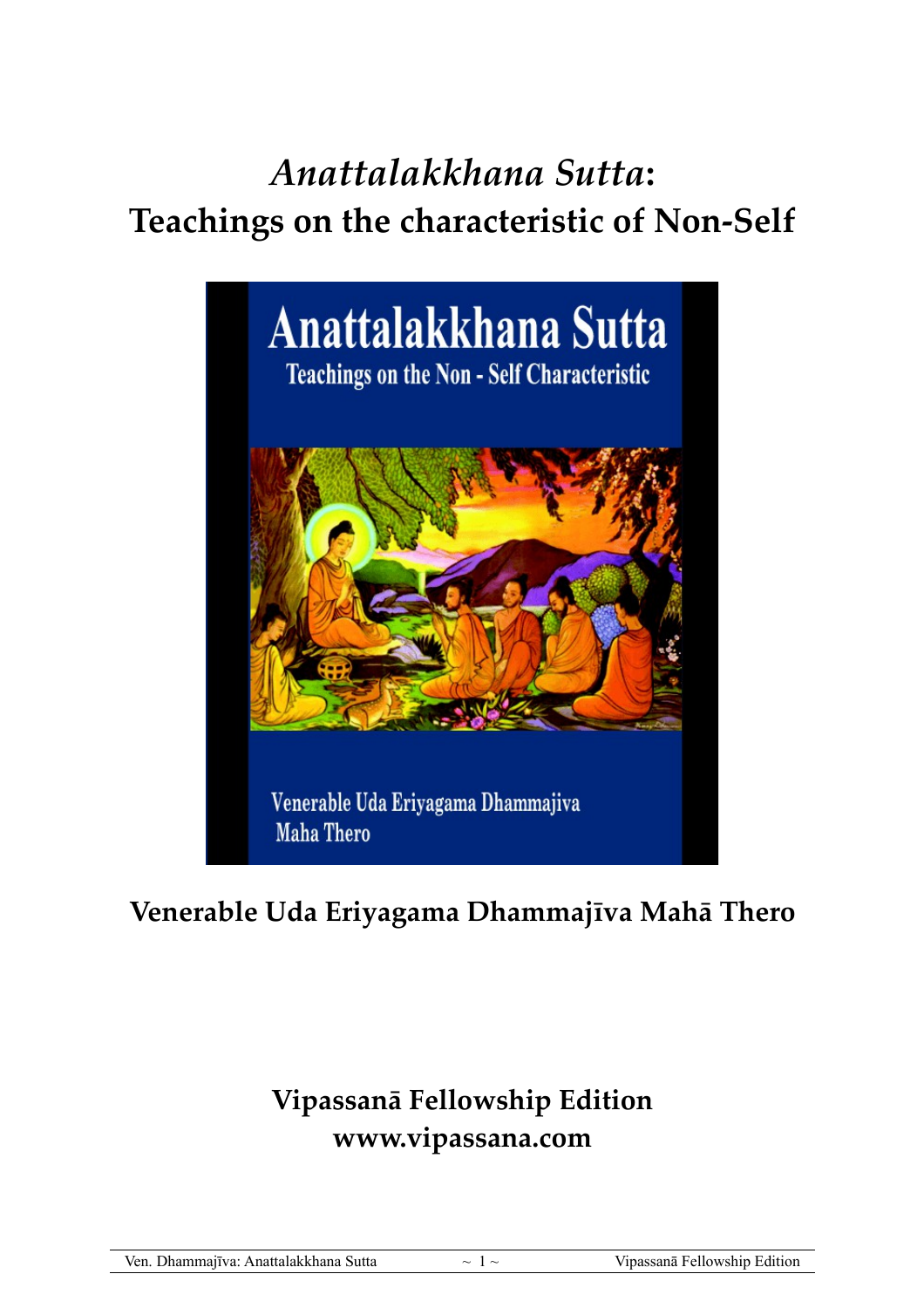#### **Copyright @ 2014 - Mitirigala Nissarana Vanaya**

All commercial rights reserved.

This book is for free distribution only and is meant to be given as a gift of *dhamma* and may not be reproduced for commercial gain in any shape or form. For permission to reprint for free distribution, or if you wish to continue to make these publications possible, please write to:

\_\_\_\_\_\_\_\_\_\_\_\_\_\_\_\_\_\_\_\_\_\_\_\_\_\_\_\_\_\_\_\_\_\_\_\_\_\_\_\_\_\_\_\_\_\_\_\_\_\_\_\_\_\_\_\_\_\_\_\_\_\_\_\_\_\_\_\_\_\_\_\_\_\_\_

The Sangha Mitirigala Nissarana Vanaya Mitirigala 11742 Sri Lanka

**This Vipassanā Fellowship Edition published 2015 by permission of Ven. Dhammajīva.**

\_\_\_\_\_\_\_\_\_\_\_\_\_\_\_\_\_\_\_\_\_\_\_\_\_\_\_\_\_\_\_\_\_\_\_\_\_\_\_\_\_\_\_\_\_\_\_\_\_\_\_\_\_\_\_\_\_\_\_\_\_\_\_\_\_\_\_\_\_\_\_\_\_\_\_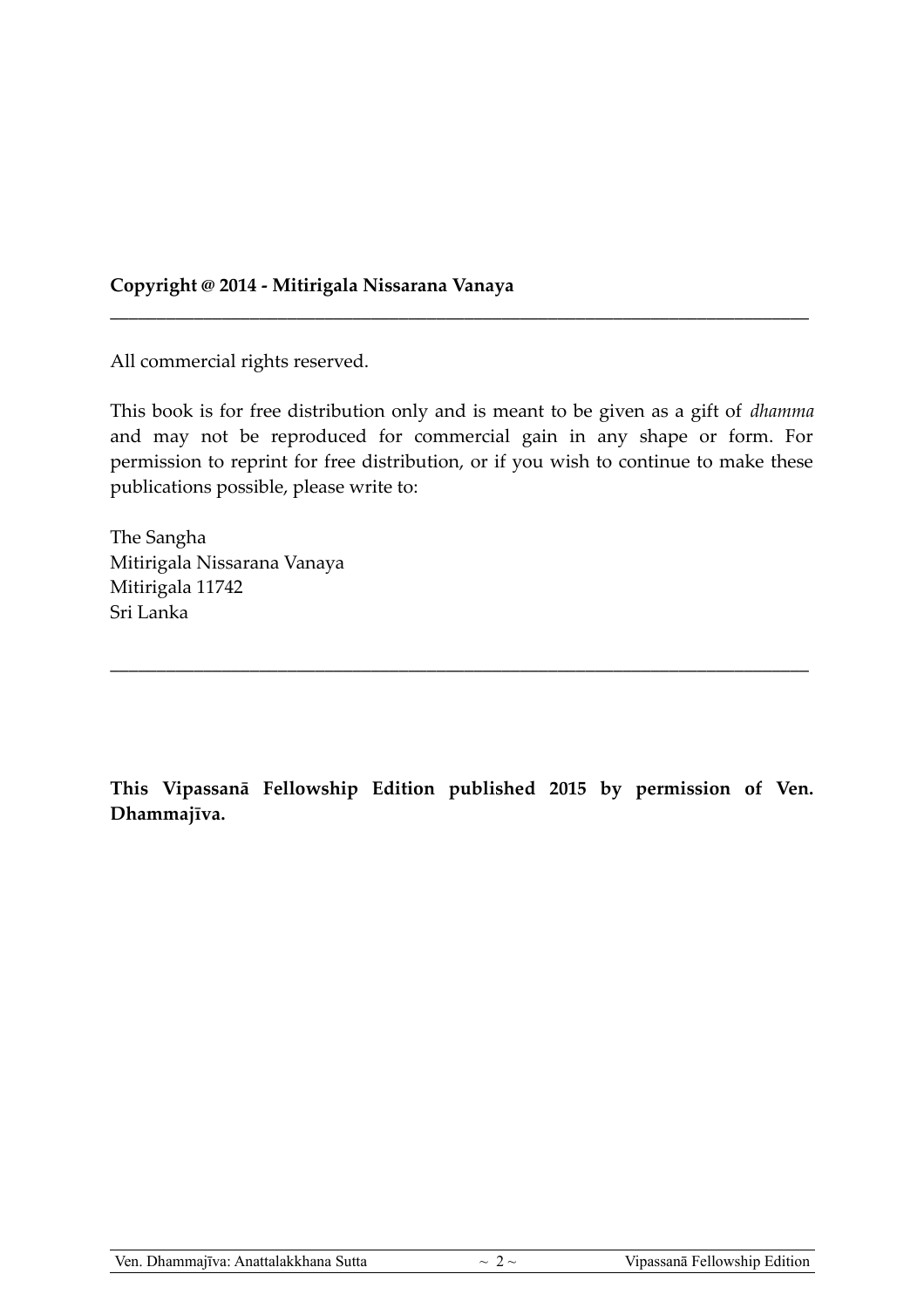## **Contents**

#### **About the Author**

#### **Introduction**

#### **Chapter 1 - Form is Non-Self**

*Contemplating form as form Observing the breath (form) Form is non-self Dissolution of form Common traps Non-self and affliction*

#### **Chapter 2 - Feeling is Non-Self**

*Materiality to mentality Observing feelings Indifferent feelings Sensory contact and non-governance Immaterial feelings Feelings are non-self Restraint from sensory contact Non-governable feelings*

#### **Chapter 3 - Perception is Non-Self**

*Transcience of perception Nature of perception Trickery of perception Neither perception nor non-perception Beyond sensory perception*

#### **Chapter 4 - Volitional formations are Non-Self**

*Nature of volitional formations Observing volitional formations in the practice Cessation of verbal and bodily actions Freedom from volitional formations*

#### **Chapter 5 - Consciousness is Non-Self**

*Observing the nature of consciousness Navigating beyond sensory consciousness Unmanifested state of consciousness Seeing the operation of consciousness in the practice Pausing the cycle of sensory consciousness*

**\_\_\_\_\_\_\_\_\_\_\_\_\_\_\_\_\_\_\_\_\_\_\_\_\_\_\_\_\_\_\_\_\_\_\_\_\_\_\_\_\_\_\_\_\_\_\_\_\_\_\_\_\_\_\_\_\_\_\_\_\_\_\_\_\_\_\_\_\_\_\_\_\_\_\_**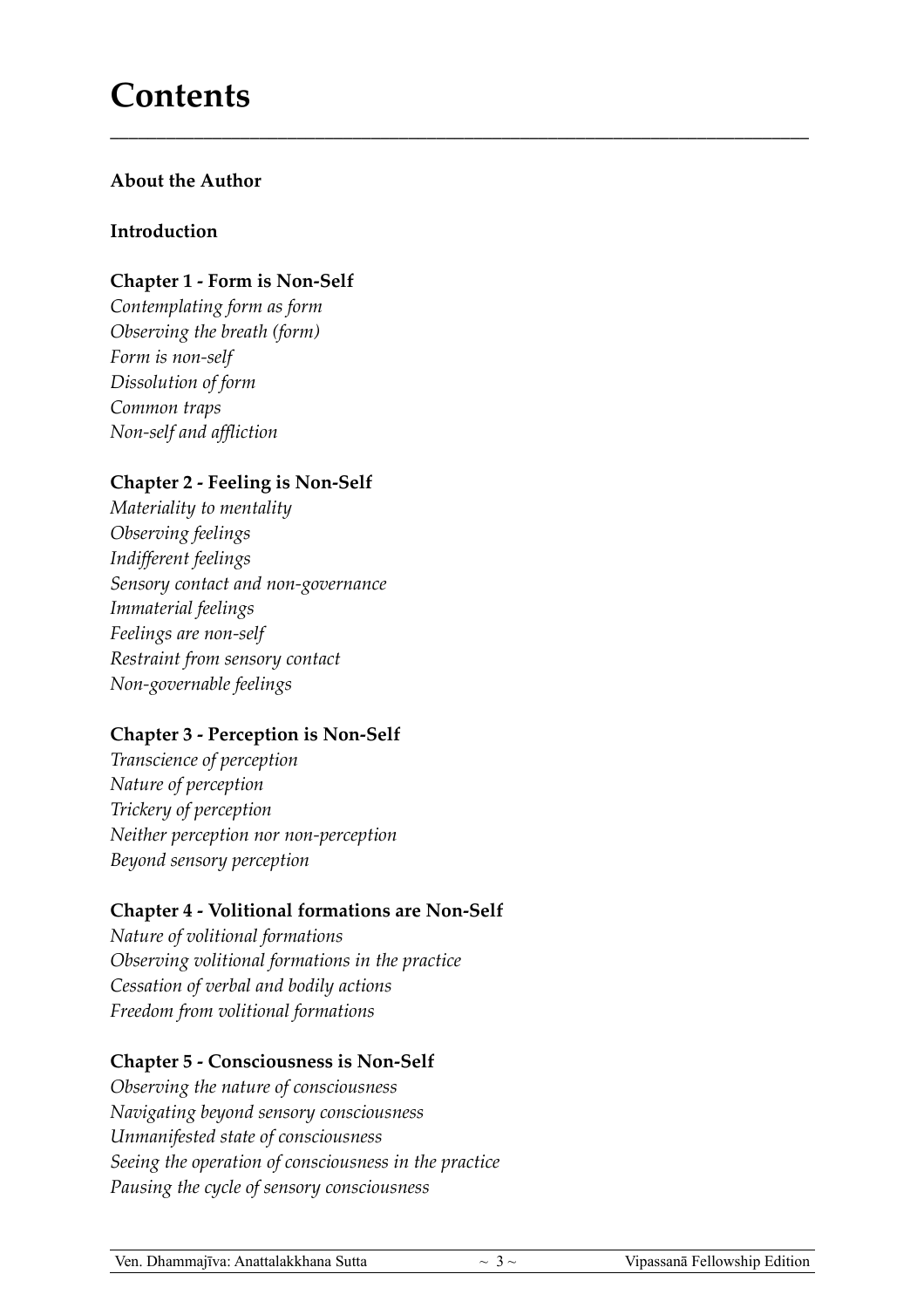## **About the Author**

Venerable *UdaEriyagama Dhammajīva Mahā Thero* is an experienced meditation teacher of the *Theravāda* Buddhist tradition. He is presently the Chief Preceptor of the Mitirigala Nissarana Vanaya, a monastery in the strict forest tradition in Sri Lanka.

**\_\_\_\_\_\_\_\_\_\_\_\_\_\_\_\_\_\_\_\_\_\_\_\_\_\_\_\_\_\_\_\_\_\_\_\_\_\_\_\_\_\_\_\_\_\_\_\_\_\_\_\_\_\_\_\_\_\_\_\_\_\_\_\_\_\_\_\_\_\_\_\_\_\_\_**

He entered the order of the monastic sangha in 1988 at a relatively young age under the guidance of the late Most Venerable *Mātara Srī Ñāņārāma Mahāthera*, one of Sri Lanka's well known and highly respected meditation masters.

Upon the passing away of Venerable *Ñāņārāma Mahāthera* he travelled to Burma, where he trained under the guidance of *Sayādaw U Panditabhivamsa*, the revered Burmese meditation master for a number of years. Having developed his practice as a trusted student of *U Pandita Sayadaw*, Venerable *Dhammajīva Mahā Thero* returned to Sri Lanka and subsequently assumed the position of Chief Preceptor at Mitirigala Nissarana Vanaya.

Whilst having successfully preserved the spirit of the Buddha's teachings in a living monastic tradition, Venerable *Dhammajīva Mahā Thero* has also used the unique wisdom gained through his practice to give life to the *dhamma* in the hearts of others. He is the author of over forty Buddhist publications and has translated many Burmese meditation manuals to Sinhalese as well as to English.

Now an internationally renowned teacher to numerous monks, nuns and lay practitioners in Sri Lanka as well as around the world, Venerable *Dhammajīva Mahā Thero* speaks lucidly on Buddhist meditation, drawing from his own personal experience as a dedicated *yogi*, articulating a vision of the Buddha's teaching bent on the cultivation of the meditation practice. Giving the necessary instructions to harness the practice towards deeper insights, Venerable *Dhammajīva Mahā Thero* maps the path for *yogis* to confidently steer ahead towards final liberation and a realisation of the Buddha's timeless wisdom.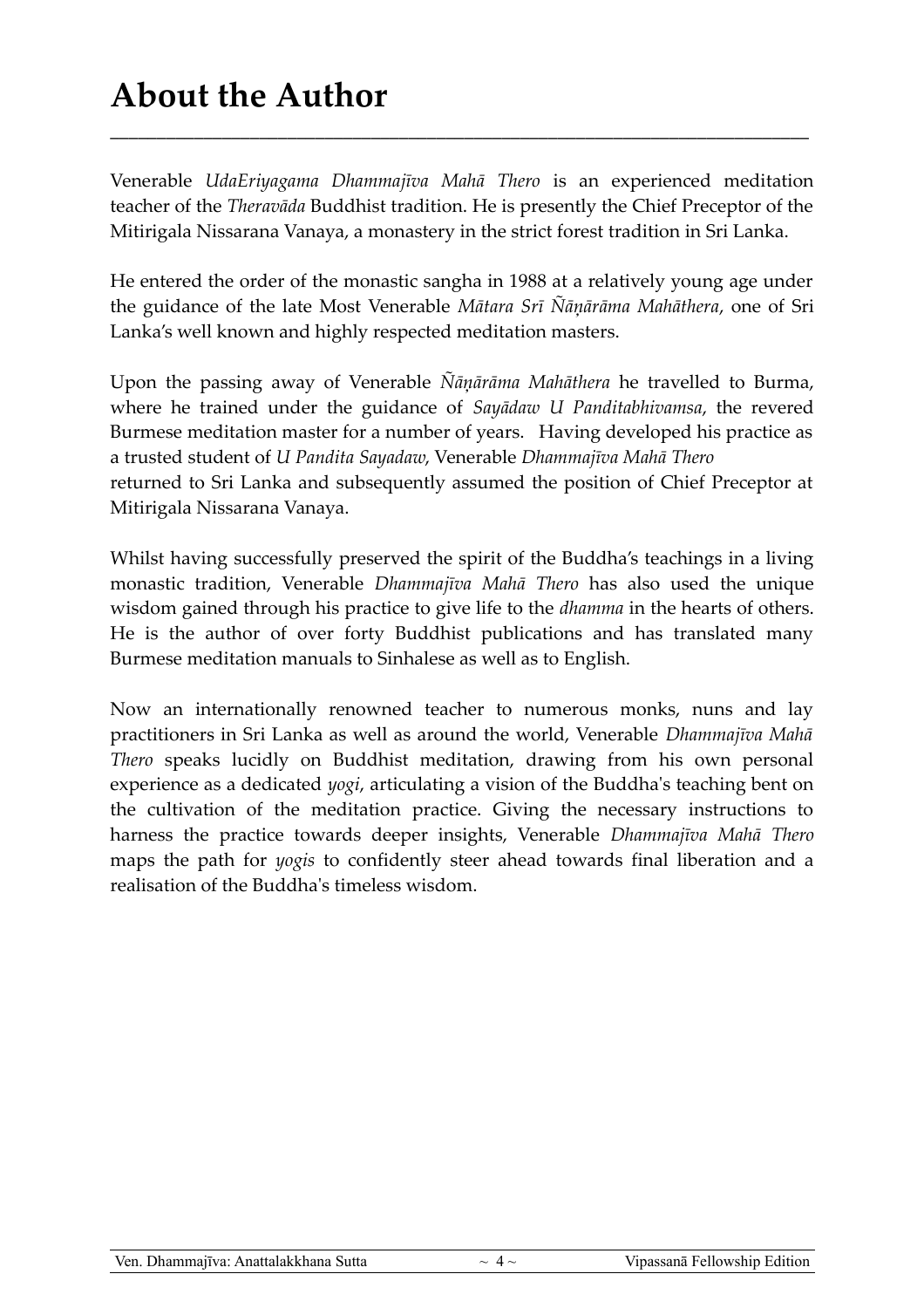## **Introduction**

*Anattalakkhana Sutta* (discourse on the Non-Self Characteristic), the second discourse delivered by the Buddha has historical significance. It is well known amongst Buddhist circles.

\_\_\_\_\_\_\_\_\_\_\_\_\_\_\_\_\_\_\_\_\_\_\_\_\_\_\_\_\_\_\_\_\_\_\_\_\_\_\_\_\_\_\_\_\_\_\_\_\_\_\_\_\_\_\_\_\_\_\_\_\_\_\_\_\_\_\_\_\_\_\_\_\_\_\_

 It is also featured in the *Sutta Pitaka*, (Basket of Discourses), under the title, *Pancavaggiya Sutta*, meaning the "Group of Five" discourse.

When the Buddha delivered the first sermon, *Dhammacakkapavatthana Sutta*, (Turning the Wheel of the Four Noble Truths), one of the five ascetics, *Kondanna*, grasped the essence of the Buddha's teachings and became a stream enterer (*sotapanna)*. The Buddha realised that the profound realisations gained through his enlightenment could be communicated and understood by others. Four more days passed. On the fifth day, the Buddha delivered *Anattalakkhana Sutta* on the characteristic of non-self. At the completion of this teaching, all five ascetics became fully enlightened. The wheel of *dhamma* gathered momentum and six *arahants* in total now formed the *sāsana*.

The unfolding of *Anattalakkhana Sutta* is as follows.

On one occasion, the Buddha was resident at Benares, in the Deer Park at Isipatana (a dwelling place of Seers), where he addressed the group of five:

*"Bhikkhus," — "Venerable sir," they replied. The Blessed One said this:*

*"Bhikkhus, form is not-self. Were form self, then this form would not lead to affliction, and one could say of form: 'Let my form be thus, let my form be not thus.' And since form is notself, so it leads to affliction, and none can command of form: 'Let my form be thus, let my form be not thus.'*

*"Bhikkhus, feeling is not-self...*

*"Bhikkhus, perception is not-self...*

*"Bhikkhus, determinations are not-self...*

*"Bhikkhus, consciousness is not self. Were consciousness self, then this consciousness would not lead to affliction, and one could command of consciousness: 'Let my consciousness be thus, let my consciousness be not thus.' And since consciousness is not-self, so it leads to affliction, and none can command of consciousness: 'Let my consciousness be thus, let my consciousness be not thus.'*

*"Bhikkhus, how do you conceive it: is form permanent or impermanent?" — "Impermanent, venerable sir." — "Now is what is impermanent painful or pleasant?" — "Painful, venerable*

Ven. Dhammajīva: Anattalakkhana Sutta  $\sim$  5  $\sim$   $\sim$  Vipassanā Fellowship Edition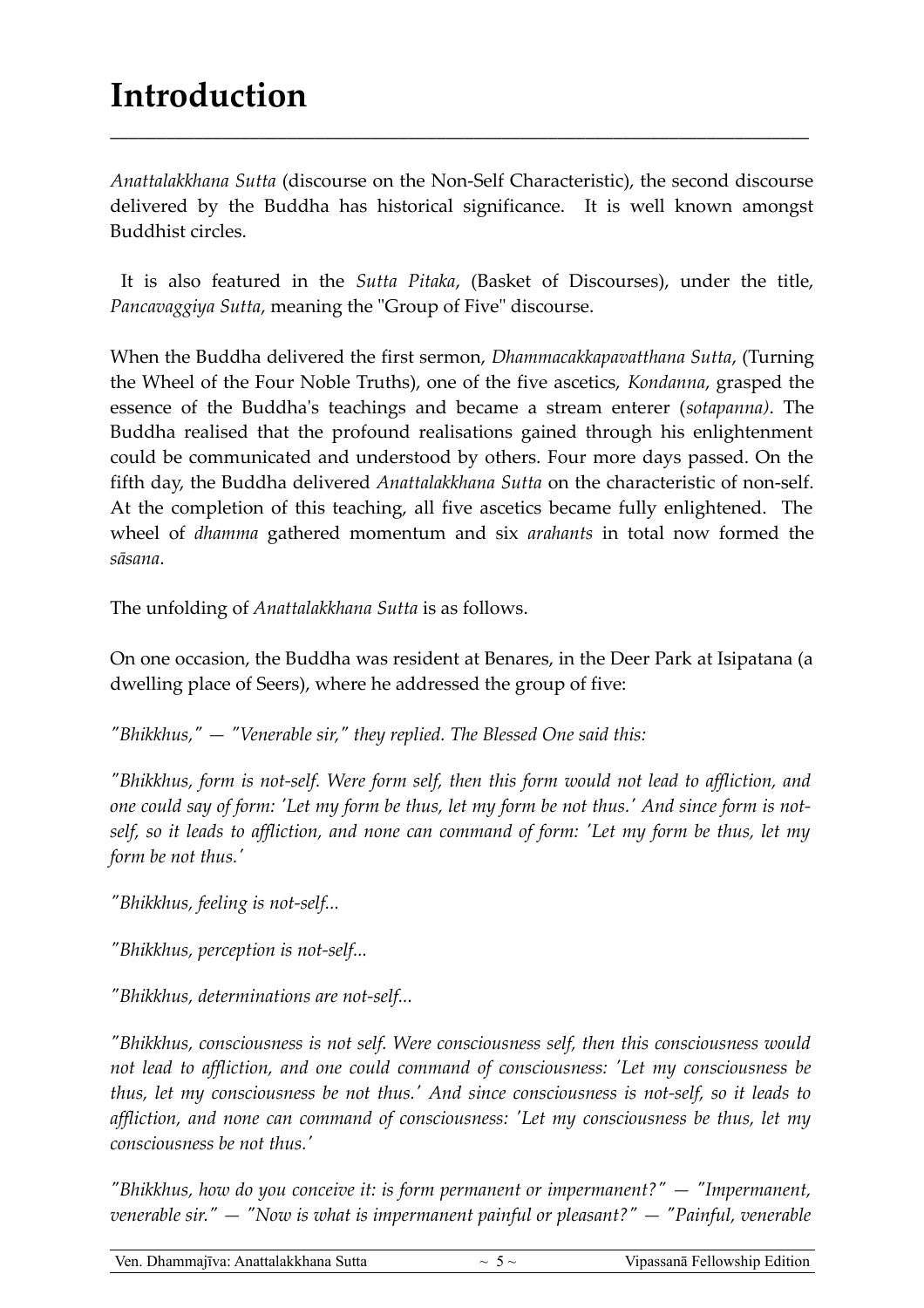*sir." — "Now, is that which is impermanent and that which is painful, because they are subject to change, fit to be regarded thus: 'This is mine, this is I, this is myself'"? — "No, venerable sir."*

*"Is feeling permanent or impermanent?*

*"Is perception permanent or impermanent?*

*"Are determinations permanent or impermanent?*

*"Is consciousness permanent or impermanent?" — "Impermanent, venerable sir." — "Now is what is impermanent pleasant or painful?" — "Painful, venerable sir." — "Now, is that which is impermanent and that which is painful, because they are subject to change, fit to be regarded thus: 'This is mine, this is I, this is myself'"? — "No, venerable sir."*

*"So, bhikkhus any kind of form whatsoever, whether past, future or presently arisen, whether gross or subtle, whether in oneself or external, whether inferior or superior, whether far or near, must, with right understanding, be regarded thus: 'This is not mine, this is not I, this is not myself.'*

*"Any kind of feeling whatsoever...*

*"Any kind of perception whatsoever...*

*"Any kind of determination whatsoever...*

*"Any kind of consciousness whatsoever, whether past, future or presently arisen, whether gross or subtle, whether in oneself or external, whether inferior or superior, whether far or near must, with right understanding, be regarded thus: 'This is not mine, this is not I, this is not myself.'*

*"Bhikkhus, when a noble follower who has heard (the truth) sees thus, he finds estrangement in form, he finds estrangement in feeling, he finds estrangement in perception, he finds estrangement in determinations, he finds estrangement in consciousness.*

*"When he finds estrangement, passion fades out. With the fading of passion, he is liberated. When liberated, there is knowledge that he is liberated. He understands: 'Birth is exhausted, the holy life has been lived out, what has to be done is done, of this there is no more beyond.'"*

*That is what the Blessed One said. The bhikkhus were glad, and they approved of his words.*

*Now during this utterance, the hearts of the group of five were liberated from taints through clinging no more.*

These teachings are a compilation of talks given by Venerable U *Dhammajīva Mahā Thero* at an International Yogi Retreat at the Mitirigala Nissarana Vanaya Meditation Centre in July 2012. The editor is indebted to Mr. Kenneth Morris and Ms. Barbara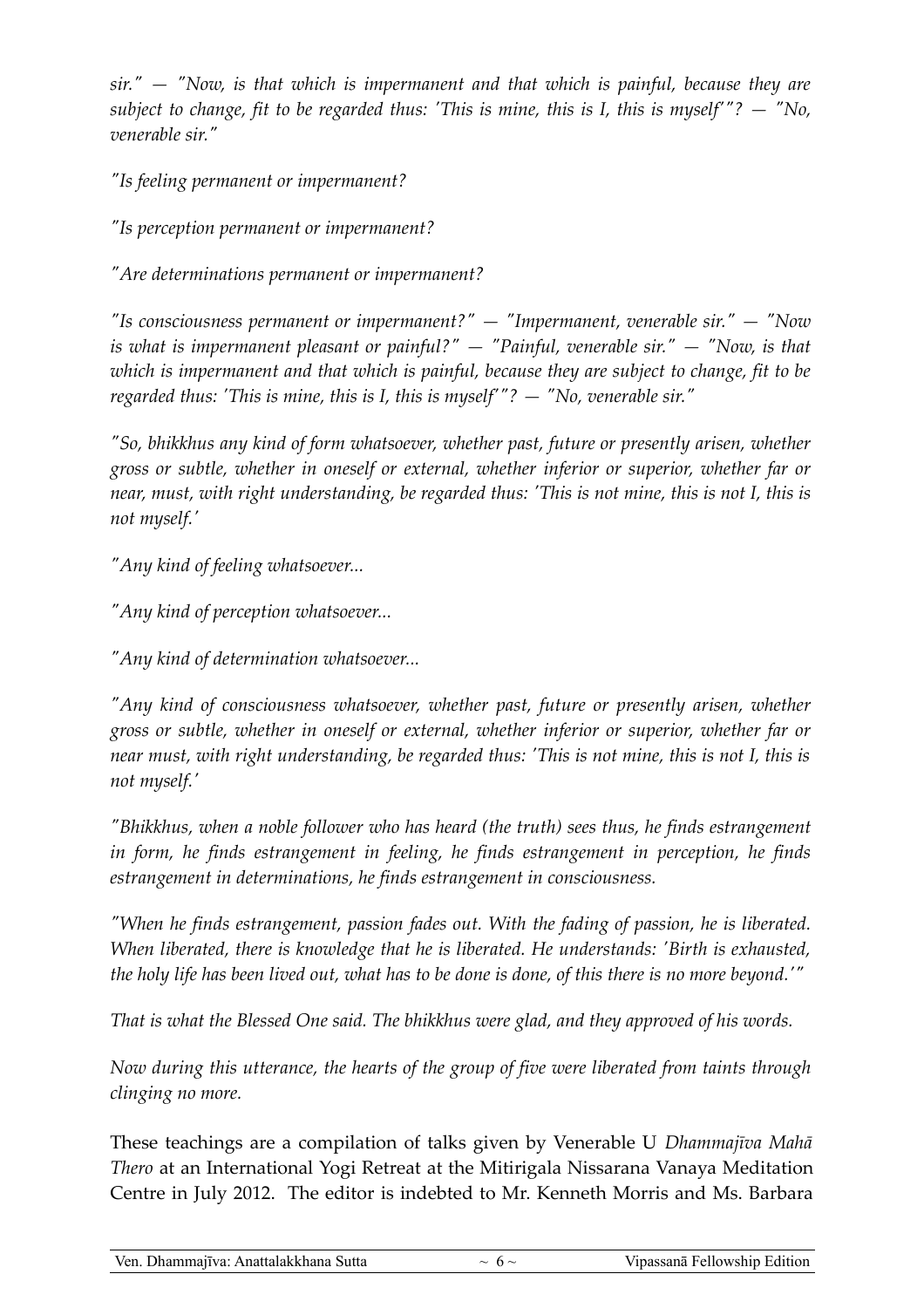Janus of the Saddhamma Foundation, USA for their suggestions, corrections, inspiration and criticism in reviewing a draft of this book.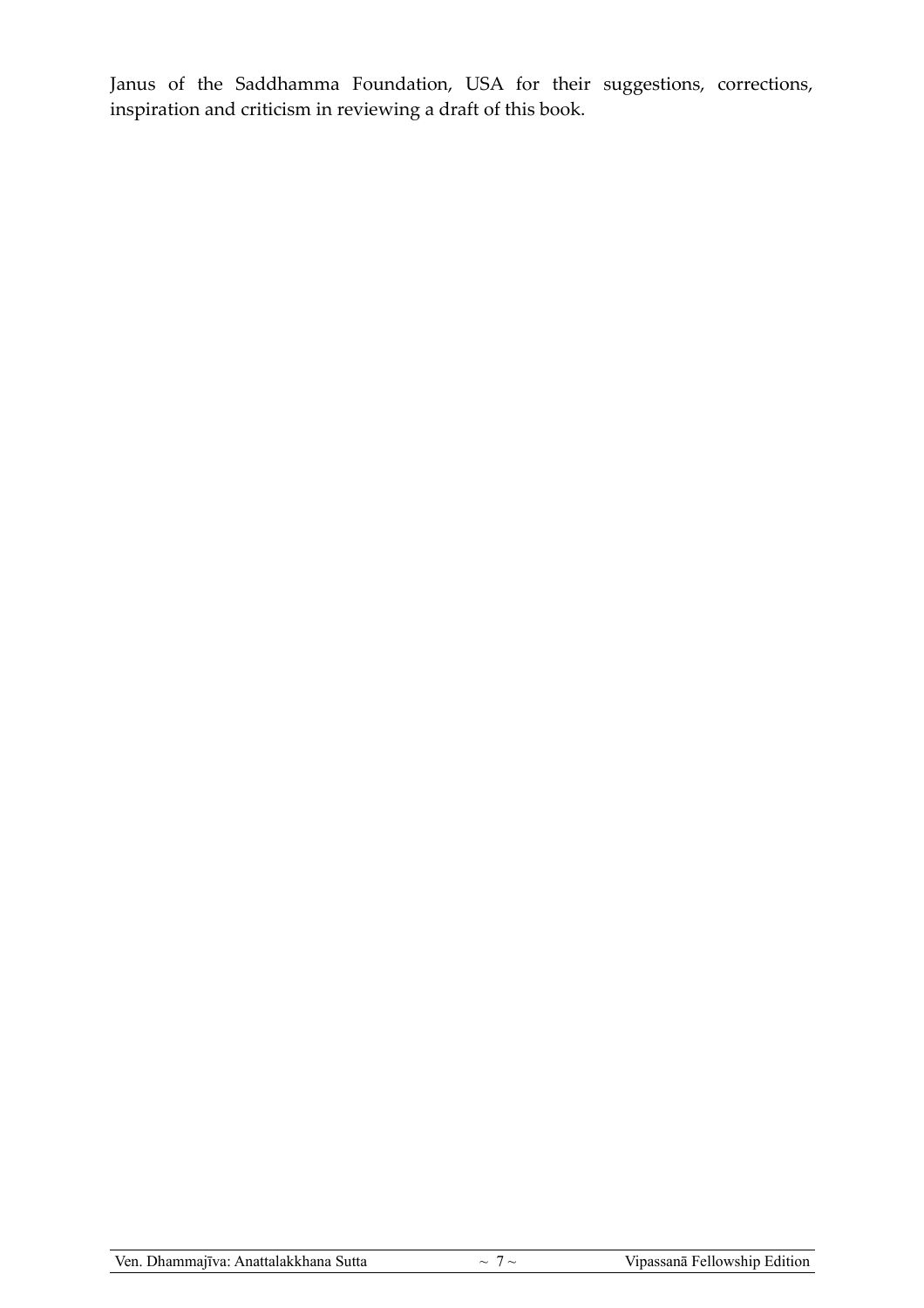## **Chapter 1**

## **Form is Non-Self**

The Buddha exhorts, *rupam bhikkhave anattā* - "monks, materiality or form is self-less", form is empty, there is no soul or a self in form (materiality).

\_\_\_\_\_\_\_\_\_\_\_\_\_\_\_\_\_\_\_\_\_\_\_\_\_\_\_\_\_\_\_\_\_\_\_\_\_\_\_\_\_\_\_\_\_\_\_\_\_\_\_\_\_\_\_\_\_\_\_\_\_\_\_\_\_\_\_\_\_\_\_\_\_\_\_

At the time of this teaching, many worshipped the sun, trees, fire, rocks and oceans. Materiality (form) was thought to have a controlling power, the capacity to govern. Many believed in an invisible or mystical soul controlling the earth, that an omnipotent god was present. Atheists on the other hand, refuted the existence of a soul or an omnipotent god.

In between these extreme views was the Buddha's middle-path.

#### *Contemplating form as form*

In the sequence of contemplations, the Buddha introduces *kāyanupassanā*, a contemplation of form or *rupa dhamma* first, as form is verifiable and measurable. Contemplating on the body as an object of meditation, one can see its evolution, a metamorphosis. The person observing it also experiences a shift in view. At first, one believes that a soul exists. As the meditation practice deepens and one begins to investigate the formless nature of phenomena, this hypothesis is disproved.

By its nature, form is transient. It has its intrinsic and individual characteristics. Taking form as the starting point for the experiment, *Anattalakkhana Sutta* investigates whether it is of an unbreakable and continuous nature.

Of the six sense impingements, touch is the best object to contemplate matter; it is direct and involves the least distraction. In order to observe the touch of the breath, the Buddha recommends that we go to a forest, be under a tree or a cleared area. An environment of minimal distractions is recommended as the mind tends to wander after the surrounding sense impingements. Close your eyes to avoid distractions caused by visual objects. Remaining in a space of minimum sensual gratification, commence the practice of meditation.

Form is comprised of the four elements: earth, air, heat and water. Of the four elements, the air element is the most prominent as expansion, contraction and pressure can be readily experienced. The touch of the body on the ground, the hardness or the softness of the earth element can also easily be observed. In the practice of *ānāpānasati* meditation, we observe the experience of the air element. Buddhist literature specifies that the air element is the easiest object for a beginner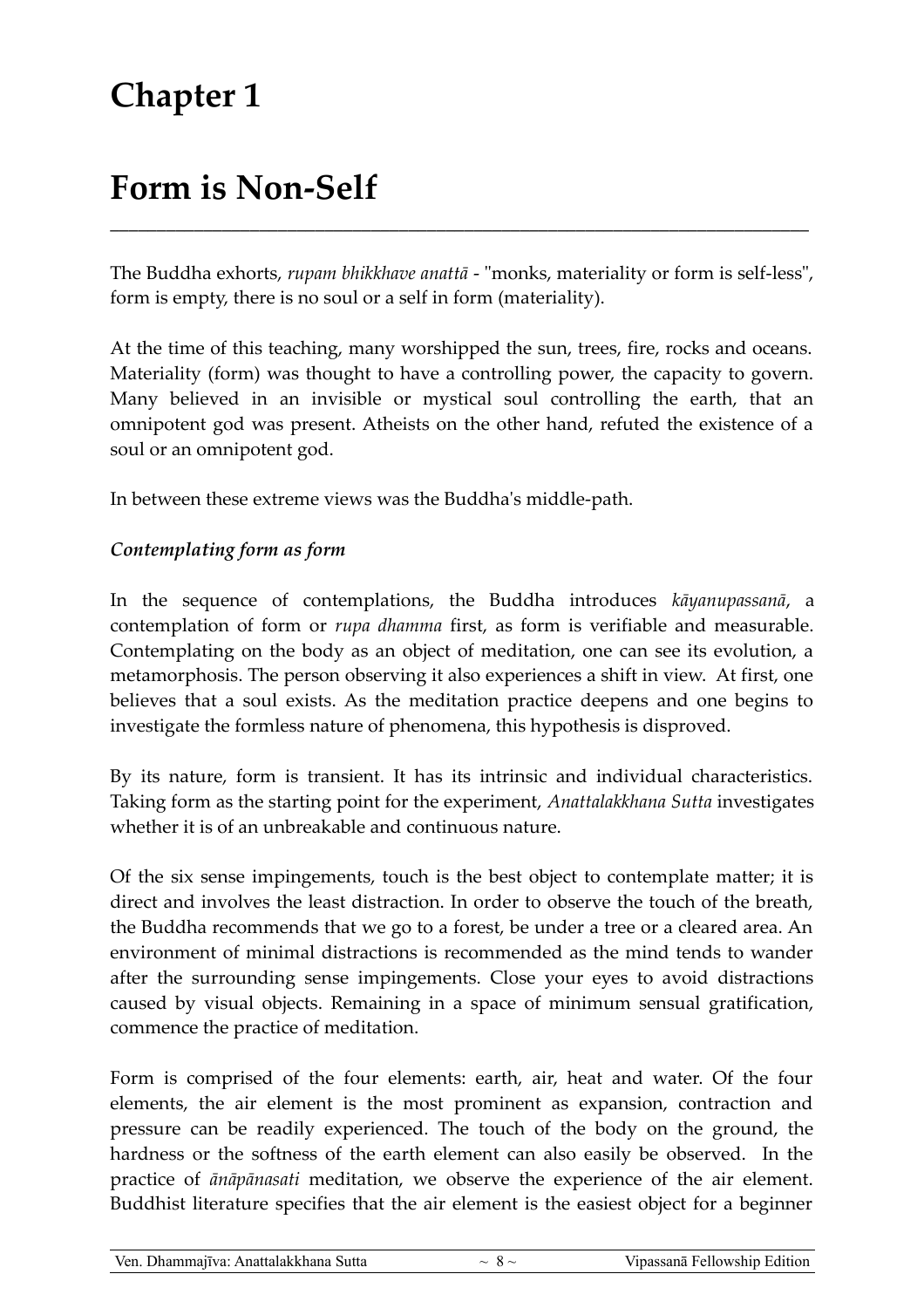*yogi* and it is recommended that the practice be commenced with an observation of the in-breath and the out-breath or the rising and falling of the abdomen.

Observing the neutral movement of the air-draft with 'choiceless' awareness, without preference, and in an unassuming and non-reactive manner, there is an alignment between the noting mind and the object. When the mind is one-pointed, one could investigate whether the air element (matter) has any controlling power or whether it governs on its own accord.

If one were to believe in a creator, one might consider the breath as God's wish or will or that the world is God's design. Atheists would argue that the world is one of natural selection, a result of evolution. However, such pre-conceived ideas are sure to dissipate as you progress on this noble quest.

When the mind's attention is retained on the process of the in-breath and the outbreath, consciousness experiences minimal distractions. There is clarity of awareness and one can observe the discerning characteristics of the in-breath compared to the out-breath. The natural manifestations of the in-breath and the out-breath can be observed - that the in-breath is cooler than the out breath or the out breath has a rubbing sensation when the in-breath feels like an inward gush of wind. Closely observing these characteristics, the noting mind and the object become aligned and fewer distractions are experienced.

#### *Observing the breath (form)*

In the *Satipatthāna Sutta* and the *Ānāpānasati Sutta*, we are instructed to mindfully observe the in-breath and the out-breath. When the in-breath is long, observe it as such and when the out-breath is long observe it as such; when the in-breath is short, observe it as such and when the out-breath is short, observe it as such. The breath will gradually appear as shorter. A magnetism or penetration towards the object will begin as the breath disappears from your awareness.

Now the relationship between the object and the noting mind is well aligned and you begin to understand the phenomena, directly and immediately. Sounds may distract and impinge on your ear-consciousness and thoughts may arise, but your attention remains with the object and the one-pointed awareness. The mind no longer entertains the gross in-breath or out-breath and its discerning features.

The subtle breath is gradually replaced with an aligned, one-pointed awareness. It is difficult to describe this experience, as the discerning characteristics of the breath have disappeared. Gradually, the internal and external boundaries will dissolve and one remains in an oceanic state. At times, the breath will appear as if it is far away or that it feels as if one is far away from their external surroundings.

The Buddha recommends that we observe the eleven facets of the breath during the practice: see it as gross, subtle, in, out, close, far away, present, past, future and so on.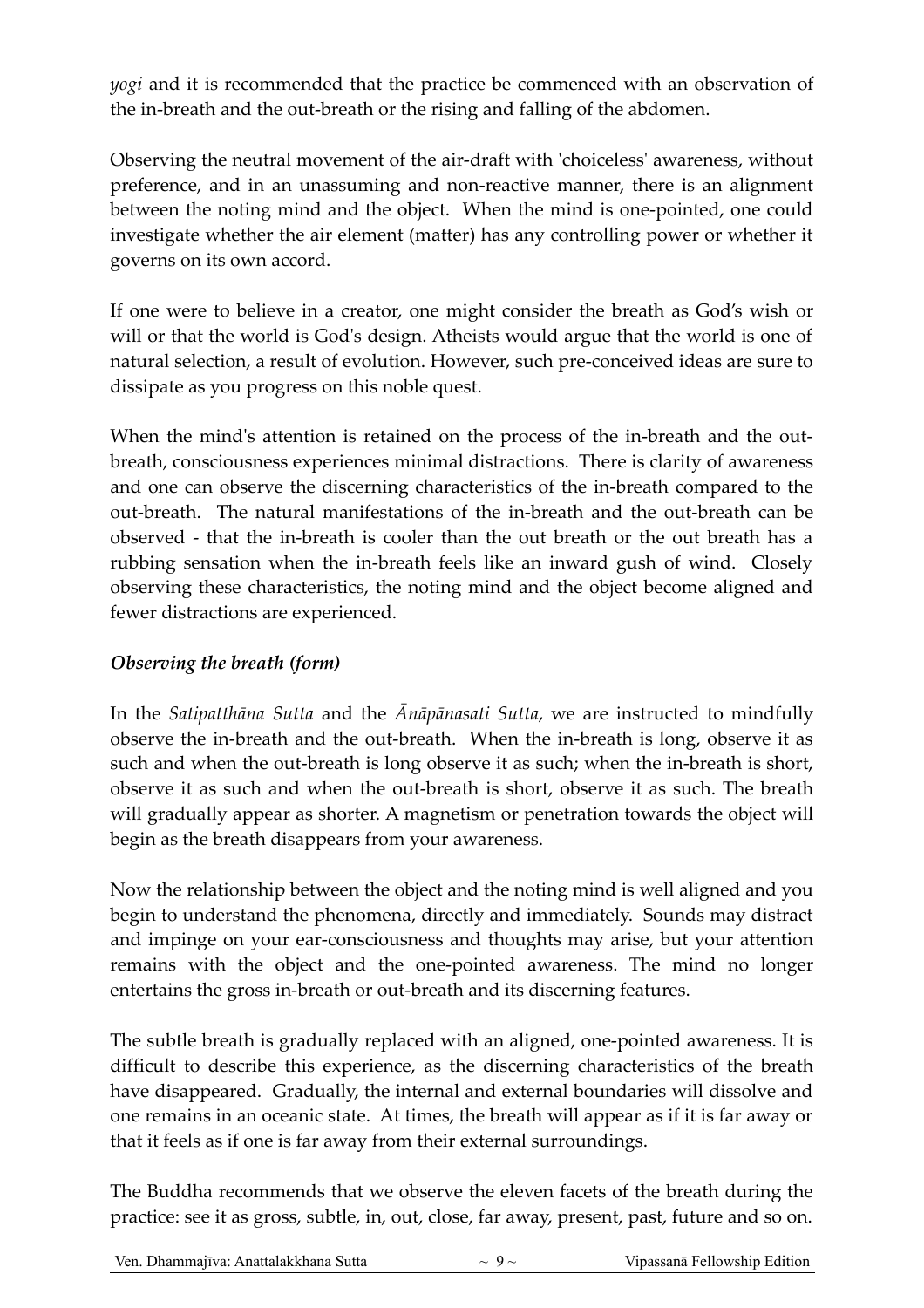Whatever the observation, it is not subject to one's governance. With sharpened mindfulness, one can see the beginning of the in-breath, how it is about to arise, the tactile sensation experienced when the in-breath process slowly begins and when the in-breath process is completed, how one's mindfulness remains intact. Observing the beginning, the middle and the end of the in-breath, one can see the past, present and future of form.

There is no controlling of the process. It is a natural unfolding.

#### *Form is non-self*

As the breath becomes subtle and dissipates, the various facets of the four elements, the interplay between the air element, the water element, the heat element and the earth element manifest. With equipoised awareness, just observe the theatre in the performance of the elements. The experiences of vibration, contraction, heat patches, light perception and so forth are vivid. By simply observing what unfolds and remaining in a neutral equilibrium of energy, one reaches a state of equanimity. The healing qualities of the mind can be experienced in this state of awareness.

As the elements dissolve into a flux, one sees the non-governable state of matter. The experience becomes an observation of energies. Through the flux and the dissolution of matter into a rapid arising and passing, one penetrates through concept to navigate towards reality. It becomes clear that form is non-self.

Any unfolding in the practice can be harmonised with an understanding of prior knowledge. So it is useful to be equipped with a sound theoretical understanding of the process before commencing the practice. Whatever the unfolding, don't rush to a decision or judgment. Just continue with detached observation.

With regularised practice, during each session of sitting meditation, you will begin to see the shift from the gross to the subtle.

Penetrating deeper into the breath, the unfolding of non-volitional phenomena can be observed. One begins to experience heat waves, bubbles, contractions and stiffness - all manifestations of the elements, unfolding without an agenda; there is no control over it whatsoever.

We are instructed to passively observe the unfolding of form and its manifestations, seamlessly, in our awareness. By witnessing the non-governable nature of matter, the truth of the Buddha's statement, that form is non-self, can be validated with direct experiential knowledge. When wilful or volitional activity is absent from the mind, phenomena is seen as an unfolding; there is an absence of controlling power over any apparent substance.

Our wilful action is just the tip of an ice berg when compared to the infinite space of equanimity. An enduring identity is built as long as the mind is anchored upon a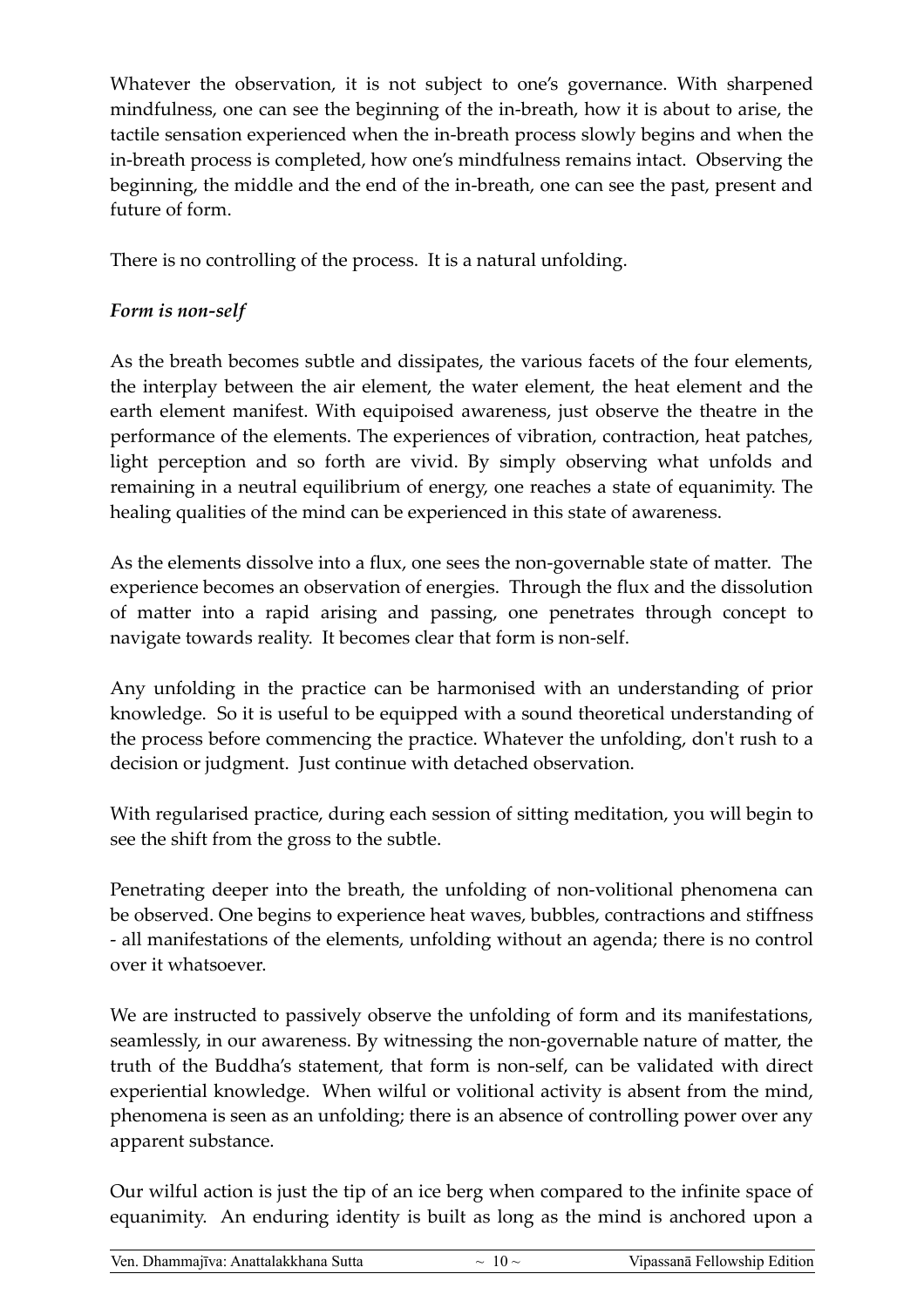view that there is substance or an essence in matter. When faced with the unforeseen non-governable state of phenomena in the practice, one naturally feels humility or dissatisfaction. The result is not what one had hoped for.

In spite of the truth that unfolds, many struggle to accept it. When the boundaries between the internal and the external merge, one feels lonely or bored. There is no substance worth grasping. There is no longer comparison (or observation of an internal and external boundary (or an observation of "me" or "not me"); instead, you remain in an oceanic state of awareness, separate from sense impingement.

The awareness is broad and expansive when you remain in a sign-less state of observation. A sign-less state of awareness cannot be reached overnight or during one session of sitting meditation. To see the self-less nature of form, the practice needs to be regularised. Meditation is not a single stroke, but the repeated application of the mind to the object.

Throughout *samsāra*, gratification has been our driving force. Yet, when we witness the emptiness of form, we retreat to an unmotivated state.

Sensitivity to moral shame and fear intensifies as one begins to witness the nongovernable nature of form. Seeing the truth in the Buddha's teachings, your views are broadened. You are able to validate your faith by direct, experiential knowledge.

#### *Dissolution of form*

The breath will gradually disappear from our awareness as the individual characteristics of the elements unfold. Progressing deeper in the practice, one begins to see the common characteristics of the elements as the individual characteristics dissolve into a flux and appear as if they are merging with one another.

Have resolute faith to navigate towards the deeper layers of consciousness as the mind and the object merge with one another. In *samatha* (tranquillity) meditation, this state is characterised as *jhānic* experience or absorption. In *vipassanā* meditation, the experience appears similar, although, instead of absorption, one inquires into the object. Mindfulness is vivid and the spectrum of observation is broad. All that unfolds is noted with penetrative insight whilst the mind remains merged with the object. One must master this state by repetitive application of the mind to this onepointed awareness.

When the common characteristics continue to manifest, the experience becomes rather monotonous and uneventful. It is common to experience lethargy. So be equipped with boosted energy.

When lethargy sets in, become aware of lethargy as lethargy or boredom as boredom and one can see how their nature is also subject to change.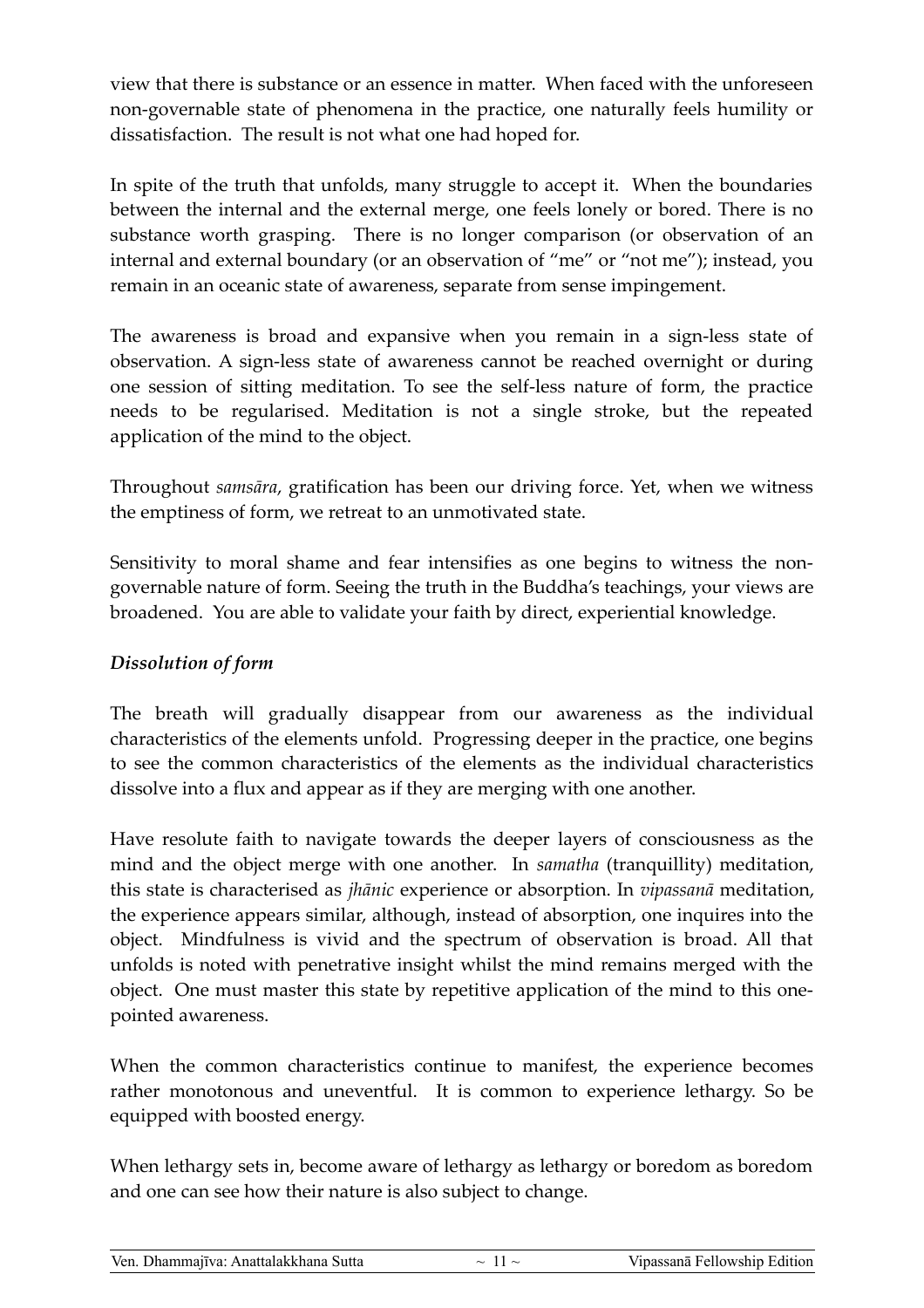As the mind merges with the object, you enter a state of flux; the boundary between the internal and the external disappears and the "self" is temporarily suspended. Your attitude towards a soul experiences a revolutionary change when the paradigm shifts from materiality to the mental sphere. Mentality seeks refuge in perception when the mind loses its grip over any tangible matter.

Throughout this process, simply observe the fading nature of the breath, the subtle states of matter, the flux, and how the mind becomes agitated as it adjusts to a state of sign-less perception.

If you suffer from mental imbalance or a superiority complex, it is difficult to reconcile this state of awareness. Egocentric ideas or a perception of an enduring self cannot be grounded upon this state of awareness. Just become a neutral observer and don't listen to the mind's interpretation or rationalisation. Be armed with resolute faith and well established morality, so that you can accept what unfolds in a balanced manner. Simply be aware: "I must observe what unfolds in a choiceless manner - now the breath has gone and only the shadows are present".

Language cannot describe the experience of common characteristics and the sign-less state of awareness. When form ceases in your awareness, simply listening to the inner chatter of the mind and its agitation provides an insight into the cheating nature of the mind and how interpretations plague the clarity of one's awareness. These defilements and perversions are common to all *yogis*, so have an open mind and simply become aware of them. Everyone falls into the traps of *upakilesas* (perversions).

#### *Common traps*

A common trap is overestimation (*dhammaudacca*) and agitation built on the success of one's practice. Overcoming the perversions that manifest in one's awareness, requires preparedness, vigilance and alertness, to recognise them and develop an immunity to any distraction caused by them. Your response to perversion is the first acid test to see if you are mentally balanced. If the objective is short of liberation and you seek after therapeutic outcomes or healing, these traps could derail you from the path. Some meditate as it is "fashionable", some others, for healing purposes or to achieve success in worldly pursuits. Inferior objectives could readily direct you to fall victim to one of these traps.

Straighten your views and aspire towards liberation. Your practice will gather momentum and direct itself in an unassuming manner and serve as your teacher, enabling you to move ahead with resolute faith, whatever the obstacle.

When continuity of awareness from a session of sitting meditation can be carried forward to daily activities, one is able to master the art of non-reaction and go about in an unassuming manner. With "choice-less" awareness, one can assimilate the practice and take the least frictional path under any circumstances.

| Ven. Dhammajīva: Anattalakkhana Sutta |  |
|---------------------------------------|--|
|---------------------------------------|--|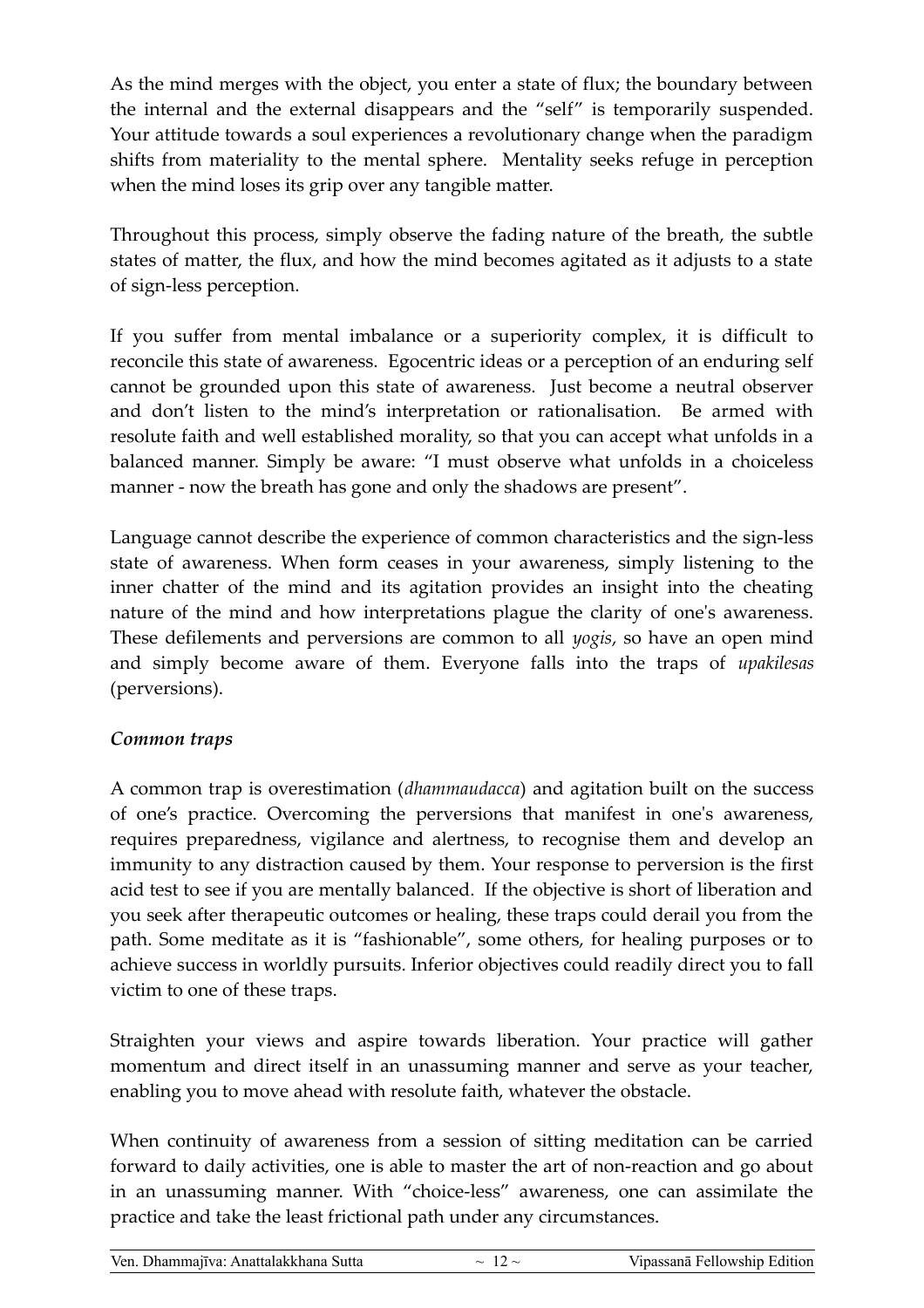As the practice reaches its peak (mastering the subtle states of awareness and the merging of the internal and external boundaries), treat it as a temporary experience, be unassuming as if you are a beginner. If the experience is completely collapsing and the mind becomes scattered or the body is shaken or threatened, maintain resolute faith.

For example, overcoming the hindrances, sleepiness or agitation, requires patient observation, being aware and aligning the noting mind with each experience. Mindfulness also arises and passes away. Concentration, just like faith is also subject to change and will arise and pass away. Equally, wisdom and clarity will do the same.

Claiming any insights developed in the practice as "mine", one behaves foolishly, as the next minute one will be overcome by a state of ignorance. The five faculties of faith, mindfulness, energy, concentration and wisdom become powers when they are neutrally observed. Learning through one's mistakes becomes the best teacher in the practice. Reinforcement is possible through repetitive application. Whatever the hurdle experienced, don't personalise it and instead, treat it as an opportunity to progress.

Facing life's challenges requires resistance and a response of 'suchness', underpinned by equanimity. When the response is informed by pause and reflection, one utilises the strength of a human birth, the mind's capacity for non-reaction and nonjudgment. Just move behind the scenes to observe the magic of the mind and the disguise projected by perversions. When the observation is non-judgemental, one naturally returns to an unassuming state, just to see what unfolds in one's awareness. Progress in the practice is painfully slow. Knowing this, *yogis* must try to facilitate the repetitive application of mindfulness as often as possible.

Simply fulfil the causes and don't expect results. Measuring one's contribution according to a result is like economics – supply and demand. Whatever the result that unfolds, just become aware of it as yet another phenomena. Regret is unnecessary as there is no volition in the processes that unfold. Instead, simply respond by adjusting to the circumstances.

Gradually, the practice will navigate from materiality to feelings. Observing the subtle nature of this awareness, the peace, and allowing the mind to anchor upon it, seasoning it, one withdraws from the mind's regimentation and manipulation. One learns the art of 'letting go' as rapture and serenity sets in.

Much depends on one's attitude. Assimilating the middle path taught by the Buddha in the practice is one's own responsibility. When painful states can be endured without reaction, becoming aware of blissful states and capturing the mind's awareness to what unfolds in the present moment, one can see the Buddha, the Dhamma and the Sangha in the practice.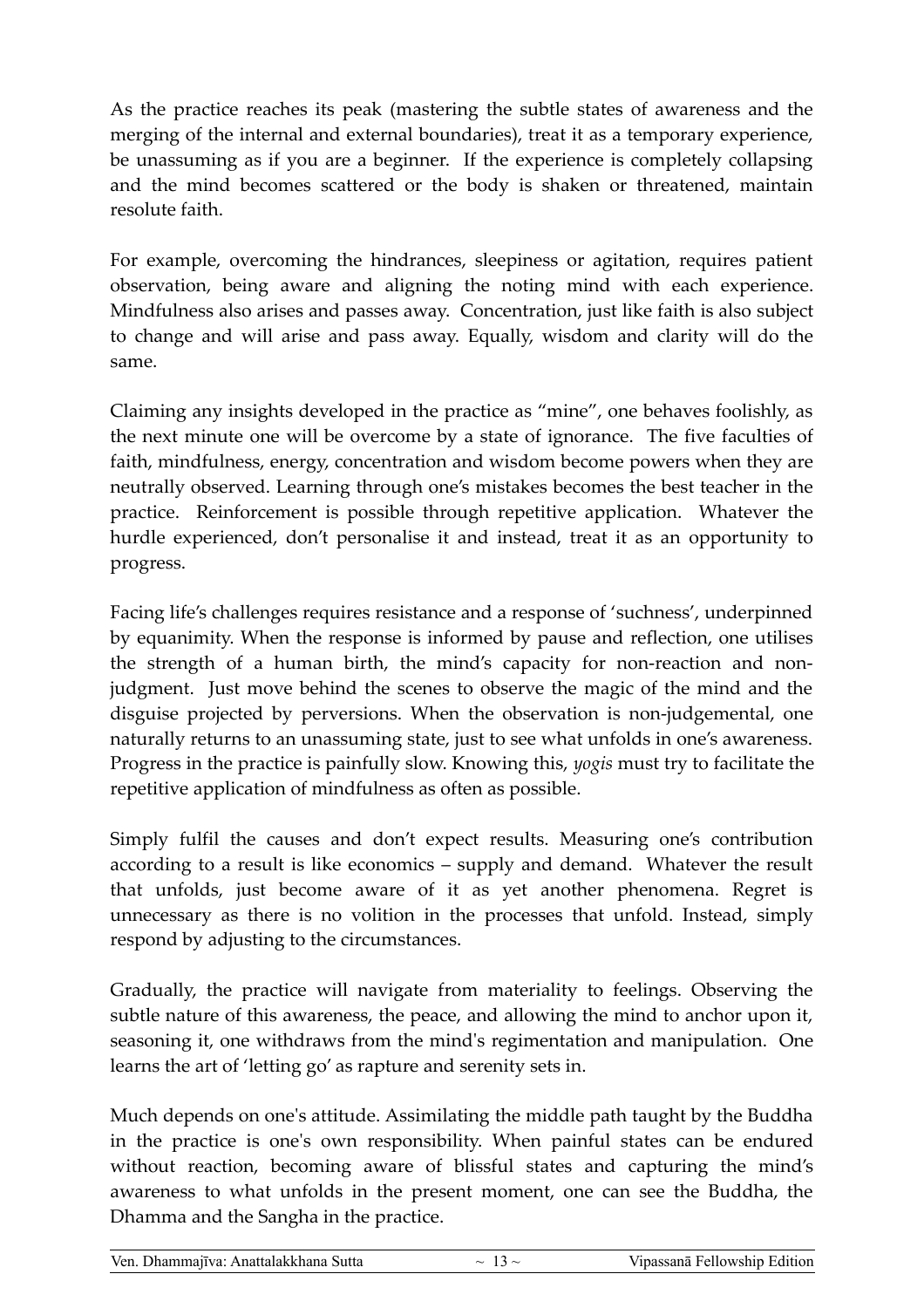*Nibbāna* over *samsāra* is your choice. The decision rests with you. Good and bad belongs to you, as does preference and judgment. Morality is your decision and the practice is steered by your well boosted energy. Become aware of matter, its nature and common characteristics of impermanence and non-self.

All episodes that unfold, arise, persist and pass away; matter is the same and so are feelings, perceptions, volitional formations and consciousness. Observe them all with non-judgmental awareness. Observe the dissolution of matter and the practice will gradually navigate towards feelings and perceptions.

#### *Non-self and affliction*

If form could be under one's control, could it be subject to affliction? If one had control over one's body, it would respond to one's command, "let my form be thus or be formed in a particular way."

During the time of the Buddha, an ascetic by the name of *Saccaka*, disciple of *Nighanta*, a debater and great speaker was also dwelling in *Vesali*.

He felt he could outsmart anyone in an argument. The Buddha was also residing at *Vesali* during this time. One morning, *Saccaka* met Venerable *Assaji* during the Venerable's alms round. Having exchanged greetings with Venerable *Assaji*, he asked: "Master *Assaji*, how does the Buddha discipline his disciples and how is the Buddha's instruction, usually presented to his disciples? "

Venerable *Assaji* responded, this is how the Buddha disciplines his disciples: "*Bhikkhus*, material form is impermanent, feeling is impermanent, perception is impermanent, formations are impermanent and consciousness is impermanent. *Bhikkhus*, material form is non-self, feeling is non-self, perception is non-self, formations are non-self and consciousness is non-self. All formations are impermanent; all things are non-self."

*Saccaka* became rather agitated and responded that he wished to confront the Buddha to disprove this 'hypothesis' and wrong view. Venerable *Assaji*'s silence was treated by *Saccaka* as an invitation to visit the Buddha.

Visiting with 500 *Licchavis, Saccaka* presented the same question before the Buddha. The Buddha responded in the same terms as Venerable *Assaji* had done previously.

*Saccaka* said to the Buddha, "a simile occurs to me, Master *Gotama*."

 Just as when seeds and plants, whatever their kind, reach growth, increase, and maturation, all do so in dependence upon the earth, based upon the earth; and just as when strenuous work, whatever its kind is done, all are done in dependence upon the earth, based upon the earth, so too Master *Gotama*, a person has material form as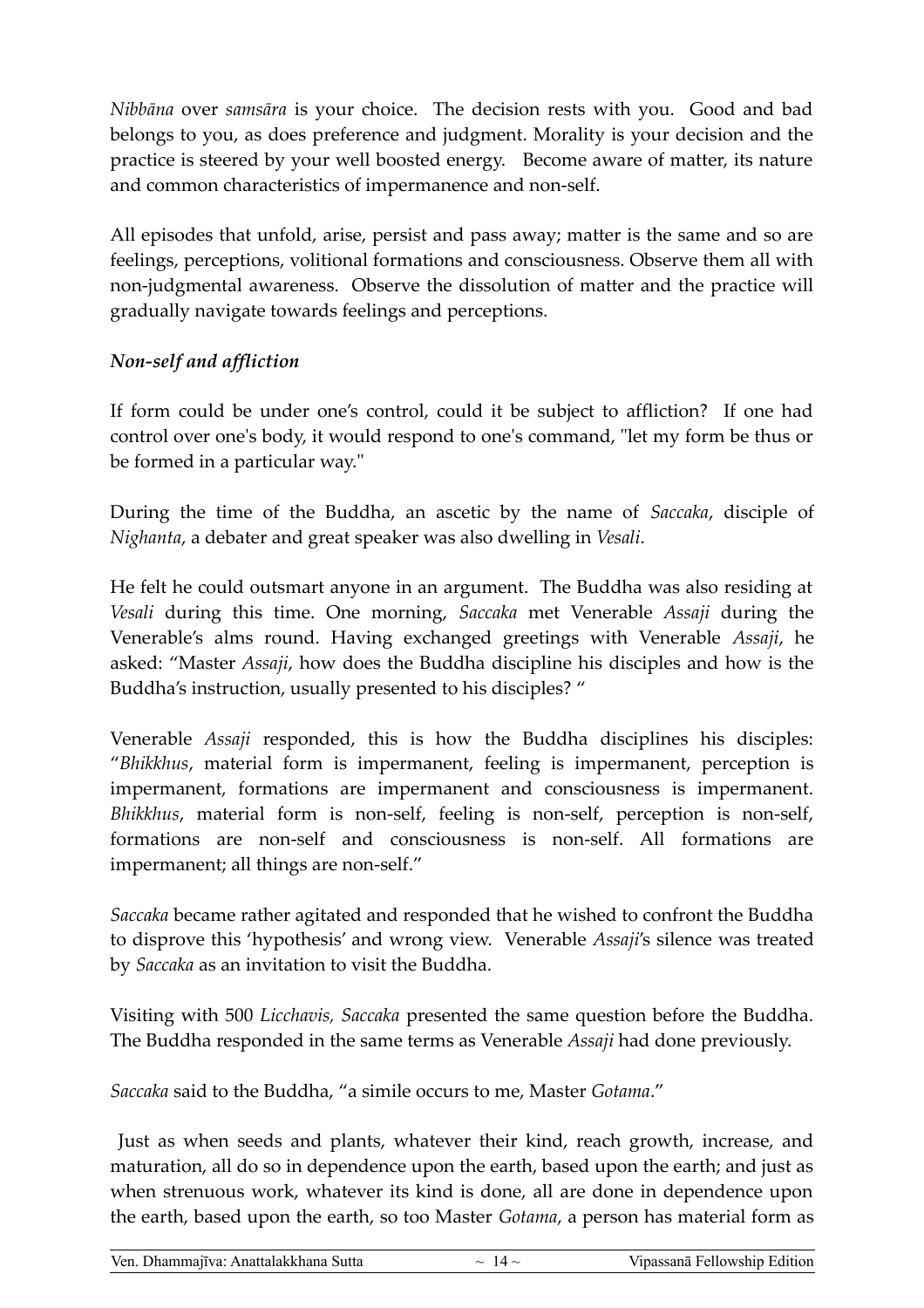self and based upon material form, he produces merit or demerit. A person has feeling as self and based upon feeling, he produces merit or demerit…."

The Buddha responded: "are you asserting that material form is myself, feeling is myself" and so on? *Saccaka* responded, "yes, material form is myself, feeling is myself".

The Buddha asked *Saccaka*, King *Pasenadi Kosala* is ruling and governing the Magadha Kingdom and has many powers. King *Pasenadi Kosala* and King *Ajātasattu Vedehiputta* would exercise powers in their own realm to "execute those who should be executed, to fine those who should be fined and banish those who should be banished?" *Saccaka* responded in agreement to this.

Then, the Buddha asked, when you say thus, "material form is myself", do you exercise such power over that material form as to say: "let my form be thus, let my form not be thus?" When this was said, *Saccaka* was silent. The Buddha asked a second time. *Saccaka* was again silent. For the third time, the Buddha repeated the question. *Saccaka* responded, "No master *Gotama*". *Saccaka* began to sweat, sat silent, dismayed, with shoulders drooping and head down, glum, and without response.

*Saccaka*'s confusion stands true to the perception we hold of form. We are taught from our childhood that we can manipulate and navigate the future to our design. So we strive at material accomplishment and success. Day-dreaming, planning and designing, our creative thinking doesn't lend towards liberation. Operating in a camouflaged world, we live in extremes. We believe that soul manifests as form, self takes refuge in form or that form takes refuge in a soul, and so forth.

We are trained and conditioned to believe that what we see, exists, what exists, we see. Our conventional belief system is like a mirage. Yet, the closer you run to it, the further it appears. We don't realise that we see the world through the lens of a magician.

As soon as the eye catches sense impingement, it is received with preference. Sensory perception is marred by preference, pre-conceived views and ideas. Throughout *samsāra*, we pursued material satisfaction gained through the eye and visual objects, the ear and sounds, nose and smells, tongue and tastes and the body and tactile sensations. Sensual pleasure is expensive and requires maintenance.

Mindfulness lends itself towards non-judgmental awareness. With the presence of mindfulness, one automatically responds with suspended decision. The "self" is suspended when the observation is one of detached, non-judgmental awareness.

When we move towards the immaterial sphere, there is no fighting, winning or rivalry, and everything feels like a walkover. The observation is neutral. In a state of equilibrium there is a vast expansion of space, solitude and openness.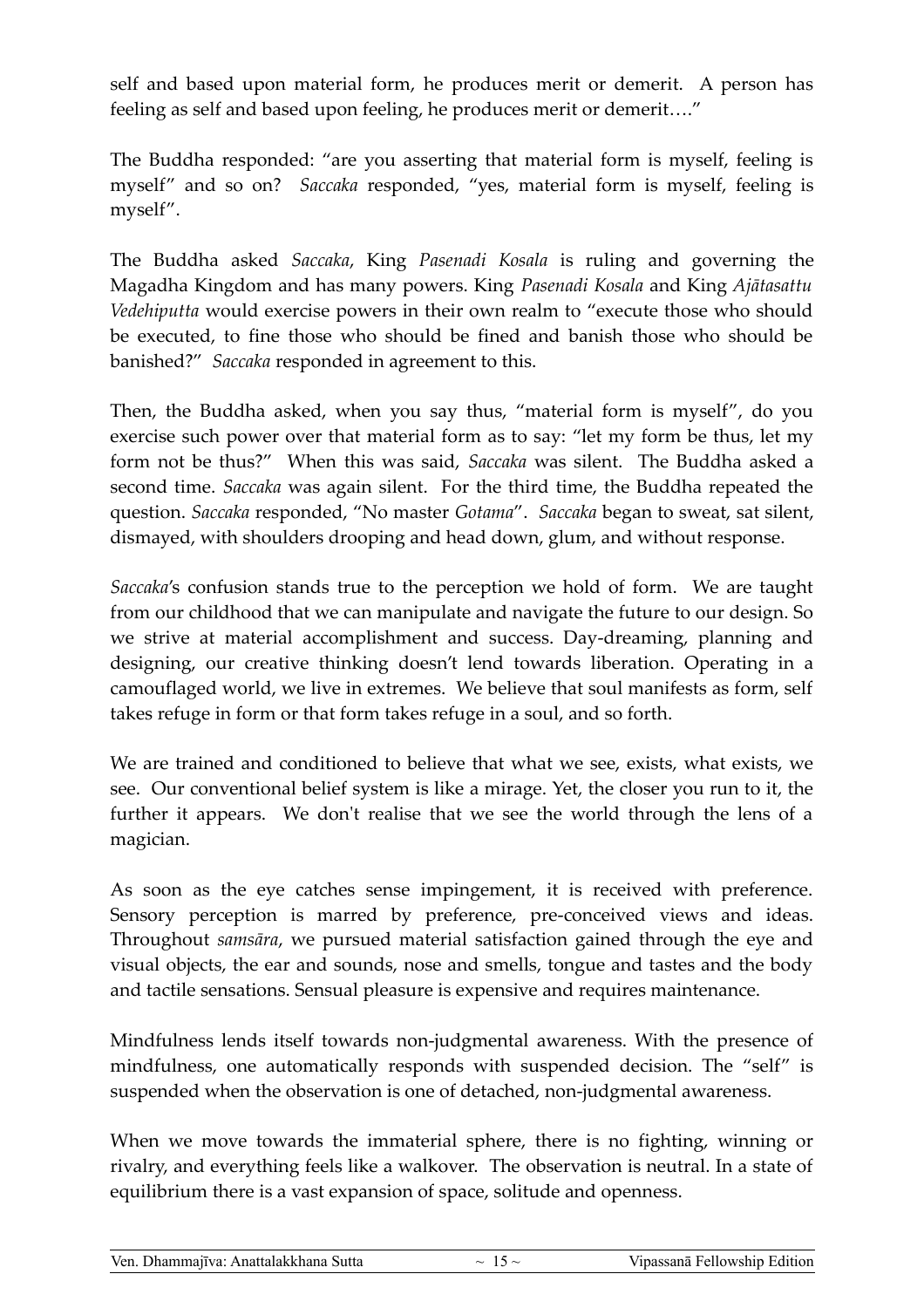As the Buddha advised the elder, *Nakulapitha*, "this body is one of suffering", it is subject to affliction". Yet even if the body were to fall ill, aim to keep the mind aloof and separate from the physical affliction. Venerable *Sāriputta* instructed *Nakulapitha*, there are four wrong ways to view self: form is self, self possesses form or form is in self or self is in form. Considering self as form is similar to holding a view that the flame and light are the same. When the flame is extinguished, so is the light. Or else, we take the simile of the tree and the shade, the flower and the smell. They are interdependent on one another.

Keep the mind separate from the body when it is unwell. If the mind is separate from the physical discomfort, it can remain unhindered. In spite of the pain that is aroused by terminal disease, take a step back to observe the physical torment caused by the pain. Keep the mind neutral.

I recollect the story of a young girl's experience with a brain tumour. Her surgery was destined to fail. In spite of the unlikely prognosis of success, she went ahead with the operation. Just prior to the surgery, she was placed on the aluminium trolley and she closed her eyes and began to experience the temperature of the trolley. She became mindful and could hear her family chant the *Rathana Sutta* as she was taken to the operating theatre. She soon entered a state of absorption and wasn't aware that she had arrived at the theatre. During the surgery, observing the effect of the anaesthetic and the sensation of the body separating from her awareness, she remained in a state of bliss. On her return, she recollected this experience and how her awareness remained separate from her bodily processes. This serves as an example of how the mind could remain unaffected when the body is subjected to a painful ailment.

One must have radical reflection on this onward journey. Don't stop short at rational reflection as you already have plenty of that gained through worldly knowledge. Engage in non-judgmental awareness, be bold and be armed with sufficient theory when faced with the unknown in the practice. Be prepared to gamble with your life.

The *Vipassanā* practice is challenging. Be fuelled with generosity and well entrenched morality to progress confidently in your practice. When concentration sets in, upon a foundation of one-pointed awareness, you can gradually penetrate deeper to allow *vipassanā* insights to unfold.

Keeping the mind unhindered amidst affliction is possible for a *vipassanā yogi*. Practice before you are old, fall sick or simply don't have the physical capability to meditate. The world is afflicted by the suffering of human malaise. No one can claim perfect health. Affliction is inherent in every person. As you see the destruction of form, its emptiness and non-governable nature, you begin to understand its illusory nature. You can experience this liberation when you transcend beyond its creation.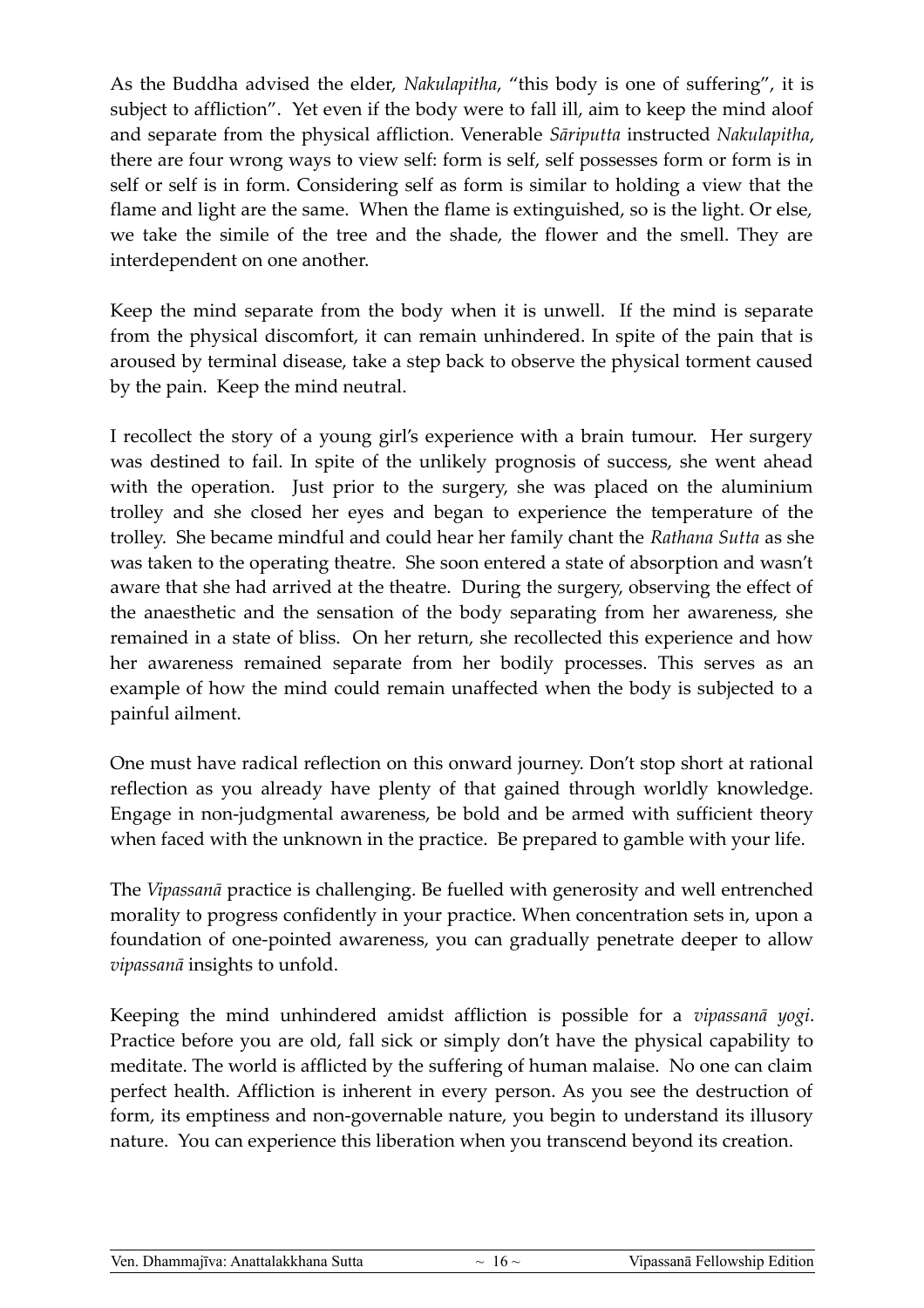## **Feeling is Non-Self**

In the practice, we investigate the gross (measurable and tangible) aspects of the five aggregates and move towards the subtle aspects of feelings, perception, mental formations and consciousness. So we commence the practice with mindfulness upon materiality, develop concentration and gradually navigate towards feelings, the sphere of mentality.

\_\_\_\_\_\_\_\_\_\_\_\_\_\_\_\_\_\_\_\_\_\_\_\_\_\_\_\_\_\_\_\_\_\_\_\_\_\_\_\_\_\_\_\_\_\_\_\_\_\_\_\_\_\_\_\_\_\_\_\_\_\_\_\_\_\_\_\_\_\_\_\_\_\_\_

#### *From materiality to mentality*

Only a relatively small percentage of *yogis* can effectively navigate their practice from materiality to mentality. A sound theoretical understanding is essential for this development. Make time for the practice and create supportive conditions to assimilate the least frictional path. When the right conditions are aligned, there is a natural transition from materiality to mentality. The deeper one delves into mentality, the greater the emancipation one feels from the material sphere.

Clearly comprehend the truth of suffering as this onward journey is geared towards an understanding of this truth. Many different shapes and types of cushions are available in meditation centres to keep the body comfortable. This is necessary for a beginner *yogi*. As the practice matures and the theoretical knowledge develops to experiential knowledge, it is apparent that acclimatizing one's attitude to feelings is far more effective than reliance on external support.

One's approach towards painful sensations is an important ingredient to advance in the practice. Whenever painful bodily sensations arise, patiently become aware of them without reaction or feelings of distress. Don't reject the painful feelings with aversion or treat them as a hindrance. Instead, patiently become aware of them, noting their nature and attributes, and whenever possible, continue with mindfulness on the primary object.

Bodily pains may intensify as one undertakes longer periods of sitting meditation. Mindfully, aim to observe the beginning, the middle and the end of all painful sensations. Enduring bodily pains is an important ingredient to progress towards an investigation of feelings.

We respond with natural instinct and react when confronted with negative experience by claiming it as "mine" or "myself". Instead, the Buddha instructs us to observe feelings as and when they arise, to align our attention with the negative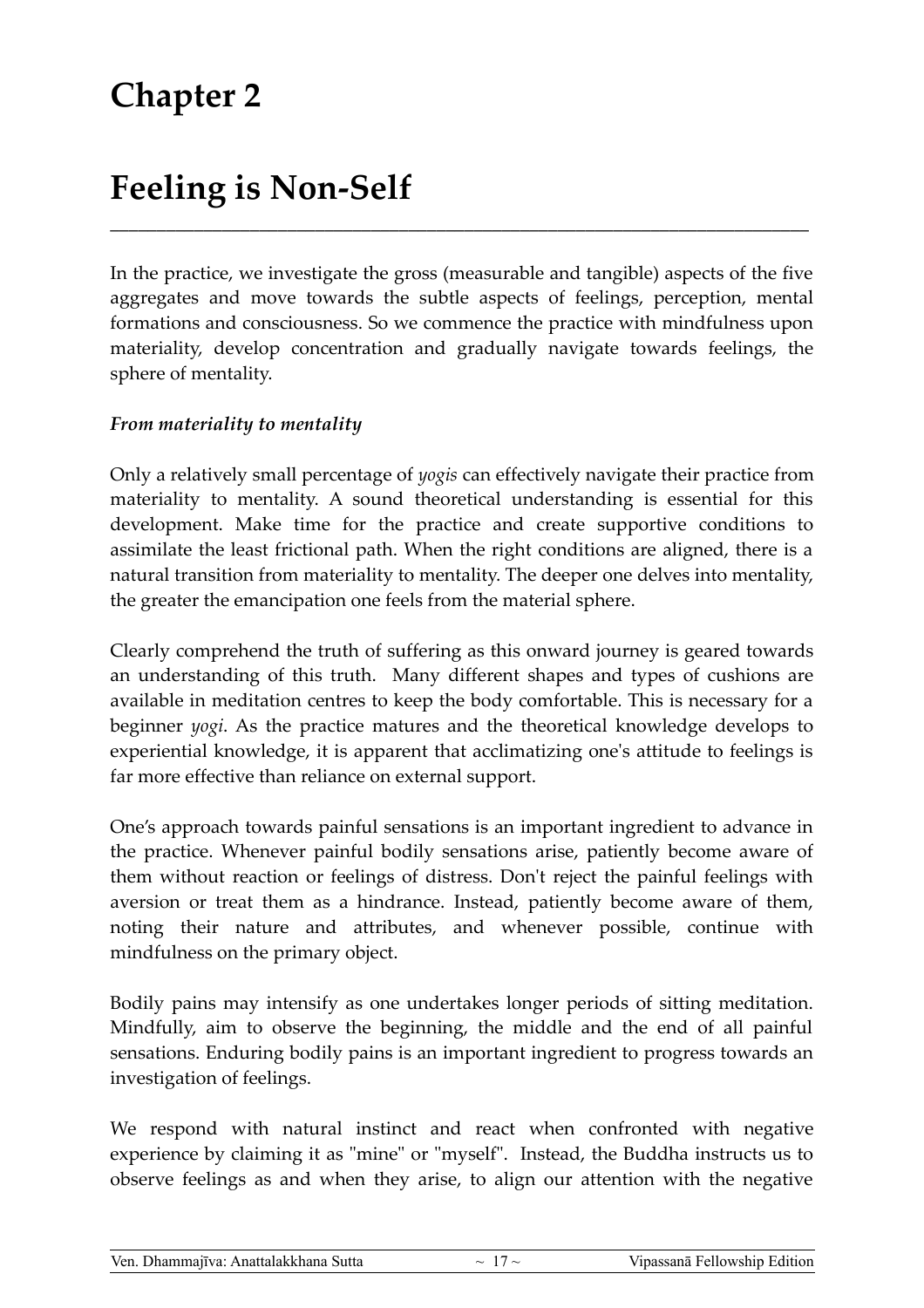feeling. Not to react, but to neutrally observe the unfolding without claiming it through self-view.

If moral restraint is absent, there are no limits to one's verbal, physical and mental deeds. Many forms of sensual desire, hateful feelings and regret will manifest. Excitement and doubt can also hinder one's practice. One may transgress ethical and civil norms, falling victim to law enforcement. If one were to restrain the faculties, there is protection from misconduct and misdeeds. Morality is an aid to minimise disturbance from the hindrances and to develop mindfulness and concentration.

Navigating deeper to the subtle layers of the mind, efficiency of concentration helps one to observe the subtle states of materiality. Moving deeper, the subtle layers of feelings can also be observed. Be unassuming, as ego-centric attitudes, conceit and desire can disturb the observation or experience by claiming any advancement in the practice with thoughts of "success". As the practice deepens, the experience is uneventful and monotonous. Without proper instructions, one might feel disheartened as the mind experiences lethargy, boredom or sleepiness.

The practice promises an investigation of all three forms of feelings: pleasurable, painful and indifferent. As the awareness shifts towards the subtle mental states, *yogis* experience the all pervading influence of indifferent feelings.

#### *Observing feelings*

Aligning the mind's attention with negative emotions, becoming aware of boredom, uncertainty and the sense of loneliness, one can investigate mentality directly, confronting all presently arising negative emotions as and when they arise. Negative or painful feelings are always associated with the latent tendency to hate (*patigha anusaya)*. A combination of hate and physical pain can be unbearable.

Confronting pain, one understands the first truth of suffering. Observing pain from the beginning, through the middle and to the end, one develops endurance towards negative feelings and when the pain ceases, experiences the more positive mind states of gladness, rapture and alertness. Pain is non-self. It is one's reaction to pain and the negative sentiment towards the pain that is rooted in self. Developing the maturity to welcome an observation of negative mind states, one's attention naturally shifts to an observation of feelings.

A useful theoretical basis for any discussion on feelings is the *Culavedalla Sutta*, which consists of a dialogue between *Upāsaka Visākha* and *Bhikkhuni Dhammadinnā* (former husband and wife), two esteemed disciples of the Buddha. The dialogue ensues when *Upāsaka Visakha*, developed in his practice of insight meditation, takes leave from his solitude to visit his former wife at her nunnery, to investigate her progress in the practice. Unknown to *Upāsaka Visākha*, *Bhikkhuni Dhammadinnā* was fully enlightened.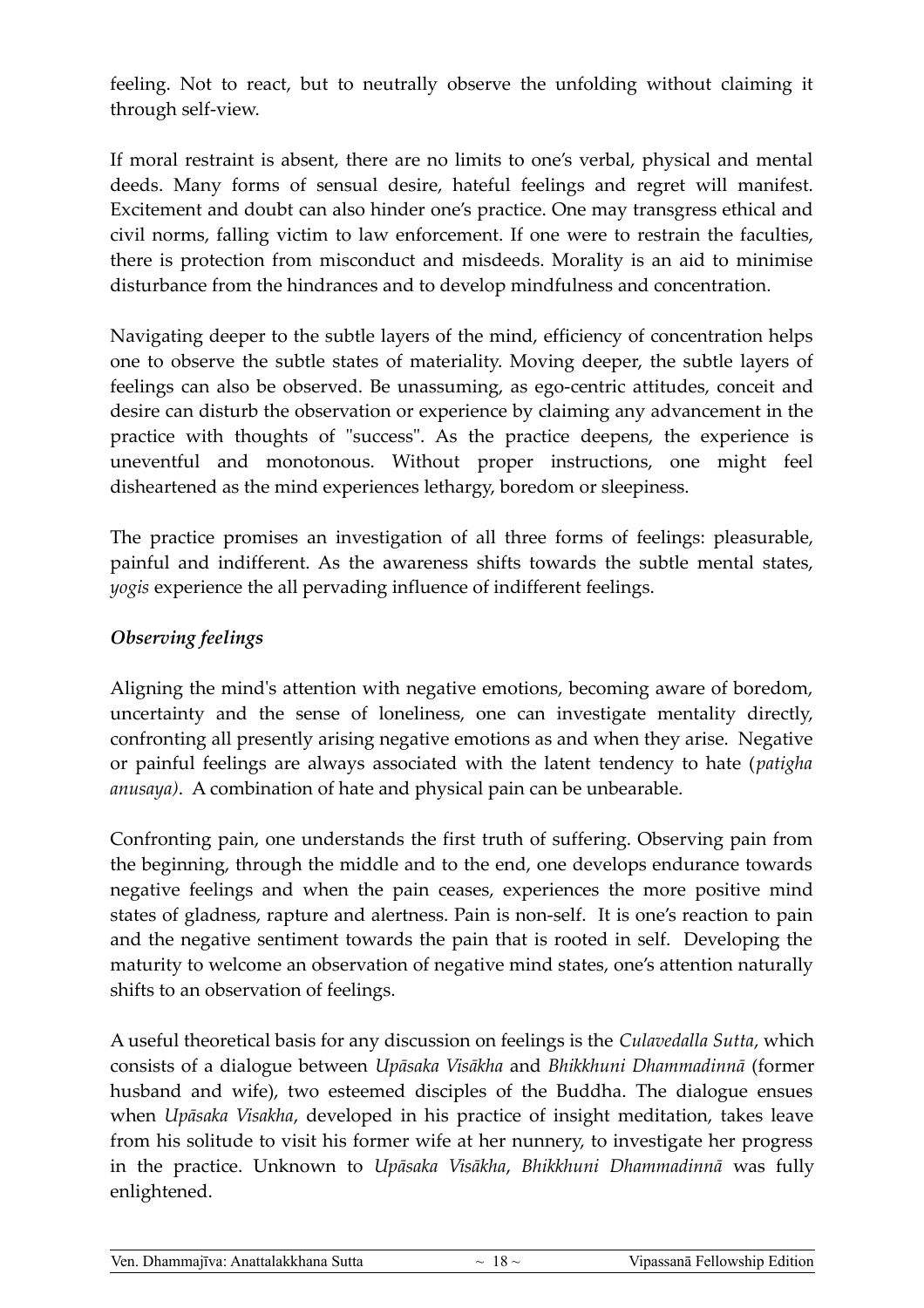*Upāsaka Visākha* asks the *arahant* nun: "what is the pain and pleasure of the pleasurable feeling?" *Bhikkhuni Dhammadinnā* responds: "the arising of pleasurable feeling is pleasure, the disappearance of a pleasurable feeling (*sukha vedhanā*) is pain".

Generally, we have a negative pre-disposition towards painful feeling unless we are instructed to observe it (in)differently. We only see the painful side of feeling. Observe it from the beginning, through the middle and to the end, to see its transient nature that it is due to cause and effect. When the causes cease, the feelings undergo cessation. It is through this observation that one is able to see the absence of "self" in the painful feeling.

Then, *Upāsaka Visākha* asks: "what is the pain and pleasure of the painful feeling?" *Bhikkhuni Dhammadinnā* responds: "the arising of the painful feeling is pain; the disappearance of a painful feeling is pleasure". Enduring the painful feeling from the beginning, through the middle and to the end, one could see how a pleasurable feeling awaits from its disappearance.

From birth, our conditioning has been to pursue pleasure, and it dissipates to make room for painful feelings to arise. Don't value-judge these sensations and associate negative and positive thoughts towards them or see them through a lens of self-view. Just experience the whole episode of a painful feeling, how it arises, peaks and then dissipates.

#### *Indifferent feeling*

Finally, *Upāsaka Visākha* asks: "what is the pain and the pleasure of the indifferent feeling (*adukkhama sukha vedhanā*)?" *Bhikkhuni Dhammadinnā* responds: "being aware of an indifferent feeling is a pleasure; to not know an indifferent feeling is pain."

The middle path prescribed by the Buddha is one of indifference and equanimity. In the continuum of in-breaths and out-breaths, there is a point of transition (where the in-breath ends and the out-breath begins), a gap, which is indifferent feeling. We feel bored when faced with indiscriminate awareness of the subtle sign-less breath.

Our lives are consumed with the aspiration to maximise pleasure and to avoid pain as much as possible. Indifferent mind states are monotonous and uneventful black hole. So, when we experience indifference, our tendency is to follow hobbies, plan, read books and magazines to overcome the boredom.

Indifferent feeling is incommunicable as it lacks description. It is a state of indiscriminate awareness. Unknown to us, much of our lives are spent in this neutral state of awareness.

Pursuing pleasure and avoiding displeasure, we don't appreciate neutral feelings. There is no space for rationality, pre-conceived ideas, preference or judgment in indifference. You are simply an observer with no governing power.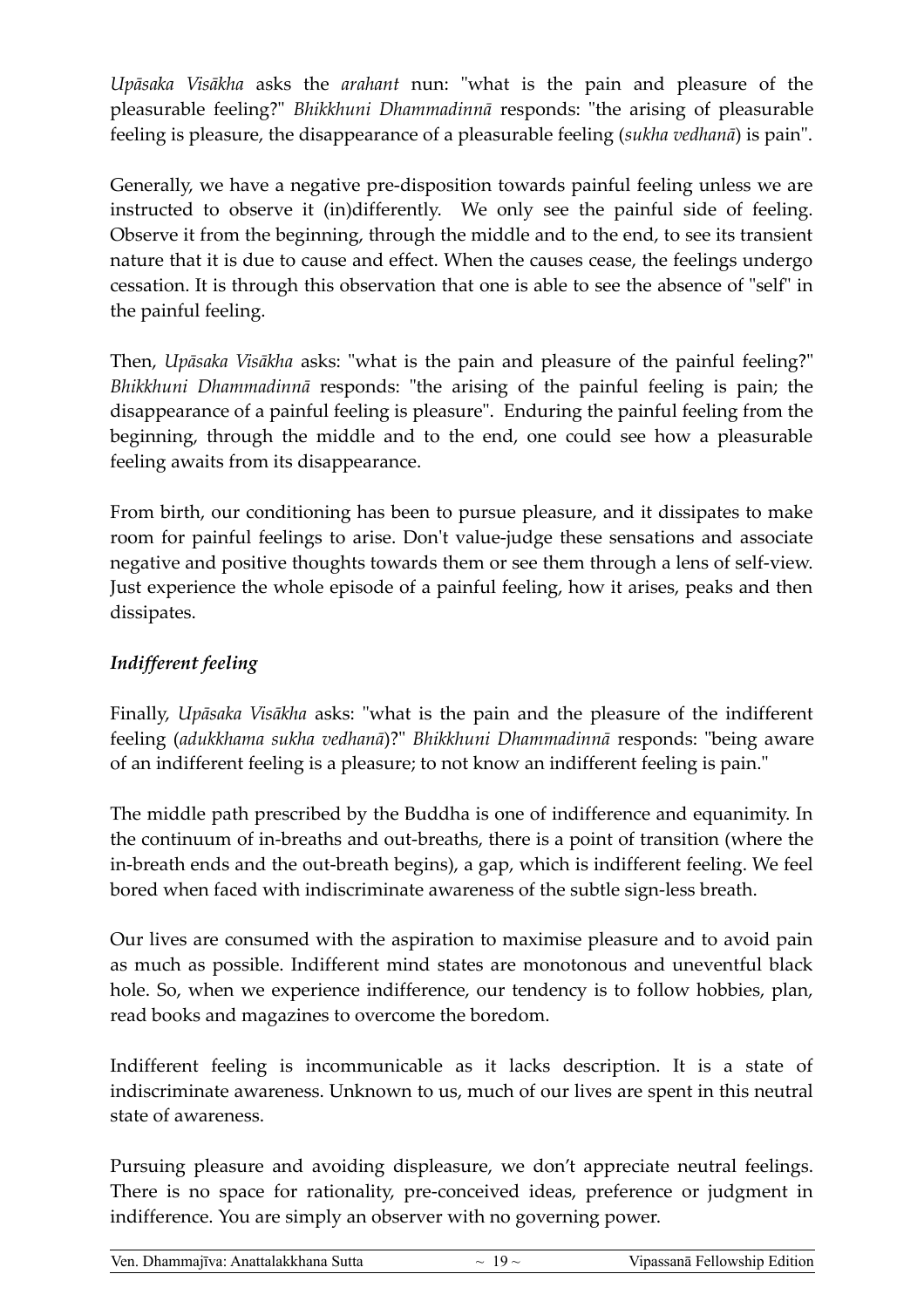Any attempt to maintain our preference gives rise to suffering. Throughout *samsāra*, we collected friends with similar interests or preferences, and selected projects of our choice. We didn't realise that the oscillation from good to bad was self projection, simply claiming life's unfolding with personal preference. All objects seen through eye sensitivity were claimed with desire or rejection. What we liked, we desired. What we disliked, we rejected. We failed to see the indifference in sense impingement.

#### *Sensory contact and non-governance*

When the eye contacts with a visual object, it is near impossible to avoid preference. With sharpened mindfulness, slice the time to thin layers so that you can observe the process that takes place at eye sensitivity and the preference attached to it. Seeing this in the practice is a significant step forward as you begin to see how experience is claimed with self-view, judgment and preference.

Observe the arousal generated at eye sensitivity and the reaction, that it is without 'self''. It is happening without your governance and there is no power of control over the process. It is simply an unfolding of cause and effect. Nothing happens according to our agenda/design. Observing the process of sensory contact in this way, one gains a distance from feelings. Otherwise, immediately, there is attachment or rejection of the object. Attachment and desire are generated in the present and are the cause of all suffering. Become aware of sensory contact, the visual objects, sounds, smells, taste and the tactile sensations experienced. When 'seeing' occurs, if we note it, we don't entertain it.

Discriminate between the process of 'seeing' and 'looking'. When mindfulness is sharp and well aligned, you can discriminately separate the processes of 'seeing' and 'looking'. One intends to look (*sacetanika*) when compared to 'seeing' (*acetanika*). There is no *kamma* generated in 'seeing' as intention is absent. There is no self in the process of 'seeing'.

The Buddha says to the elder, *Mālukyaputta*, any object that you have not seen in the past or are not looking at in the present does not generate defilements in the mind. Neither are defilements generated by any sounds that you have not heard or which you are not listening to in the present moment. The past and the future are the mind's projections that generate so much worry, regret and excitement. All visual objects and sounds are experienced in the present moment. When you 'look', you personalise the experience; when you 'see', there is no claim over what is being observed.

Of the six sense bases, only one connects to sensory objects at a given time and we only experience only one-sixth of sensory consciousness. The remaining five are free from sensory contact. Committing to one sense base, the experience available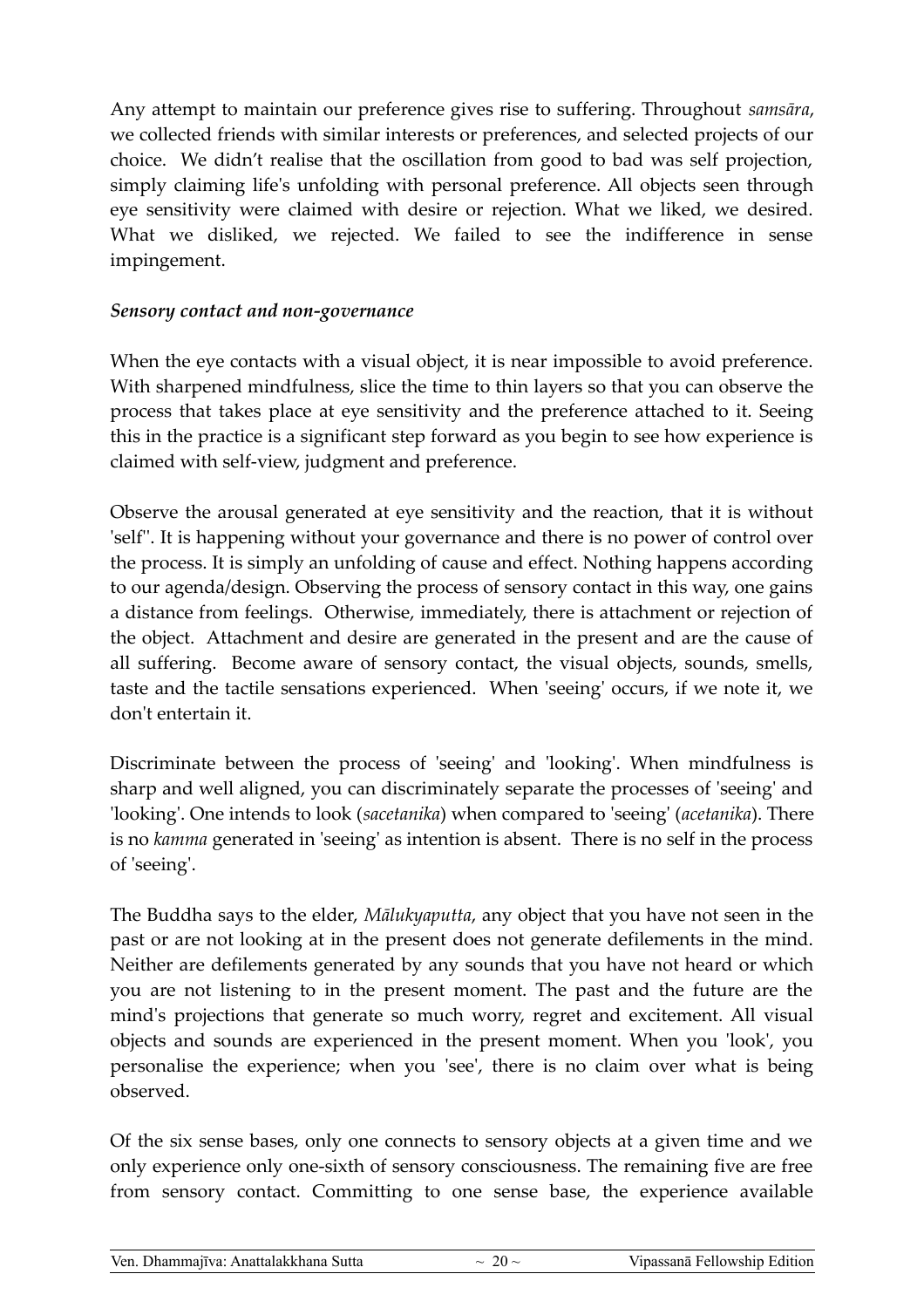through the other five is rejected. Continuing with sensory contact in one sense base, we reject the sensory experience available through the other five sense bases.

Pleasure and pain are absent when one separates from sensory contact. Separating from the sensory realm, one experiences indifferent feeling. Maximising indifferent feeling and familiarising with it, there is an experience of 'living'. At all other times, we just plan and design. Our pre-disposition is to identify with desirable sounds and touch. We feel bored when pleasure is absent. Indifference is our real home.

#### *Immaterial feelings*

With sharpened mindfulness, a cessation of intense painful feelings can be observed. The more one endures intense bodily pain in the practice, the more rapture one experiences with the cessation of bodily pains. This is a paradox in the practice. When rapture sets in, *yogis* experience a bubbling sensation, scratching, muscle reactions and so forth. As the thrills become continuous, at times, the body begins to jerk. At times, the whole body experiences a massaging sensation and one may feel a rippling effect on the skin. Amidst such blissful states, the aim should be one of continued awareness of the primary object.

As the practice gathers momentum, awareness becomes panoramic. All manifestations are immediate, vivid and active. Venerable *U Pandita Sayadaw* instructs *yogis* to maximise faith when faced with such experiences, to retain the awareness on what unfolds, to be a passive observer with well aligned mindfulness. Well balanced faith, concentration, discernment and effort provide a fertile foundation for wisdom to arise.

Confidence in the practice increases as faith is validated with direct experiential knowledge. One must be ready to sacrifice one's life for this knowledge. At times the whole body feels engulfed with rapture and pleasure. Just allow it to happen. One may feel as if a boiling pot of milk were overflowing throughout the body. Each and every cell experiences rapture and the awareness is bright. During this stage of the practice, one experiences a number of episodes.

When experiencing such blissful and tranquil mind states, it is common for *yogis* to overestimate their progress. The experience of *jhānic* absorption or rapture becomes all pervading and one begins to feel a sense of achievement, advancement and competence. One may become conceited. Such over-estimation can distract a *yogi* from staying on the correct path. These pitfalls are a trap for successful *yogis* and any distraction or misdirection is a waste for the *sāsana* at large.

Unlike material pleasure, the experience of immaterial rapture and serenity is free of charge. They are by-products of well aligned mindfulness and concentration. *Yogis* may begin to expect blissful mind states during every sitting. Yet, as instructed by the Buddha, feelings are non-self (*vedhanā bhikkhave anattā*); they are not subject to governance and control. Don't expect blissful states in each session of meditation and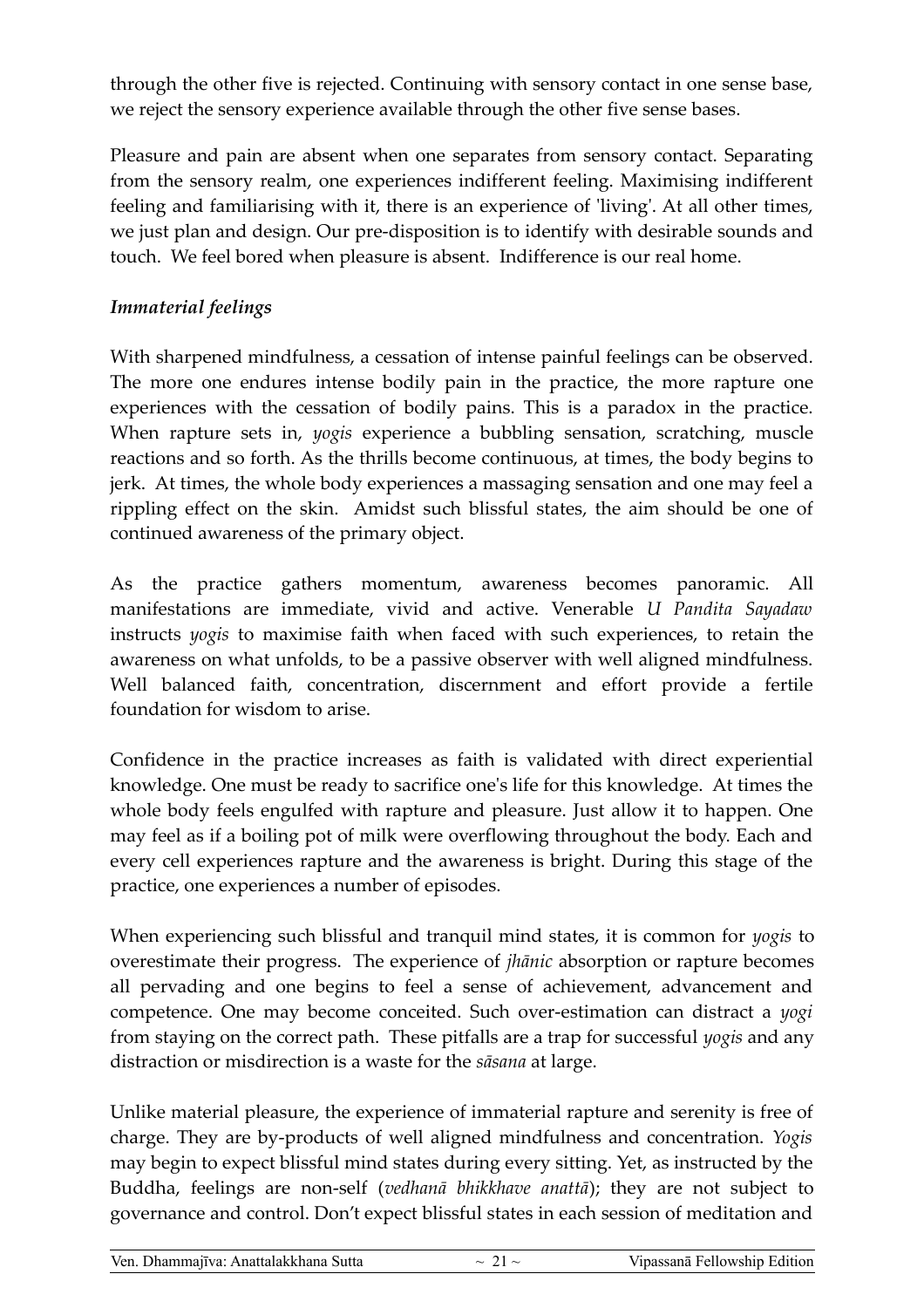instead, have equanimity to develop a 'suchness' to all that unfolds. Just tread on the path with humility.

Once, when at Panditarama, my practice progressed well and I reported my practice to my teacher, *U Pandita Sayadaw*, explaining, that as I was observing the rising and the falling of the abdomen, the practice gathered momentum and I witnessed a brightness and rapture and experienced very good mind states and so forth. Yet, my teacher's facial expression changed. Instead of praising the advancement, through the translator, I was told that I was trapped within. But, I reported that it was the best of my sitting meditation, I experienced a light, rapture and wisdom. I was told that I had overestimated my progress, stopped noting the object and should read the Buddha's instructions for *yogis* trapped within due to mental factors.

We interpret immaterial pleasure favourably, bolstering our ego and adding fuel to conceit and craving, even as we move away from the realm of material pleasure. This is habit accumulated throughout *samsāra*.

Just become a passive observer to the theatre that unfolds, whether the experience is pleasurable or unpleasurable and retain awareness of the present moment. Don't interpret the experience that unfolds.

Try to overcome attachment to progress and insights or assuming superiority in one's practice. All results in the practice are due to conditions, be they material or immaterial success. As the Buddha instructs, they are all results of past deeds. Overestimation due to worldly accomplishment, wealth or beauty is ignoble. Just allow direct experience and non-judgemental awareness to lead the way. Be humble and develop a beginner's mind, otherwise, when the shift from materiality to mentality occurs, over-estimation could muddle the clarity of awareness.

#### *Feelings are non-self*

As described by Venerable *Katukurunde Nānānanada Mahā Thero*, if there is no thread in the bobbin attached to the sewing machine, it is not possible for stitching to take place. Outwardly, there is an appearance of a stitching process. At the end of the process, the cloth comes apart as there was no thread in the bobbin to stitch them together.

Similarly, a distance from pleasurable and painful feelings allows us to observe the separation between the feeling and the observing mind, how distaste is attributed towards painful sensations.

Disclaim all that unfolds without interference. Can you claim this pain as me, mine or under my control? Gaining a distance from intensified pain, one develops forbearance, an essential ingredient to advance in the practice. Separate the feeling from the mind that interprets it with non-judgemental awareness. Don't attribute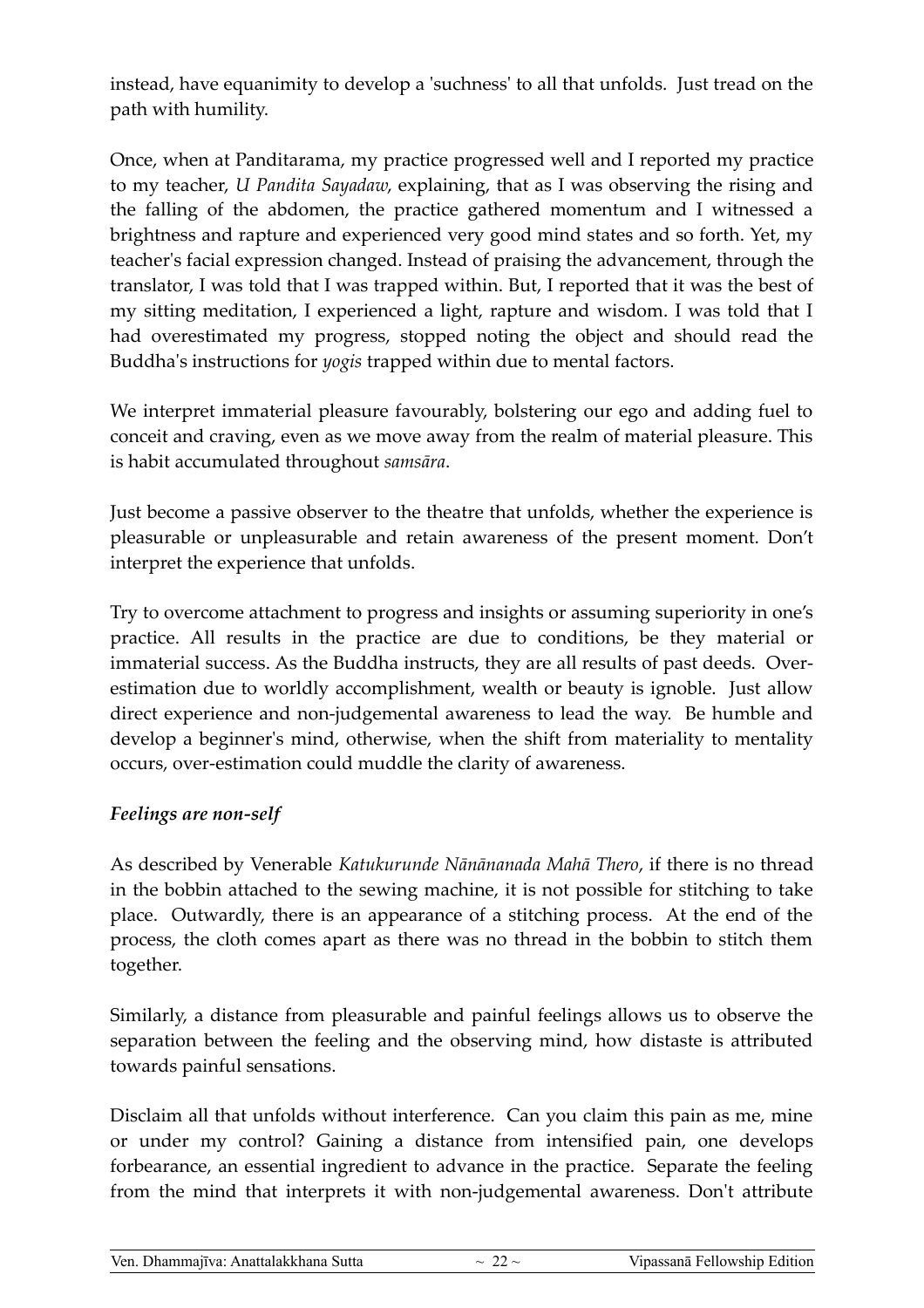negativity towards painful feelings or positive sentiment towards pleasurable feelings or boredom towards neutral states of mind.

In the practice, we transcend material pleasure (*āmisa sukha*) to experience immaterial pleasure (*nirāmisa sukha*) as the mind delves deeper into the sphere of mentality. As the practice deepens, we experience *avedhaitha sukha*, a state of unperceivable feeling, the final aim of the practice. As *Venerable Sāriputta* instructs, what one feels or perceives, gives cause to suffering, and in the absence of perception, there is no change and affliction, only an equilibrium (a neutral state), which is the pleasure of noble beings. There is no oscillation in *avedhaitha sukha*.

Assimilating the path remains the responsibility of *yogis*. The Buddha can only guide us. So continue to observe all that unfolds in the practice with detachment, without claiming any experience, be it positive, negative or neutral. Once in a while, allow the body to suffer, as pain is a raw material for *vipassanā* investigation. Forbearance aids one to prepare for the inevitable old age, sickness and death. Don't hesitate on this noble quest to investigate pleasure, pain and neutral feelings. Observing feelings and confronting them directly, we experience the sap of *dhamma*.

#### *Restraint from sensory contact*

Avoid seeing distracting objects which are provocative and activate sensual pleasure. Be cautious when listening to pleasant sounds, tasting delightful flavours, smelling pleasant odours and so on. The Buddha instructs us to become aware of visual objects that impinge on eye sensitivity and the associated feelings that arise.

Diligently note how visual objects attract eye sensitivity, become aware of the causal connection that gave rise to the pleasurable (or painful) feeling. Be sharp enough to see your reaction, how you accept the process as either desirable or undesirable. If you are negligent, you are taken away by the visual object, and if it is pleasant, you indulge in it.

When sounds strike the ear drum, it is inevitable for desirable or undesirable feelings to arise. Entertaining the sound, lending one's ear, one becomes negligent. Don't immerse yourself in pleasant sounds and visual objects and instead, observe the dependent origination of desirable, undesirable and neutral feelings. Observe how sound is attracted to the ear drum.

Unless you are taught to observe sensory contact in this way, your pre-disposition is to entertain them. So be armed with sound theoretical understanding, beforehand. Be vigilant to observe desirable and undesirable feelings as and when they arise equally and observe how they are received through one's own conditioning.

Sensory experience is not due to external control, so there is no reason for depression or disappointment as our moods are predicated on how we receive sensory contact. Instead of grappling with external sense impingements, sharpen your insight to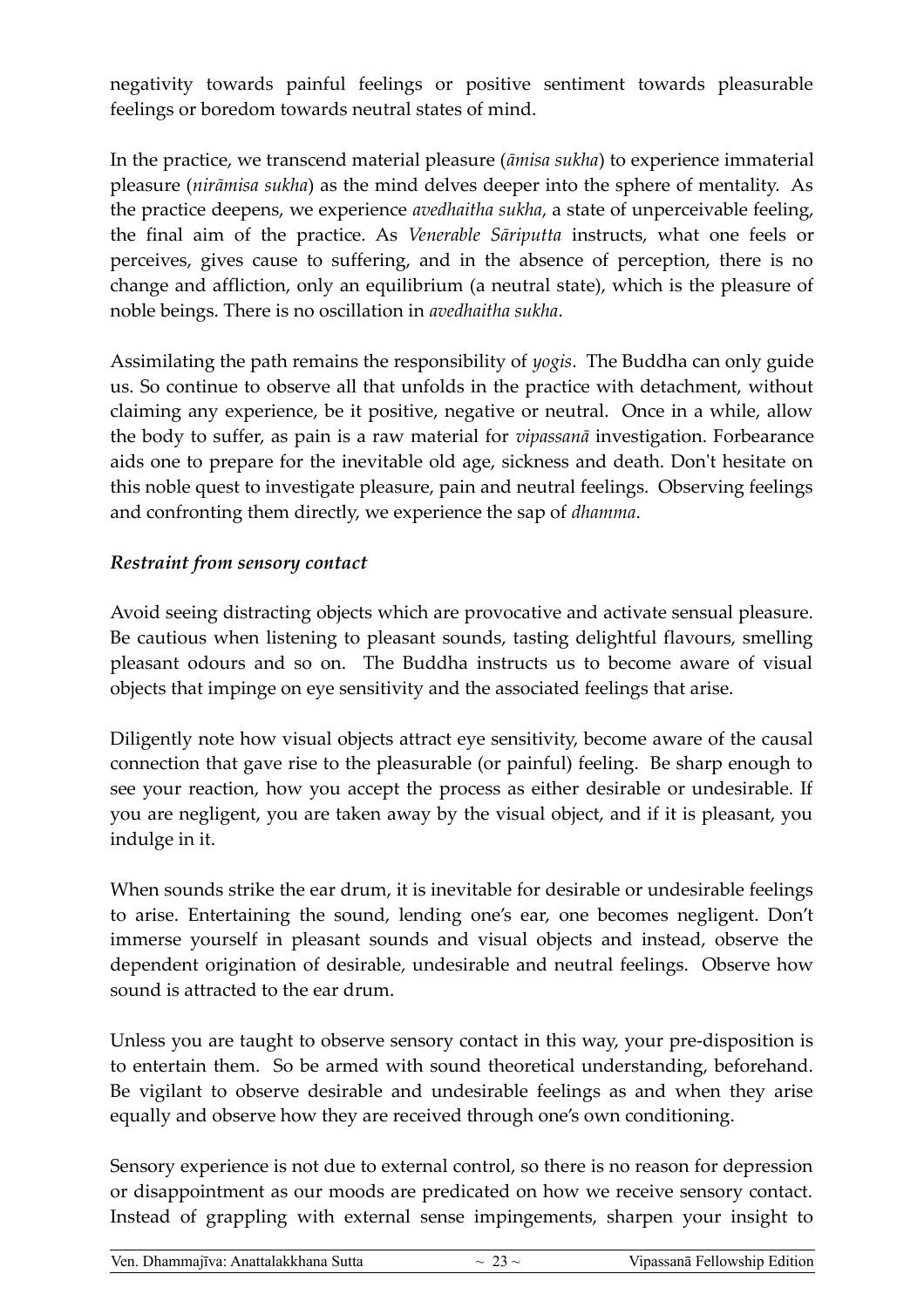observe all presently arising feelings, whether they are desirable or undesirable. Become aware of your response towards feelings and the impact they generate.

Practising in this way, one develops equanimity towards all that unfolds with well aligned mindfulness. *Yogis* never take on the world in order to try and change their circumstances, but instead, focus on their inner states, their response to sensory contact, with diligence. Becoming mindful of desire as and when feelings are generated, one can see the fiction in sensory contact.

We give primacy to what unfolds through preference and judgement. Our selection is based on preference. Due to the mind's richness and variety, one sees diversity in external surroundings. Once, a Zen practitioner, feeling somewhat bored at a retreat went to a nearby mountain to observe the sunset. He was absorbed in the setting sun and the panoramic view of the landscape. On his return, he recollected the experience to his master. The Zen master admonished him and exclaimed that his mind is more beautiful than that of the scenery (indicating that it was the noteworthy qualities of his mind that allowed him to appreciate the beauty of the setting sun. When the mind is beautiful, the external surroundings projected through eye sensitivity, invariably, become beautiful).

Being in the forest, it is easier to have sense restraint. All directions in the forest are the same and the landscape lacks diversity. Everywhere, you find trees and shrubs. This is why it is recommended that we go to a forest and sit under a tree to undertake the practice. If the mind is surrounded by various sights, sounds, smells, tastes and comfort, there is so much distraction.

An enlightened being, an *arahant*, immediately sees the dangers of a beautiful object captured through eye contact and begins to observe it in an equipoise manner. Whatever the external distraction, an *arahant* is not moved by it and remains liberated from external view. Becoming aware of all presently arising phenomena, an *arahant* can see the same sensory experience as auspicious, inauspicious or neutral.

During the time of the Buddha, Venerable *Nāgasamala*, whilst undertaking the daily alms round, saw a damsel dancing to music on the highway path with many onlookers surrounding her. Realising that it was *māra*'s trap, he immediately became mindful and exercised sense restraint. Looking at the dancing figure, establishing mindfulness, he became an *arahant*. By applying mindfulness in the correct way, that very trap, he declared, due to his vigilance became an aid to fully realise the *dhamma*.

If one's mind simply responds to external sense impingements, one operates like a puppet and the sensory remote control is in control. Observing one's response without reaction, noting how the mind receives external sense impingement and the feelings generated (pleasant, unpleasant or neutral), one takes control. Like the sewing machine operating without any thread in the bobbin underneath to facilitate the stitching process, whatever the sense impingement, becoming aware of the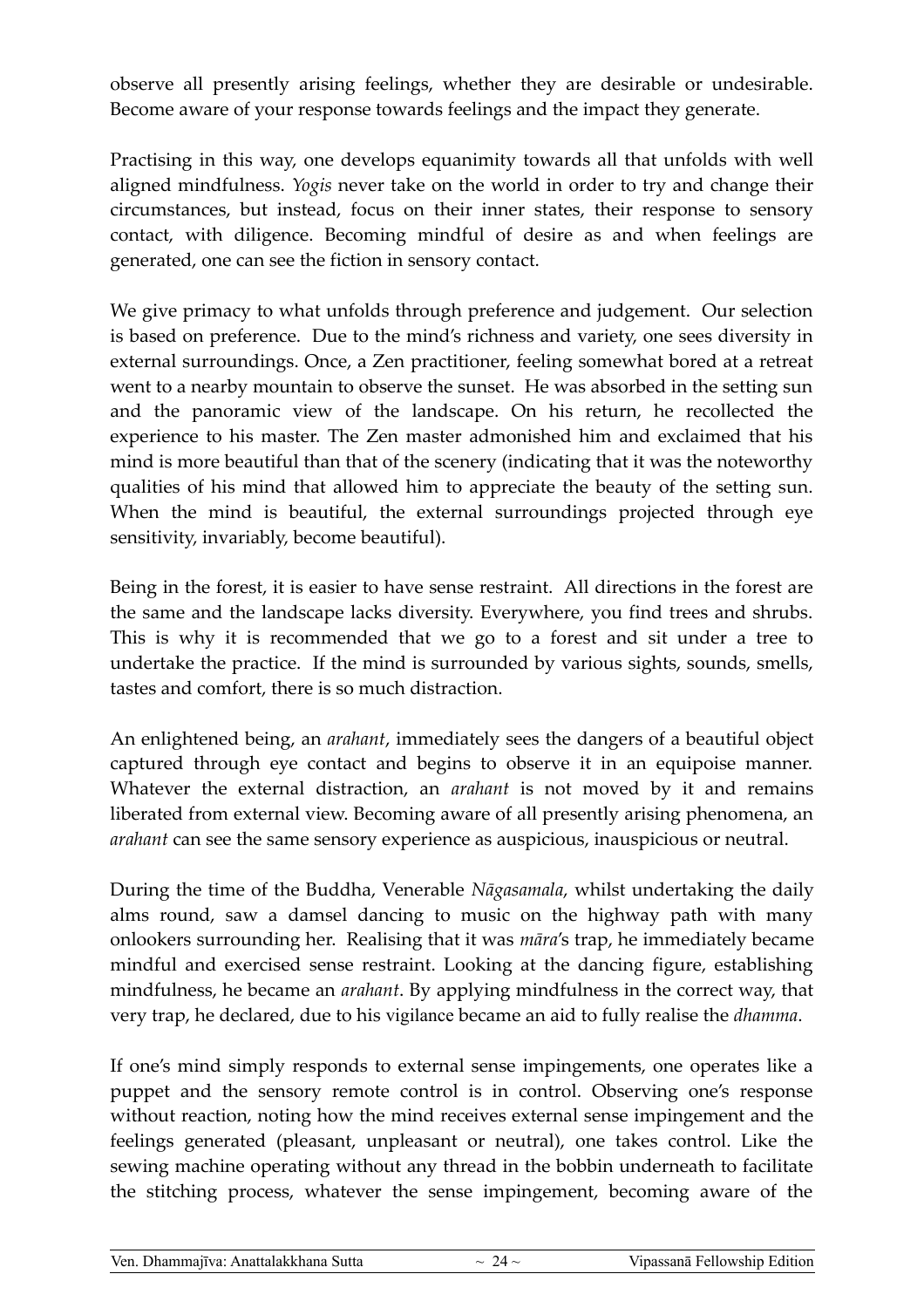process of sensory contact and the associated feelings, one paves the path to liberation.

Many visual objects surround us. Whether or not we look and what objects we select is our preference. It is like partaking in a buffet. Many types of food are available, but the selection is based on individual preference. What you select, you taste, what you taste, you swallow and will result in obtaining nutriment, high blood pressure or diabetes. You can't blame the host for high cholesterol and blood sugar if you select something rich in fat or sugar. The selection was entirely yours. Similarly, blaming external forces and impingements for our misery, we fail to identify the cause of our suffering (response to sensory contact).

#### *Non-governable feelings*

In the practice, with sharpened mindfulness, one observes how one breath differs from the other. As the breath becomes subtle and the noting mind becomes merged with the object, one must have well mobilised energy and sharpened awareness to observe the breath closely, immediately and continuously. As the mind merges with the object, one begins to see a combination of the four elements, manifesting, intermittently.

Their common characteristics, the change and transience can also be observed. When the mind is aligned with the object, it feels as if you are in a state of absorption, yet the discerning mind continues to observe the details of the object. At times, you feel disoriented as space and time dissolve. Gradually, your awareness transcends boundaries and you dissolve into the universe; there is no judgment, or comparison.

Be well equipped with reinforced faith in the Buddha, Dhamma and Sangha as you delve deeper into your consciousness with non-judgmental awareness. Penetrating deeper into the object, one undergoes a metamorphosis, an evolution of feelings; the experience could at times be positive and at other times, negative. Whatever the experience, don't be moved by it; simply appreciate it as a sign of progress in the practice. Just remain in equanimity while continuing with the practice.

The mind's perversions may add to the experience with benevolent thoughts that can appear spiritual, yet, lure you away from the present moment.

Irrespective of language, religion or creed, those who are mindful are now coming together. They are governed by a life of simple living, high thinking. I see many *yogis* attending retreats in order to learn the *dhamma* and develop the art of meditation, to silently finesse their practice and maintain their integrity, freedom and openness, to strive in the *vipassanā* practice.

It is not one's religion, but one's capacity to retain continuous mindfulness on an object that aids in the progress towards liberation. Mindfully, one must transcend pleasure and pain to move towards indifferent feeling. The edges of the see saw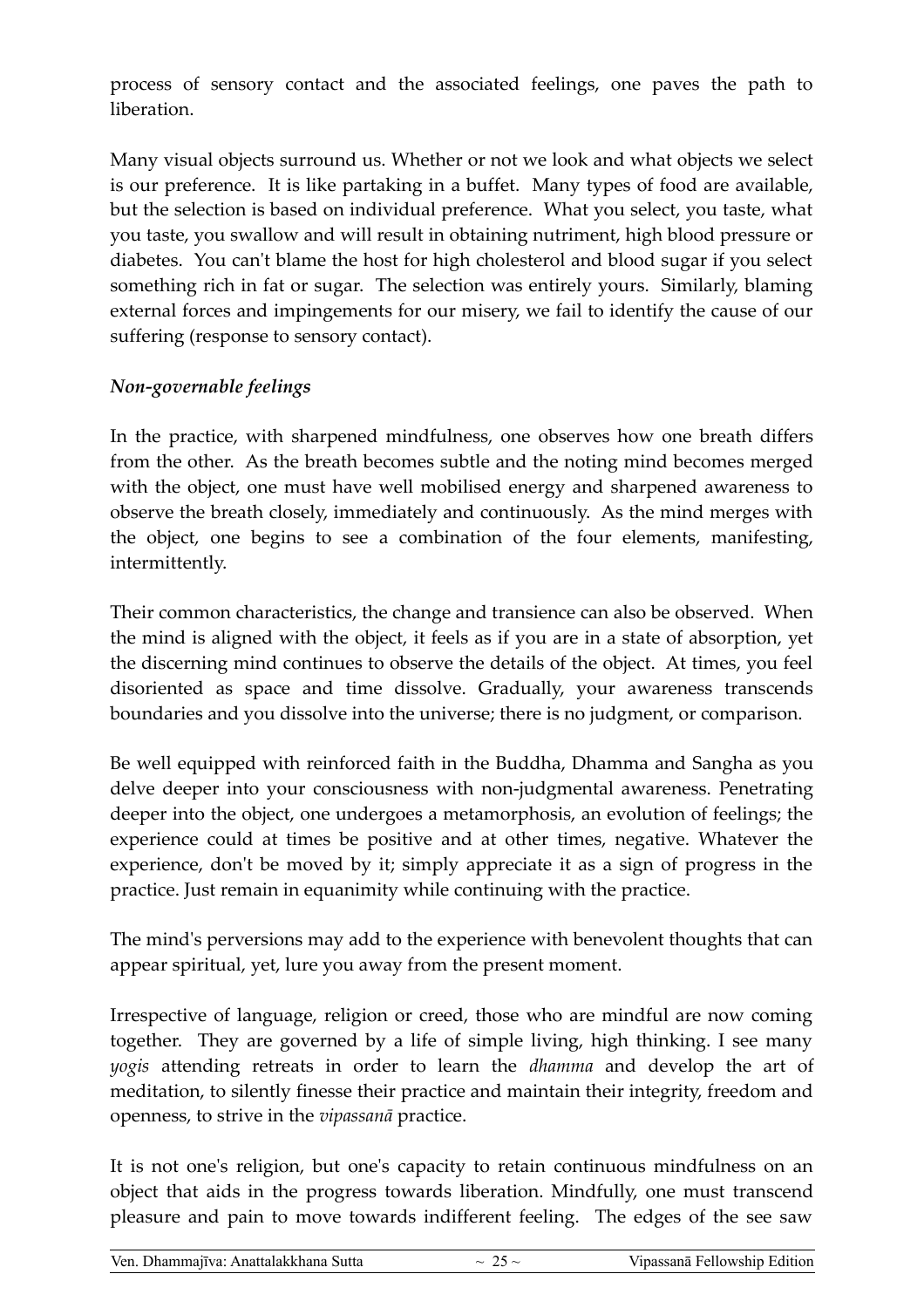oscillate, but the middle is peaceful. To remain in the middle, replace the negative feelings with positive feelings and the pleasurable feeling with indifferent feeling.

A drop of water on a lotus petal or leaf does not smear. When shaken, you can see how the droplet remains independent, yet at the same time, touches the flower or the leaf. Separate from sensory contact and experience to see the cause of pleasant and unpleasant feelings and how judgment and preference intervenes. Simply observe how feelings are the result of a cause, sensory contact, and how non-judgemental awareness leads to indifferent feeling. Feelings are not subject to our governance and there is no *self* in feelings.

Approach the practice systematically and observe how the mind transcends from material pleasure to immaterial pleasure. As the practice progresses deeper, you will begin to appreciate the solitude, stillness and neutrality of indifferent feeling and slowly navigate towards the more subtle layers of mentality.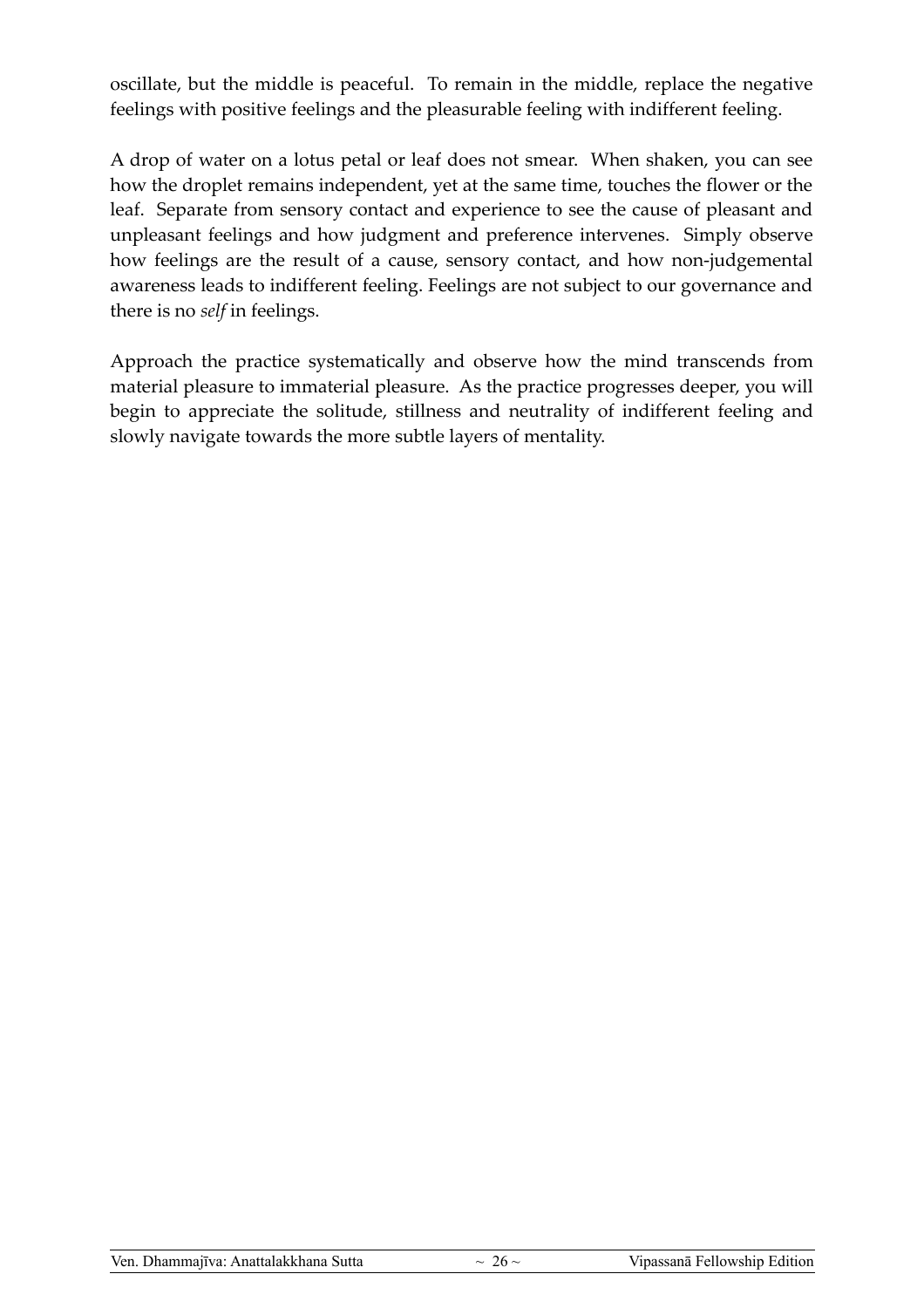### **Chapter 3**

### **Perception is Non-Self**

Perception or cognition is what gives rise to recognition. In the cognitive series, when the eye contacts with a visual object and eye-consciousness takes priority, the coming together of the three (eye, object and consciousness) is eye-contact. Eye contact generates feeling. To feel, one must become a 'seer', and the mind needs to engage in 'seeing' at that particular moment of contact.

**\_\_\_\_\_\_\_\_\_\_\_\_\_\_\_\_\_\_\_\_\_\_\_\_\_\_\_\_\_\_\_\_\_\_\_\_\_\_\_\_\_\_\_\_\_\_\_\_\_\_**

Impingements that come into contact with the senses are cognised (perceived) through the corresponding sense faculties. Habitually, one claims what is received through sensory contact. So, when the eye 'sees', we claim the experience, thinking, "I saw", "I see", "what I see is mine" and so forth. Whatever the experience, it is personalised, claimed, and we cling to it.

The mind places a label on the sense impingements received. Cognition (perception) is the signage and the recognition process begins when one contacts the object a second or third time, becoming familiar with it. Labelling aids recognition as it is not possible to recognise with the first impression of sense impingements itself. The mind must be repeatedly applied to the object to verify sensory contact.

#### *Transience of perception*

When mindfulness is applied repeatedly to the primary object during *ānāpānasati* meditation, one can observe how perception evolves and changes, how the mind labels the first transaction of air, how the labelling changes when the breath becomes subtle, and so forth. Unless perception is tested with repeated application of the mind to an object, one habitually tends to believe in first impression.

Without rushing to a decision based on first impressions, it is wise to enhance the observation by having an evenly focused attention on the object with a suspended conclusion, then, continue to observe. Becoming mindful over a series of events, one can directly witness how recognition of an object is subject to change and is not within one's control.

The untrained mind is fuelled with notions of permanence. So the mind must be prepared to accept impermanence as it unfolds in the practice of insight meditation. Otherwise, one might challenge or doubt the impermanence of perceptions observed in the practice. Whether one undertakes sitting meditation, walking meditation or day to day activities, simply become aware of the process. Don't arrive at a decision.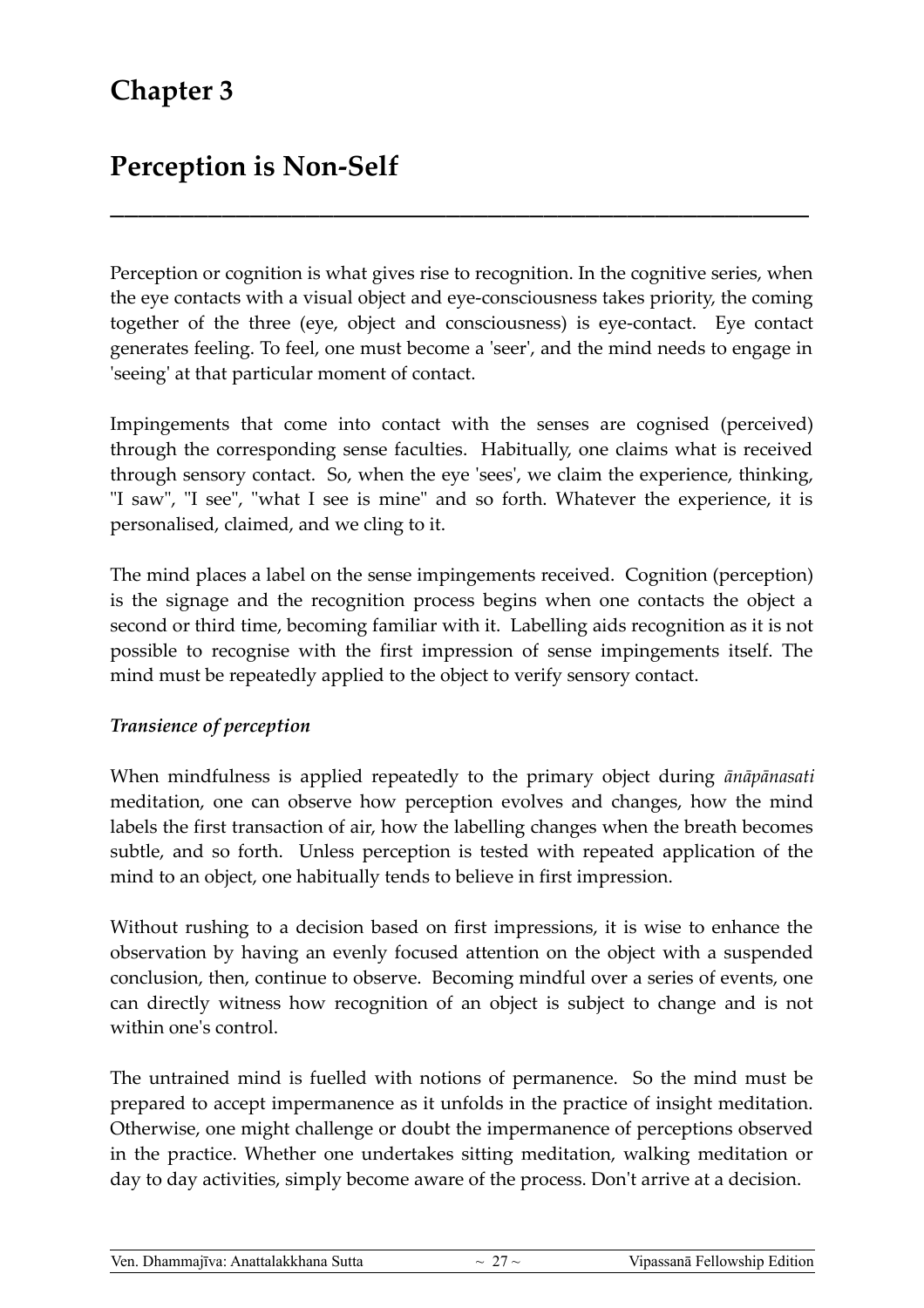In the practice, the in-breath and the out-breath can be seen from gross to subtle, and then to the subtlest. Gradually, the breath becomes less visible. The perception of the breath changes, it appears as if the breath has ceased. The perception of the breath in this subtle mental state is different from the gross in-breath and out-breath observed at the beginning. It is uneventful, as it is at a distance from the senses. When the breath becomes subtle, one's sensitivity shifts from materiality to mentality. One must be bold and welcome the subtle stages of the breath, master it and see the changing nature of perception.

The transience of all objects can be observed in the *vipassanā* practice alongside the transient nature of perception. Perception is volatile; it evolves and changes. When compared to materiality and feelings, the volatile nature of perception is far more prominent.

At the beginning of a cognitive series, the in-breath is perceived as cool and the outbreath as warm. In the early part of the practice, one's perception is based on the individual characteristics of the object. When the common characteristics unfold, the signs change and perception is radically challenged when the discriminate in-breath and out-breath disappear from one's awareness.

Labelling is important at the beginning, but one must refrain from doing so when the practice navigates towards the subtle mental states. Changing one's awareness from individual to common characteristics in the practice is a challenge. When awareness is sharp (although the in-breath and the out-breath can still be felt), it is not possible to see the two processes discriminately. They appear as if they are equal. Although the movement of air continues, the individual characteristics can no longer be seen; the point of touch becomes imperceptible and the distinguishing features of the two processes are absent.

Whether it is matter or the mental states, phenomena arise, persist and pass away. Transience and non-self are common attributes of matter and mental states.

Don't engage in forced breathing, nor entertain doubt or boredom when the breath becomes subtle.

Don't expect to arrive at the subtle mental states immediately during the next session of meditation. Simply retain awareness during each session of sitting meditation with openness and calmness of mind. Without labelling the subtle states of the breath, allow 'auto piloting' to take over.

Becoming mindful of the unperceivable gap between the in-breath and the out-breath is a radical observation. When the unperceivable space between the two processes is observed, it is possible to see the oncoming in-breath, how it manifests in the middle of the process and how it tapers off at the end, leading one's awareness to the unperceivable or subtle space, before the next process begins. Within an in-breath, it is possible to see many short in-breaths. The same can be seen within an out-breath.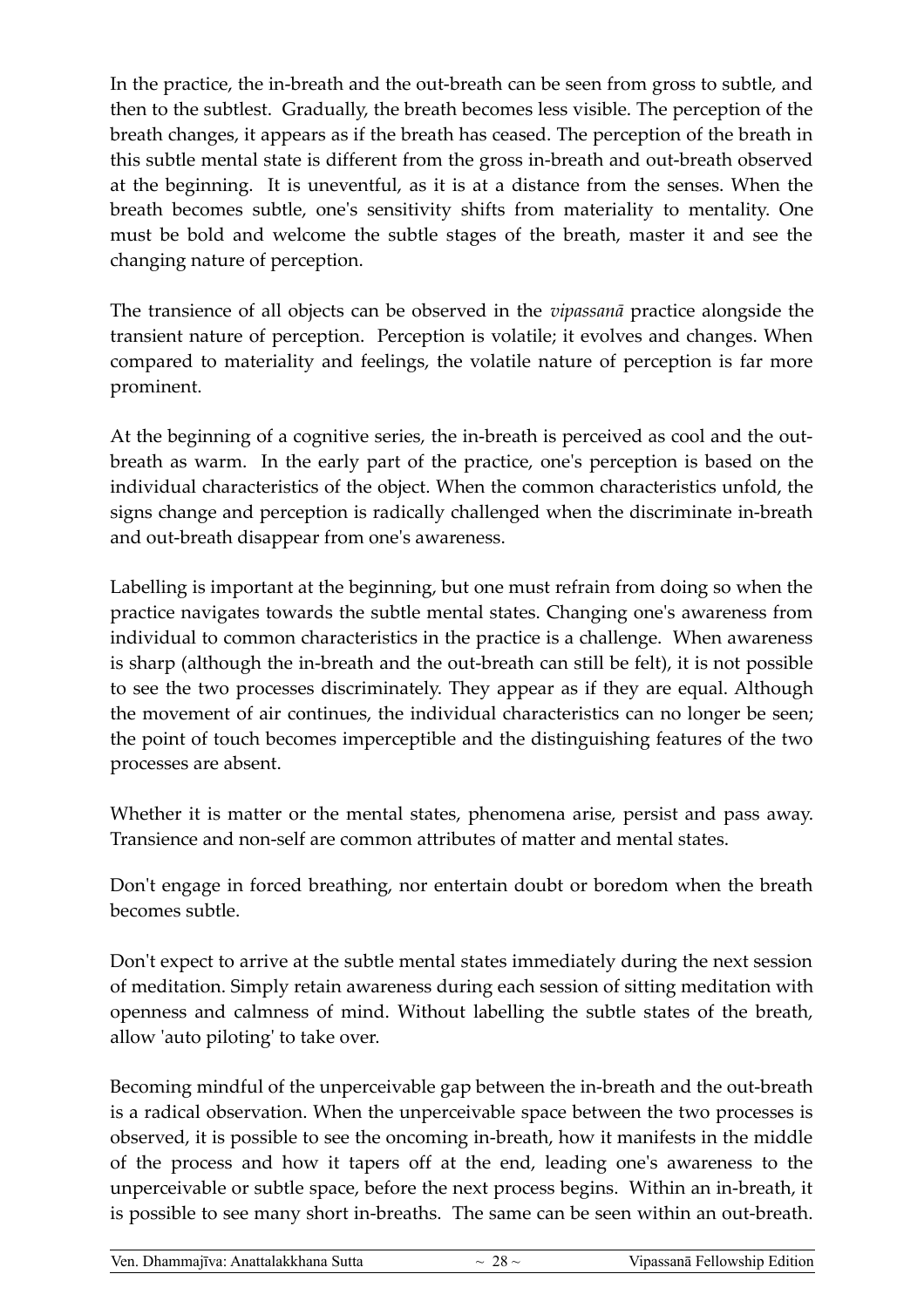The in-breath is not a single unit but a conglomeration of many tiny in-breaths, likewise is the out-breath.

When lifting the hand, although it feels as if it is a single action, the various stages of the lifting process can be seen. It is like a cartoon which involves a number of slides, synchronised in a rhythmic manner to project an on-screen animation. The individual slides can be seen when the cartoon is unbundled, one slide at a time. In between the slides is darkness, similar to the space between the in-breath and the out-breath. Yet, we are never conscious of the darkness and instead, our focus remains on the positive signs depicted on screen. So the cartoon series unfolds under the guise of perception; the story connects through a linkage of the individual slides, and in between the slides, there is space.

In your practice, aim to see how pleasurable feelings pass away, making room for displeasure to set in. When displeasure fades away, it is replaced with pleasure. Observing phenomena, again and again, one can see how perception undergoes change.

#### *Nature of perception*

*Venerable Katukurunde Nānānanda Mahā Thero* says that when we cognise or recognise, we see the shape or colour that represents an image. Cognition takes it in and the imprint is decoded in the mind. When it is described to another, you communicate the shape, colour and the quality attributed to it. So you rush to explain it to others, yet fail to realise that you are only seeing one facet of the phenomena that unfolds, exaggerating and adding on to make a complete picture without explaining what you actually witnessed. You are simply reporting through a lens of ego, conceit or desire. So the listener must heedfully consider how much is perceived and how much is reflected. It is not that you are a liar or a manipulator, but this is simply how the mind operates and projects sense impingements.

Neurologists identify two hemispheres of the brain, the right and the left, the right being aesthetic and the left being analytical. It is said that the two lobes rarely communicate. A rational person may die without ever recognising the aesthetic aspect of the mind. The heart and the mind rarely communicate. So, humanity clashes as opinions and views differ. The perception projected to sense impingement also differs. Yet, when we can appreciate the common humanness, we acknowledge difference without disparagement, grudge or judgment.

Don't believe in your first impression, as perception is transient; when the complete process is observed, from the beginning, through the middle and to the end, one can clearly see the transient nature of perception.

We build arrogance and conceit around what we have seen and touched. What we see, we believe exists, and what we believe exists, we see. Believing in perception or cognition, without realising that a self is absent from the experience, we fight, make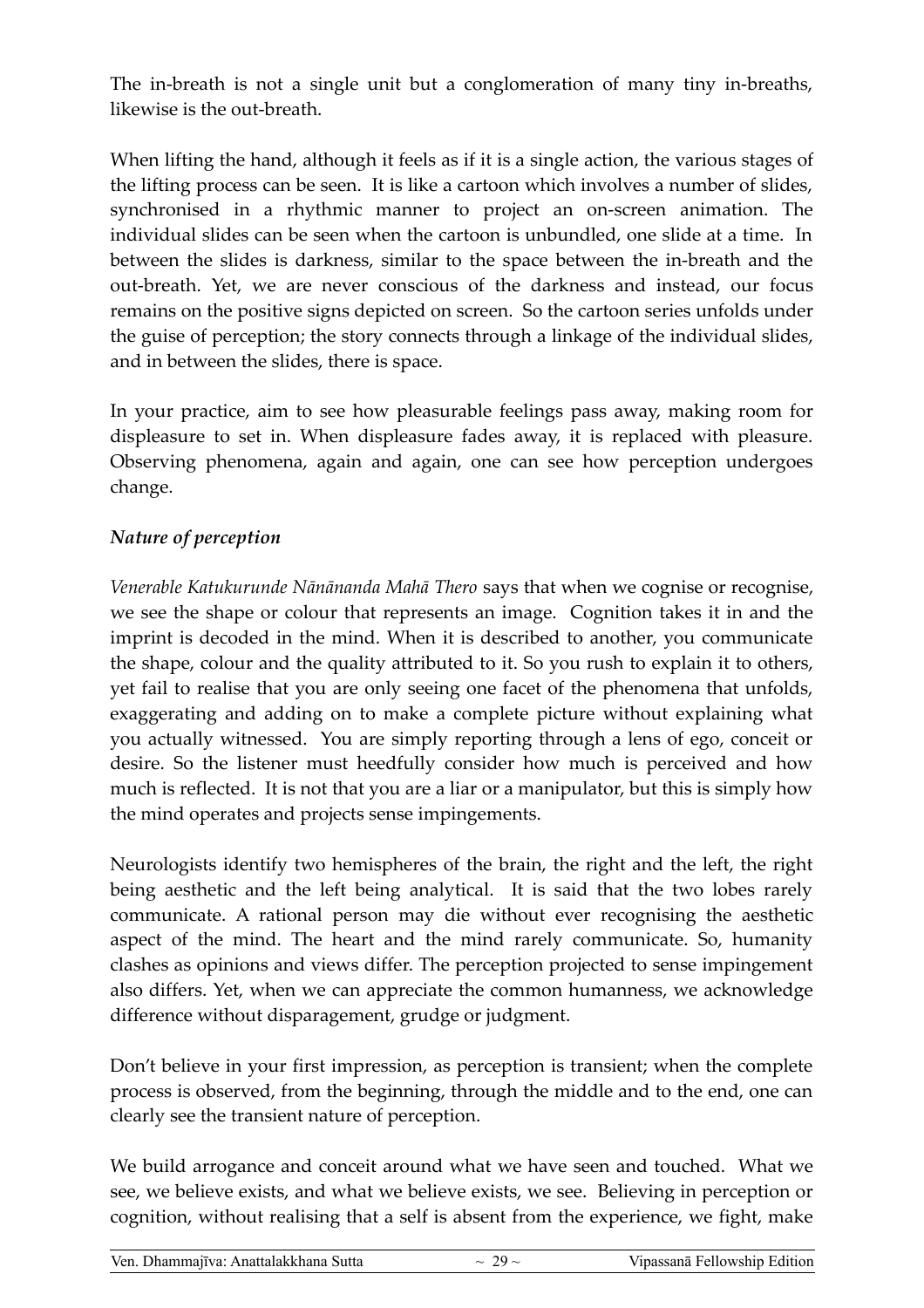accusations and claim that what is observed is through our direct experience. Repetitive application of the mind to an object helps to verify the experience and one develops the confidence to see the transient nature of cognition and recognition.

There isn't a need for dogmatic views. Just like the perception of in-breath and outbreath (body-contact) changes without any tension or expectation. By allowing the process to unfold without distraction, you can see how the image, recognition and cognition of sense impingements change, while mindfulness remains intact.

With continuity of mindfulness the practice navigates towards the subtle aspects of the mind; the eyes remain closed and one feels cut off from distractions caused by visual objects and sounds. Body-contact is absent when the breath is subtle and cannot be felt. The internal faculties appear separate from sense impingements.

In this subtle state of awareness, it is common for *yogis* to entertain mind-made images. The trickery of perception creates an imaginary world. So *yogis* speak in symbols, reflecting on mental projections, referring to them as either auspicious or threatening. Whatever their nature, the projections continue. Without aggravating the state of awareness, simply disclaim it as "not me, not mine or myself".

Maintaining continuity of mindfulness in spite of these projections, disclaiming them and progressing towards the deeper layers of consciousness, one is met with rapture. With the calming down of mental formations, one meets the lustrous mind free of defilements. It is like a still forest pool without thrills or frills, so calm that if you look into the pool, your reflection can be gleamed without distortion.

The more one remains in a state of *passadi* (calming down of formations), the more one experiences a healing of the mind and the body, where all physical and mental imbalances reach harmony. Until one reaches a state of *passadi*, friction from materiality, feelings and perception continue.

The practice is one of trial and error. As you mature in the practice, you become independent of your master, cultivating your own practice and developing the confidence to see through the cheating nature of perception. As one's practice matures, one begins to see beyond negative perception (boredom or hatred) and move towards a pure mind state that does not create volitional activity.

The path is one that navigates away from signage to a sign-less state, from perception to non-perception. This is the journey of a *vipassanā* practitioner. When signs disappear, if mindfulness is intact, one moves from gross to subtle, to reach the middle path.

#### *Trickery of perception*

One's ego is supported by perception, although it lacks any essence and is not subject to governance. As stated in the commentarial teachings: ignorance is two-fold; one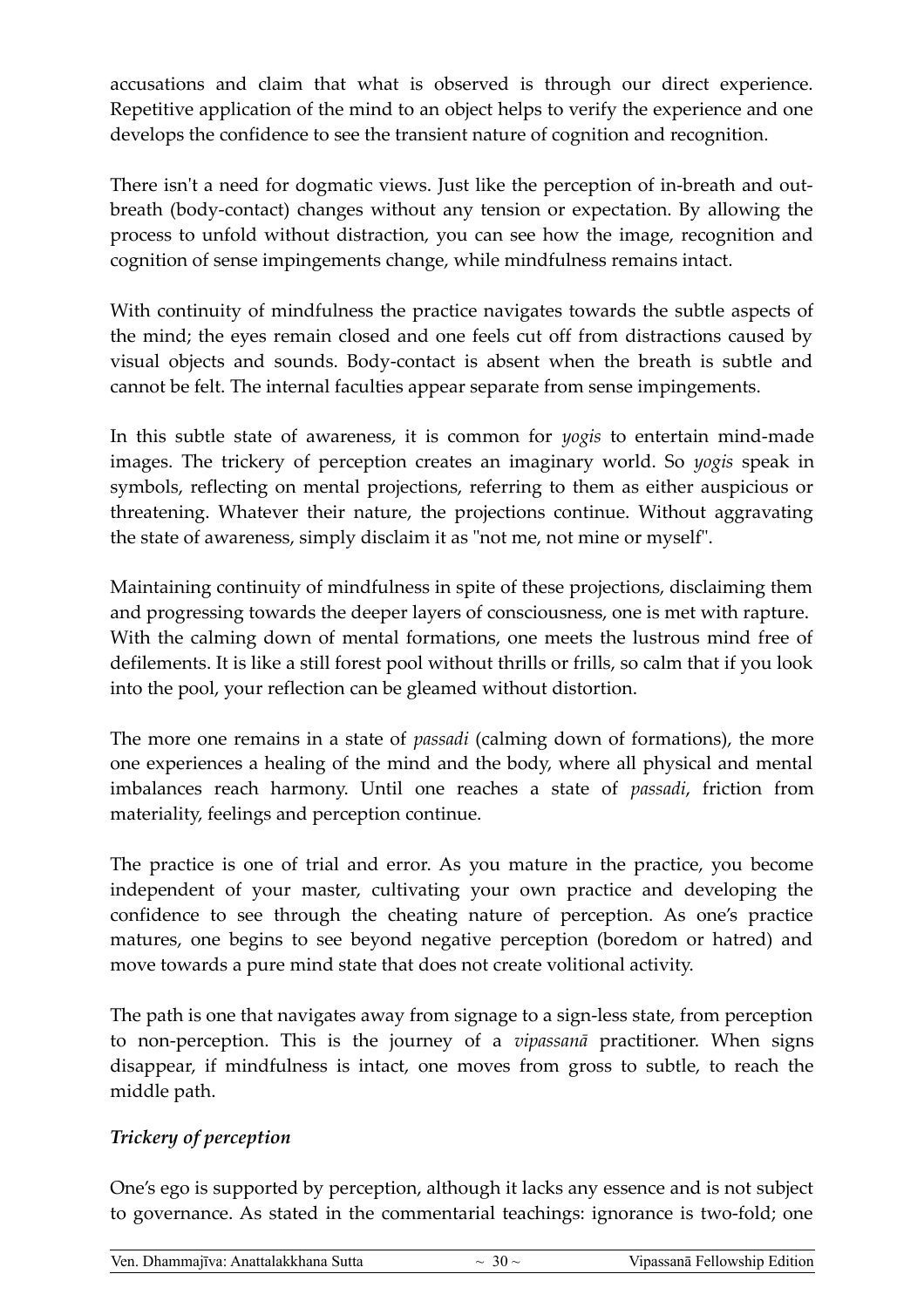may be overpowered with misperception or simply, not know. What one does not know can be cured through guidance along the path or theoretical (book) knowledge. Misperception on the other hand is difficult to overcome as it requires a de-learning and de-conditioning process. Guiding a person who is unaware of misperception is difficult, as he or she is likely to cling to wrong view.

Spotting the trickery in perception requires awareness of one's interaction with external sense impingements. This is done with the aid of mindfulness. Mindfulness has a penetrative capacity. When the noting mind is repeatedly applied to an object, one's view is not marred by judgment or first impression. Select an object (primary object) and repeatedly become mindful of its varying facets. Repeated application of mindfulness re-confirms and re-iterates the nature of phenomena that unfolds.

Clarity is the function of mindfulness. It is proximate and its manifestation validates one's perception, retaining one's attention on the same object. When the attention is well aligned, the mind is in view with the object and one can penetrate into its transient nature.

Aim to see all possible facets of an object without distraction. Continued observation without interruption is essential. When perception plays tricks, if you are prepared, mindfulness can cut through it. With the aid of mindfulness, one can transcend preference and judgment rooted in perception.

The Buddha compares form to froth, feelings to water bubbles and perception to a mirage. A mirage lacks substance and gives an appearance which promises water. Our insatiable thirst chases after it with the promise of water, yet, the closer we come to it, the further we move away from it. We neither reach the mirage nor reduce the distance. Entertaining a permanent notion of water, we experience exhaustion.

We have fixed views of gender and we assign certain manners and characteristics to males and females. Although females maintain their femininity, they are attracted to male mannerisms, the male voice, attire and characteristics. Similarly, although males preserve their masculinity, they desire feminine mannerisms and attributes.

As the Buddha identifies, females are unable to exceed their femininity and males, their masculinity. Underneath is perception. All female and male attributes are based on perception and from birth; our societal conditioning is to maximise gender based attributes and characteristics. Males and females assume these attributes, clinging to them, making it difficult to escape their femininity and masculinity and appreciate the common humanity underpinning all beings. In the practice of meditation, one mindfully penetrates into the common characteristics of the elements, which carry no signs of masculinity or femininity, giving rise to a realisation that such thinking patterns are nothing other than mere perception.

We must transcend our perception of self-hood: "I am a monk, a man, a woman" and so forth. Mindfully, we must observe the breath, its discerning features, how the in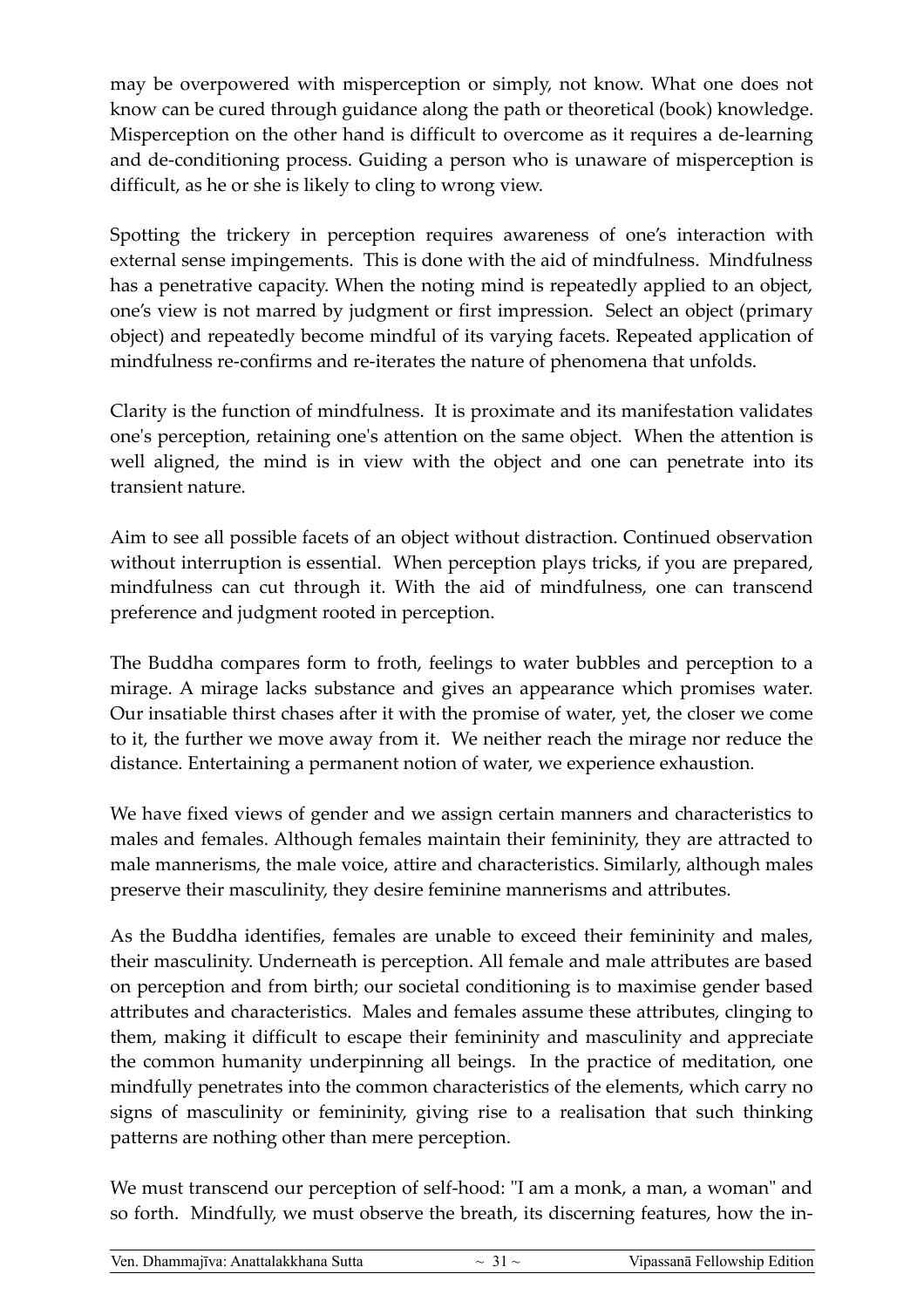breath is different from the out-breath and how one breath differs from the next. When the breath becomes subtle, one begins to experience the roughness, the coolness and the heat, all characteristics of the four elements. There is no gender in this experience, it is common to humanity. In spite of these universal characteristics, one perceives the superficial nature of phenomena, classifying it with preference: good, bad, beautiful, ugly, all attributes projected by the observer.

Disclaim perception not by argument, but through real touch and direct experiential knowledge. When experiencing the movement of air, don't accept or reject it, let it unfold according to its own accord. Don't observe through a male or female lens, but, directly experience it with well aligned mindfulness. Experiencing the fourth *vipassanā* insight (*udayabbaya nāna*), the rapid arising and passing away of phenomena, a *yogi* no longer clings to views of gender. The mind undergoes a rewiring process and begins to appreciate humanity, the triple aspects of impermanence, suffering and non-self.

All classifications of male, female, ordained, beautiful and so forth are based on perception and misperception. Seeing through classification, when the practice deepens, a *yogi* appreciates the common (universal) attributes of all phenomena.

Sensory experience can be differentiated according to the modes (*ākāra*), signs (*lingha*), characteristics (*nimitta*), and exponents (*uddesa*) that are observed. We say, "I have seen this and it is like this" based on the different modes, signs, characteristics and exponents. Observing the same phenomena, again and again with the efficacy of mindfulness, one can see that one breath is not equal to the other and that the facets within the breath itself do not appear equal. When the breath becomes subtle, it lacks description; the different modes, signs, characteristics and exponents are absent. There is no signage when description is absent, and there is no communication when the experience lacks detail. *Vipassanā* only really begins to unfold beyond this point.

Our mental imprints are based on signs, exponents, characteristics and modes. We recollect through these signs, modes and so forth. The whole world is nothing but projection, yet it is believed as reality. Our dreams and projections are based on our mental imprints.

Perception is the culprit that generates perversions in the practice. When one experiences deep meditation, perception plays tricks, attributing benevolent and spiritual thoughts to muddle the clarity of awareness. *Yogis* need to have control over perception and its perversions in the practice. Mindfulness is unattractive and lacks appeal when compared to energy, faith or concentration.

*Venerable U Pandita Sayadaw* used to compare *vipassanā* with pure white bread; you must eat it without jam or cheese, and it lacks taste. Many teachers in the market place are willing to sell jam and cheese. If you have the maturity to accept the uneventful aspects of mindfulness, you don't fall victim to the traps that promise extra sensory perception or other magic.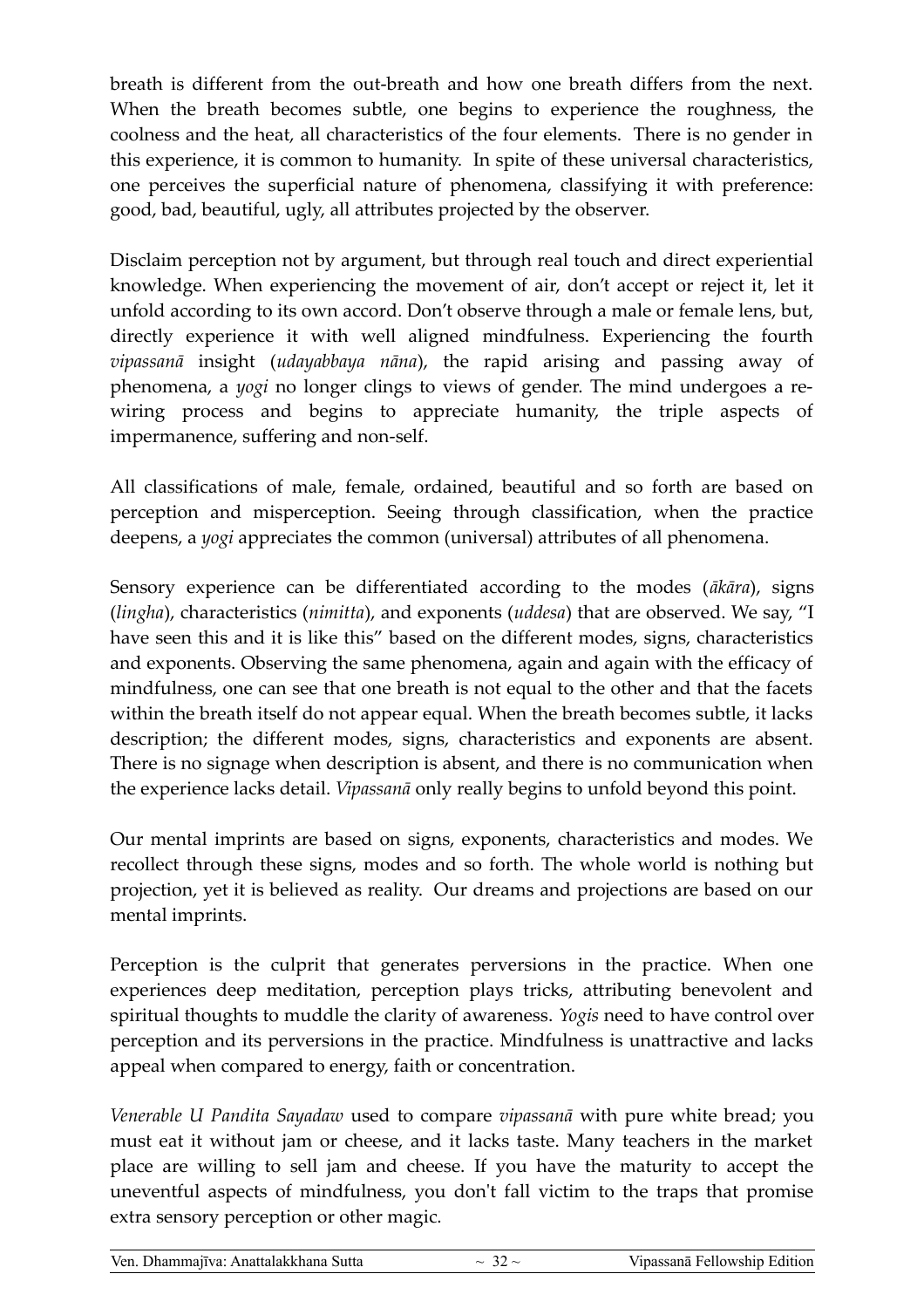Where perception intervenes, your description of an event is clouded by exaggeration and you communicate through desire, conceit, ego and not fact. Only noble beings communicate facts. Without perception, the story lacks spice, so we import conceit and ego into the process, to add colour and vibrancy. Yet, noble beings withdraw from desire as they speak.

Learn the art of non-reaction (*appannaka patipadā*). Observe life's processes fully, from the beginning, the middle and to the end. When the whole episode is witnessed, a decision is unnecessary.

It is when we just see the middle that we react and rush to a decision. Advancing in your spiritual life, you see that there is no pressure or tension, just openness. The experience is dynamic. There is no rush to arrive at a decision. Instead, one remains in the present moment, unmoved by the projections created by perception.

#### *Neither perception nor non-perception*

In the *Kalahavivāda sutta*, the Buddha is asked the question, "at what point can one see through materiality or reach seclusion from material pleasure" (*kathan sametassa vibhoti rupam*)? The Buddha instructs that one reaches such seclusion when one's perception reaches a point unrelated to the senses. One experiences a state of mind, which cannot perceive the touch of the breath. It appears as if sensory contact has ceased, and one continues with an experience which cannot be described in words, a state of mind characterised by a seeing which is not apparent, a hearing that does not generate a sound, being alive when one feels as if personality is absent.

At this stage, one's perception of *rupa* is not ordinary (*na sannasaññi*), neither has one fainted (*na visannasaññi*), nor has one reached the immaterial brahma realms, rather, one remains in neither perception nor non-perception (*no pi asaññ*i). However, one is not without any perception, since one is alive and not dead (*na vibhutasaññi*). In this state of equilibrium, one experiences a contact which does not arouse any mental proliferation (*evam samettassa vibhoti rupam sannā nidānā hi papanca sankh*ā). All materiality dissolves back into energy.

One's mindfulness is intact, but, one is not in *jhānic* absorption, there is openness and the mind is awakened to fully witness the unfolding of the present moment. There is no duality in the pain and pleasure experienced, the feeling is of neutral quality and lacks description. There is perception, but it is of neutral quality and one feels alienated, separate from the sensory world.

When materiality, pain or pleasure are absent, one queries how one's mindfulness may be sustained on sign-less perception, without falling asleep or feeling alienated and lost. Communication cannot take place in such a state of consciousness.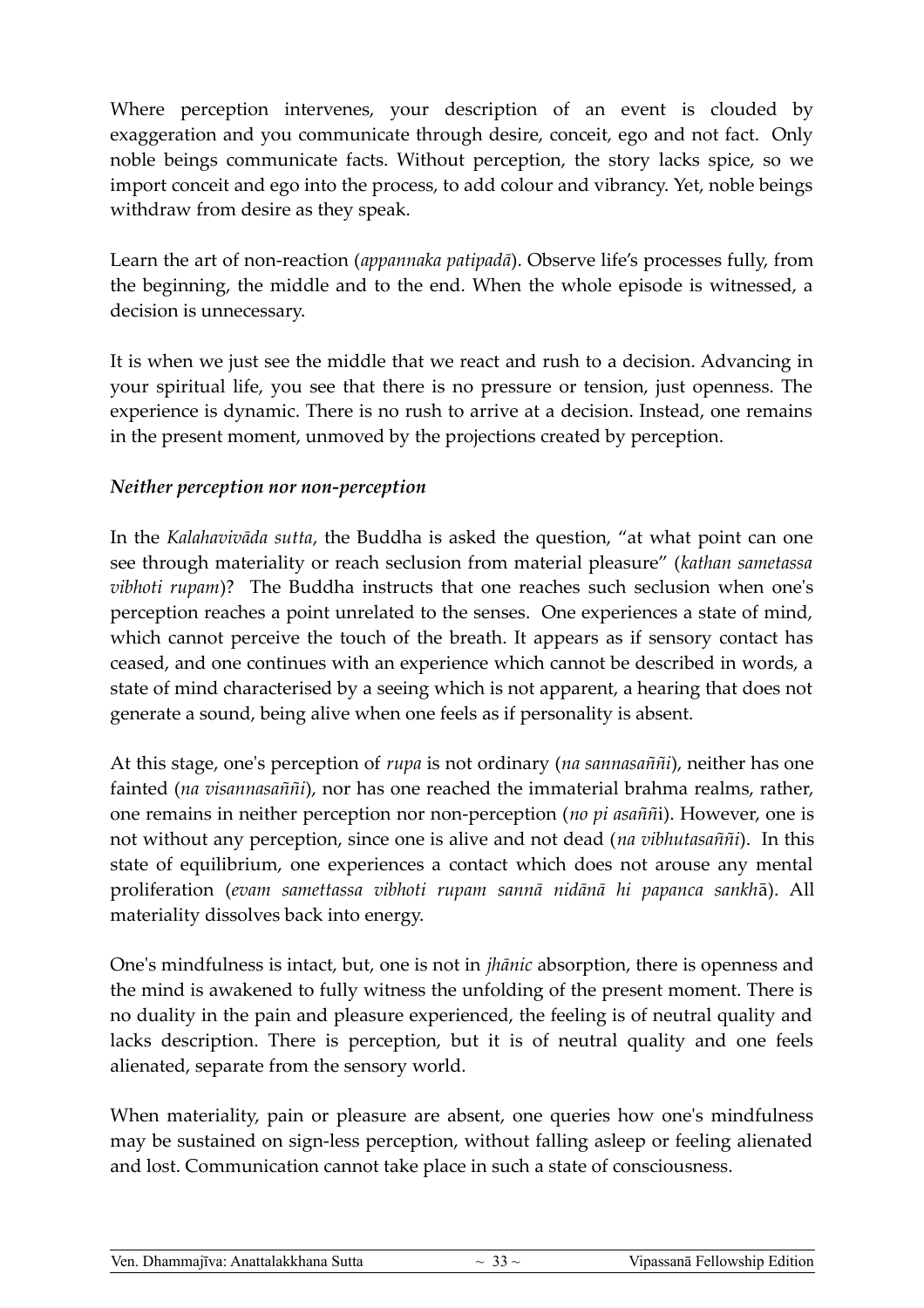Being in this state of awareness, one feels contentment, satisfaction and fulfilment. This stage of sign-less awareness can become one's base for spiritual progress if one continues the practice without questioning or disturbing the awareness. One's mindfulness ought to be aligned and boosted to retain continuity of awareness. The mindset must be willing to accept the shift towards the sign-less state and one must strive toward calmness of the mind when the rational mind feels fearful. One must approach it in a way in which the spiritual mind accepts it.

Many *yogis* are overborne with the fear of freedom when experiencing this state of awareness. One's rational mind begins to doubt and play tricks, attempting to avoid the alienated experience, looking for an anchor to seek refuge when tangible form is unavailable. The Buddha can only guide you. Assimilating the path is one's own journey. If one is not able to appreciate the progress, the isolation and alienation of immaterial perception, one must query why one undertakes the practice.

The Buddha instructs that *yogis* must develop a perception which does not engage in argument or sensual pleasure. It is difficult to perceive an experience without interpretation, which is invariably underpinned by egocentric ideas. So the mind continues to proliferate. When one engages in mental proliferation, one must immediately become mindful, not taking delight in the experience or clinging to it.

#### *Beyond sensory perception*

When the eye is attracted by a visual object and consciousness also takes an interest, the coming together of the three give rise to contact, which generates feeling. What one feels, one recognises and perceives. One takes the shape, colour, modes, manner and attributes and engages in them, generating mental proliferation. Forgetting to observe the "seeing" process, forgetting to become aware that consciousness is now with eye sensitivity and not with the ear, the nose, tongue and so forth, one forgets to observe the shift in consciousness from one sense base to another. Forgetting, one becomes absorbed by the sensory process that unfolds. Doing so, engaging in the object, delighting in the shapes, the modes and the expositions, one misperceives the unfolding of phenomena.

Similarly in the practice, when the attention is with the in and out-breath or the rising and the falling of the abdomen, one can perceive that one's consciousness is aligned with body-consciousness. When a sound is transmitted to the eardrum, one ought to become aware of the "hearing" and note how the attention has shifted to ear-consciousness.

When external impingements intervene, the mind naturally entertains them, resulting in increased mental proliferation and sacrificing the well earned peace of mind. A *yogi* must safeguard the peaceful mind states from defilements, as it is easy to become distracted, moving away from neutral perception to sensory perception, entertaining external sense impingements. One's aim in the practice must be straightened, be nothing short of liberation, or else, one will become distracted by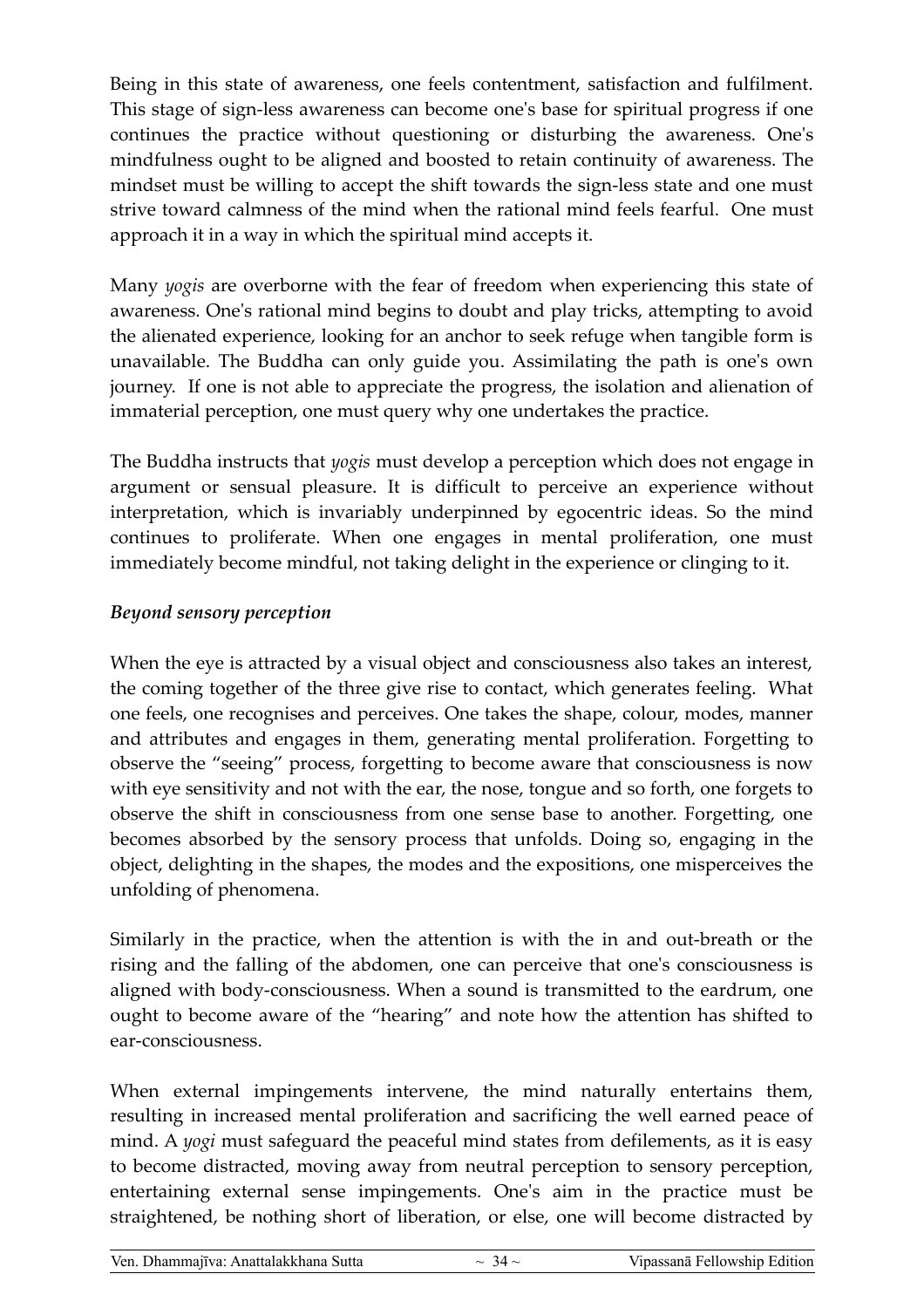experiences in the practice, claiming them as one's "achievements", thus, derailing from the path.

Many find it difficult to observe the difference between "seeing" and "looking". Mindfully, becoming aware of the process and not the detail, one's practice progresses to a state of nothingness, a voidness where the colour of sensory perception is absent. Progressing to the real essence in the practice, there is less explanation, just voidness and a lack of substance. The fruits of the path are unattractive to those bent on sensual pleasure.

Experiencing the first *magga nāna*, one realises that something special has happened, yet, it is difficult to communicate something that the other party is unlikely to perceive. Allow this experience to happen again and again, keep going back to it, validating whether a permanent change has occurred. Never assume or cling to the progress.

The *sotāppanna* and *sakadagāmi* states are almost equal. With the former, one cuts off the three bondages (belief in a permanent self, doubt in the truth of the Buddha's teachings and belief that just adhering to rules, rites and rituals will lead to liberation) and with the latter, one continues to weaken the remaining fetters. It is only at the stage of *anāgāmi* that one actually transcends the three fetters of lust, hatred and delusion.

By measuring path and fruition knowledge, one may fall into the trap of perception. Conceit remains until one is fully liberated and therefore, the potential to overestimate or underestimate will continue. This is the perplexity of the mind.

Progress in the practice cannot be measured. Spiritual progress doesn't leave room for conceit, unless claimed with self-view. At the *sotāppanna* and *sakadāgāmi* states, perception is still active.

A fig tree is planted with a tiny seedling, yet, as it establishes and branches out, it spreads, engulfing more and more land. Ultimately, the stem cannot be seen. Similarly, when misperception and mental proliferation over an insignificant experience takes over, one is so overwhelmed that it is difficult to see the unfolding and instead, gives in to unrelenting thought.

Comprehending the *dhamma*, one no longer makes adamant statements, asserting the truth of one's statement and disclaiming the rest as wrong. What you know, may or may not be the truth. Opinion is based on judgment and faith and the Buddha says that what one selects through a lens of faith (alone) may not contain the truth. What you desire may be malevolent and what you rejected, beneficial. What you argue, you claim as truth. Yet, even if you win by argument, what you reject may carry the truth. You may think your view is the truth and when taken as correct, the rest proves wrong. Yet, the truth may lie outside what you considered to be your view.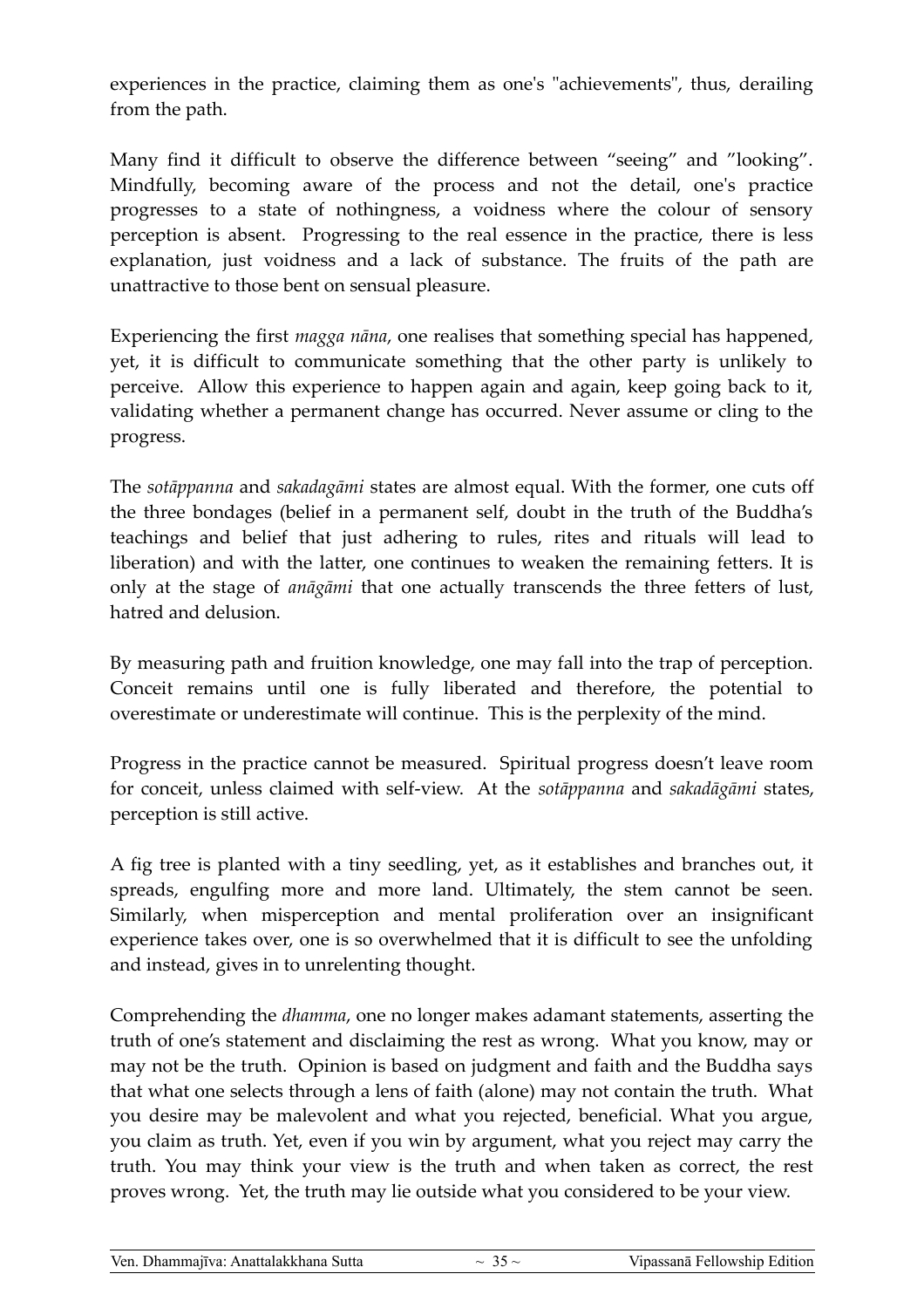Repeatedly applying the mind to an object, observing its nature by validating truth through direct experiential knowledge, one paves the path for omniscient knowledge. This is how one experiences the highest capacity of the human brain. As long as perception is neutral, one's spectrum of view is broad and ultimately one develops choiceless awareness and equal liking to all presently arising phenomena.

*Vipassanā* is seeing things as they are. Our view is narrowed due to perception and we are limited by what we see through desire, conceit and self-view. The Buddha's invitation is to see the mirage of perception, its trickery and the vast expansion when perception is neutral and separate from the senses. Understanding is not limited to what the mind perceives. When interpretation or rational knowledge take over, disclaim it; never delight in it or claim it.

Hopefully, this teaching has imparted the practical aspects of the mirage of perception and will help to avoid the friction caused by misperception.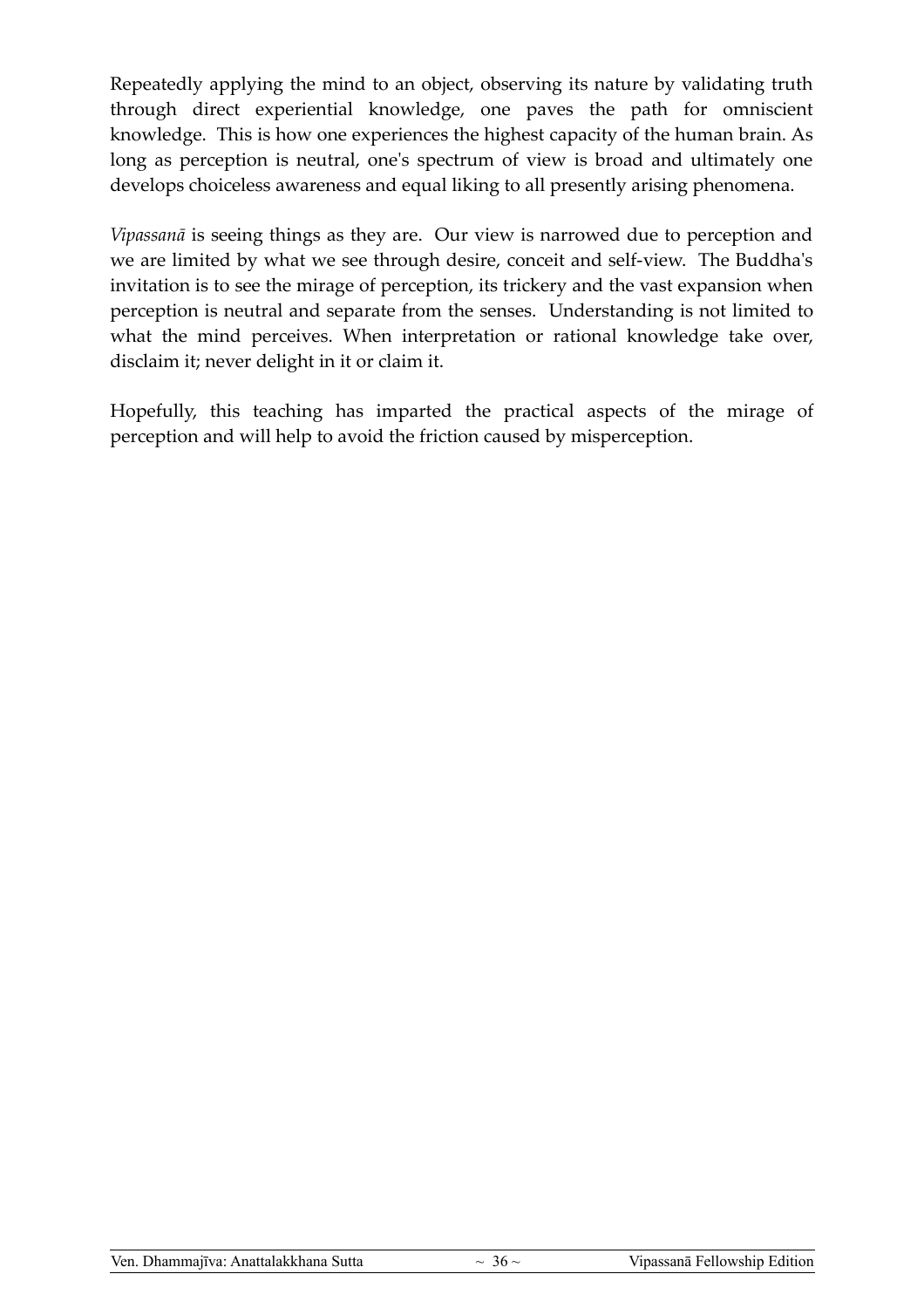### **Chapter 4**

### **Volitional Formations are Non-Self**

The term *sankhāra,* also known as *sanskara* in *Sanskrit*, has many shades of meaning. It is difficult to translate to English and in *Pali*, depending on the context, its meaning varies. The term anticipates some form of (past) preparation and is also referred to as bodily and mental manifestations.

**\_\_\_\_\_\_\_\_\_\_\_\_\_\_\_\_\_\_\_\_\_\_\_\_\_\_\_\_\_\_\_\_\_\_\_\_\_\_\_\_\_\_\_\_\_\_\_\_**

Even when there is very little verbal or bodily preparation, one may experience applied thoughts and discursive thoughts (*citta sankhāra* or *mano sankhāra*). For bodily actions to settle and cease, there ought to be a cessation of verbal activity (*vaci sankhāra*).

Motivation is volition (*cetanā*). The Buddha has enumerated 52 mental factors. Feelings stand separate to perception and the remaining 50 mental factors are known as *sankhāra* of which the most active is *centanā* (volition or will).

In the *Sutta Pitaka*, numerous shades of meaning exist for the term *sankhāra* and in the *abhidhamma*, mental factors are separated into consciousness (*citta*) and mental properties (*cetasika*). For example, if one were to take the sea as *citta*, it is said that the waves are like *cetasika*. The waves are dependent on water, although they are neither the water nor separate from it. Faith, energy, concentration and wisdom fall under the category of *cetasika.* Similarly, desire, hatred, sloth and torpor also fall under the category of *cetasika* and so do feelings (although described as a separate aggregate). Where there is *cetanā*, there is volition, involvement, as something is done wilfully. Understanding *sankhāra* is an acknowledgment of our will or disposition. *Cetanā* is the foremost factor for mental formations and *kamma* is generated due to *cetanā*.

The Buddha's instructions are for *yogis* to observe verbal, bodily and mental deeds, become aware of sensory transaction, how one's consciousness connects to external sense impingements, the eye and the visual objects, the ear and sounds and so forth. Then, *yogis* are invited to become aware of verbal deeds (*vaci sankhāra*) and mental deeds (*citta sankhāra*).

If the mind were taken as the globe, its superficial layer involves sensual activities; as one delves deeper, leaving the sensual world behind, the mind becomes calm, collected and one-pointed to reach a state where physical, verbal and mental deeds are absent.

All mental formations are transient, impermanent and lead to suffering (*sabbe sankhārā dukkhā, sabbe sankhārā aniccā*). All meritorious and unmeritorious activities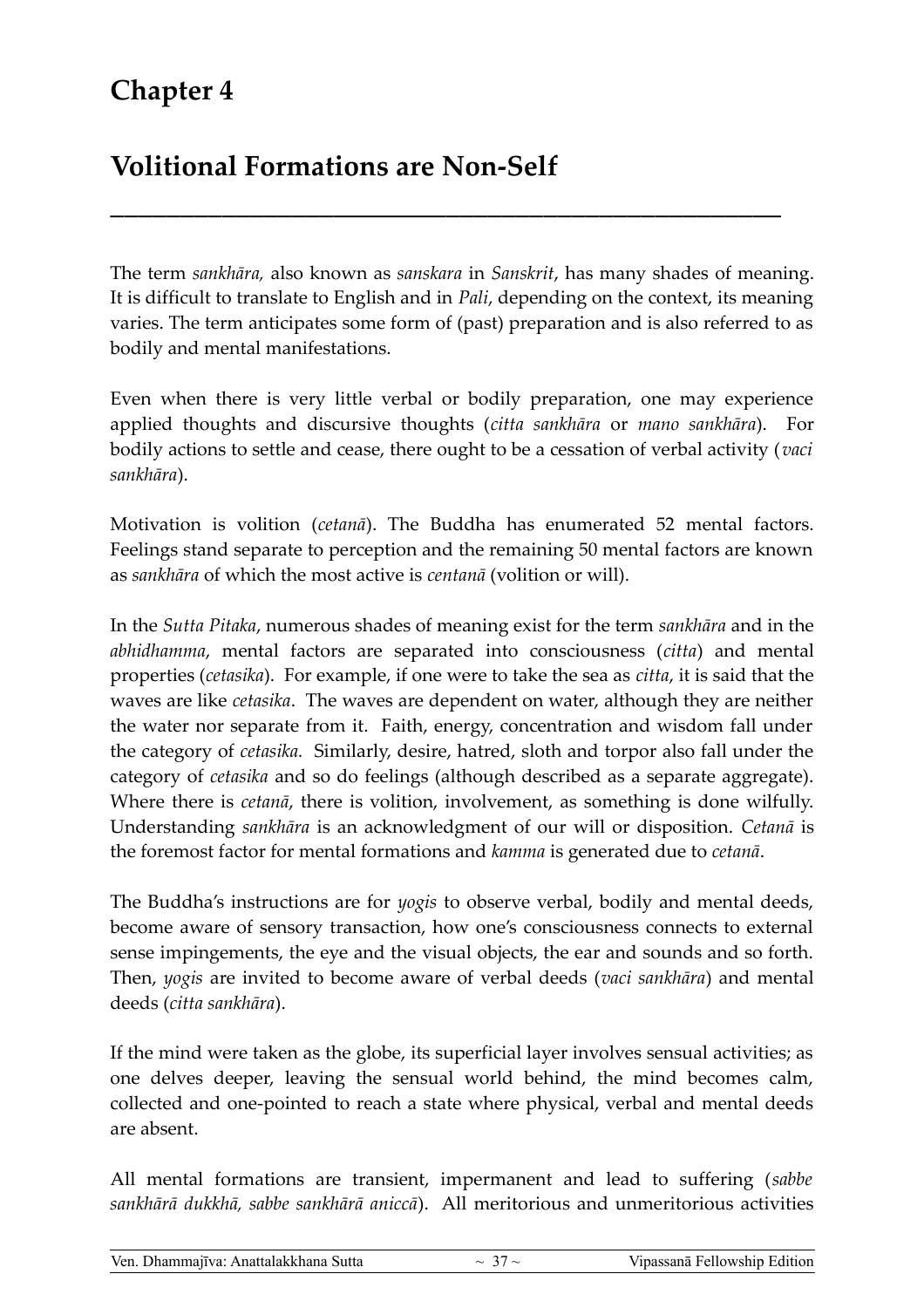lead to affliction or suffering. Performing wholesome deeds is meritorious (*punyābi sankhāra*). Doing the opposite, performing unwholesome deeds is *appunyābi sankhāra*. If *sankhārā* were within one's control, had an essence or governability, it would not lead to affliction. Anything done voluntarily leads to affliction.

#### *The nature of volitional formations*

Those immersed in worldly pursuits, consumed by productivity, creativity, progress and so forth, might feel challenged when the Buddha's teachings stipulate the opposite view. Anything done wilfully, volitionally and consciously works against pleasure, giving cause to suffering. One must be alert and observe the causal relationship between consciousness and external sense impingements.

As the practice deepens, *yogis* experience a metamorphosis in bodily actions (*kāya sankhāra*), verbal actions (*vaci sankhāra*) and mental actions (*mano sankhāra*). A contemplation of the body is related to bodily actions (*kāya sankhār*a), our physical behaviour. Beginner *yogis* must commence the practice by observing bodily actions, which are tangible, gross and can be more easily observed by undeveloped mindful awareness.

#### *Observing volitional formations in the practice*

During a session of sitting meditation, one experiences minimum bodily activity. *Yogis* are instructed to mindfully observe the in-breath and the out-breath as and when it arises, keeping the noting mind aligned with the breath. Allow the breath to unfold naturally; don't volitionally become involved with the breath. Over enthusiastic *yogis*, keen on results, may attempt forced breathing, attempting to drive it. Detached observation on the other hand is a form of letting go.

Mindfully and vigilantly, continue attention on the breath, as it settles down, penetrating more closely and immediately, keeping all distractions at bay.

As the breath becomes subtle, *yogis* are instructed to maintain balance and equilibrium, not entertain doubt or fear. Too much calm and tranquillity can lend towards lethargy. Unless one is attentive, sleepiness or doubt can invade one's stream of consciousness.

A life built on volitional involvement is one of complexity, always thinking fast, planning, manipulating and attempting to shape the direction of events. Yet at its deeper layers, unhindered by such manipulation and direction, the mind is calm and collected.

In the practice, one's true nature can be discerned through noting the defilements (the thoughts, motives and perversions) that interfere with the pure stream of consciousness. One might even feel rather ashamed at one's perverted thought process.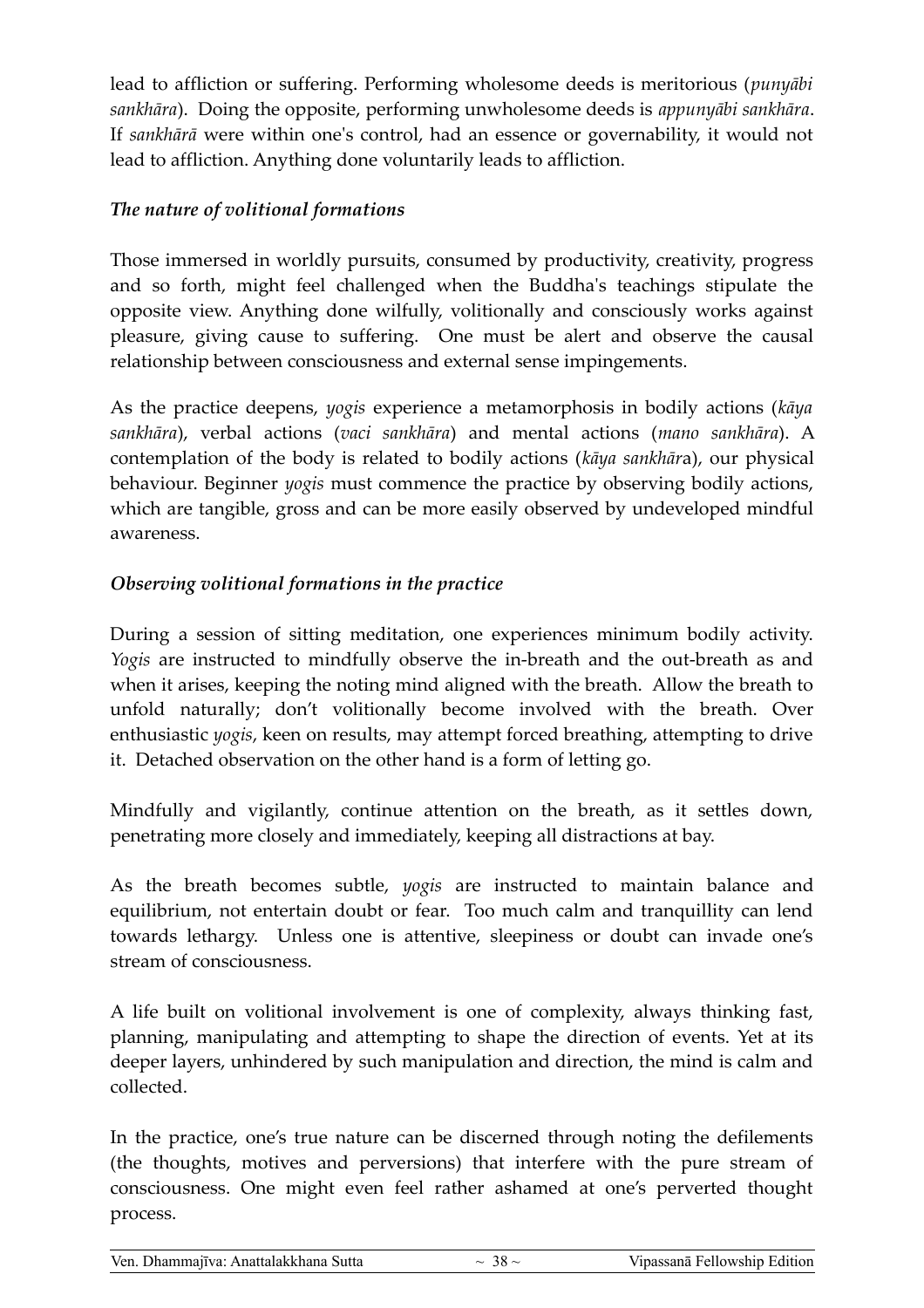Some *yogis* tend to project past memories or engage in creative thinking during this stage in the practice. It is common to experience various bodily manifestations as one progresses towards the more subtle layers. The body may begin to sway or there may be an experience of benumbing, a feeling of creatures crawling up and down the skin, or a feeling of needles piercing the skin as well as stiffness. These are natural manifestations in the practice.

Other *yogis* begin to project past memories, dead relatives, *devas* and *brahmas*. Whatever unfolds, become vigilant, not claiming the experience with self-view. Wherever the mind wanders, always return to the primary object and maintain continuity of awareness.

There is no other refuge other than mindfulness on the path. Don't give in to perception as even the slightest deviation can derail a *yogi* from the path. *Venerable Moggallana* experienced sloth and torpor during his practice, experiencing sleepiness when his mind became one-pointed. It is common for sloth and torpor to set in when the mind congeals, so the Buddha instructs that one must become mindful of the sloth and torpor to master the sleepy states of mind.

Become aware of sloth and torpor, the nature of the sleepy and drowsy mind, how drowsiness changes and disappears as the mind begins to note it. To retain alertness, when the breath disappears from your awareness, diligently note and discern the characteristics and features in feeling, perception or volition, becoming aware of them without losing sight of the primary object. It is like walking a tight rope or crossing a foot bridge, which becomes shaky towards the middle of the water way. Hold on to the railing without looking away or up and down, ensuring that you don't fall into the water.

Similarly, in the practice, when the breath is about to disappear, have resolute faith in the Buddha and be willing to sacrifice everything for the *dhamma*. If you are mentally sound, have moral integrity and shame, you will not entertain fear at this stage of the practice.

You remain in a healthy and balanced mind state even if you are detached from external sense impingements; internally, there is a balance. The equipoised state of mind is always with you, but you are never aware of it as you are always distracted by sense impingements. So the mind wanders externally, seeking after sensual pleasure.

Systematically, attempt to refine the practice, transcend bodily activities (*kāya sankhār*a) and to observe mental formations (*citta sankhāra*). Daily, try to refine the practice and you will be met with positive mental states such as rapture (piti) and joy (*sukha*), you will then see the operation of mental formations (*citta sankhāra*).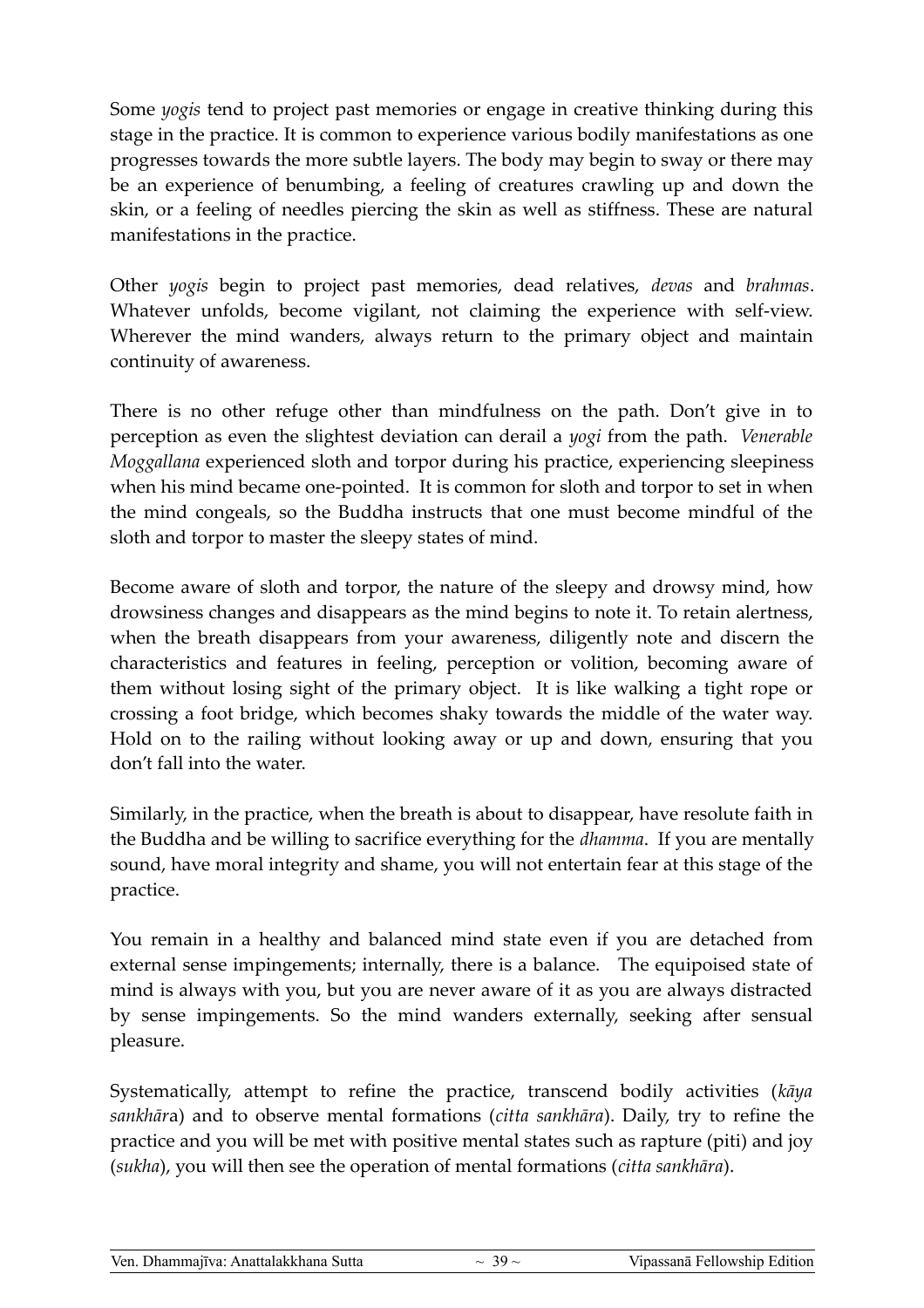By assuming or reacting to feelings and perceptions that arise, mental proliferation begins. Become fully mindful of what unfolds, just like when you observe the calming down of the breath. See how perception is a mind-made product. Assuming and claiming perception with self-view, seeing it as reality, you encourage mental proliferation. Instead, withdraw. Disown all that unfolds.

The more one withdraws from the sensory realm, the more one begins to see the pure mind, how it is uncontaminated by defilements. It is like peeling off a red onion, removing it, strand by strand, to reach the pale white middle. The reddish appearance is no more. Pure consciousness is like blank white paper. It is like the sky in a mid-summer night. A few clouds may appear here and there and will pass, but will not smear the sky. Instead, the sky continues in its vibrancy as in reality, the sky and the clouds are separate.

Consciousness can be swayed by sense impingements, seeking refuge in sensory contact. Consciousness has an identity (claimed with self-view) and a role to play as long as it is engaged in external sense impingements. But, when cleared of defilements, initially there is a sense of imbalance, a feeling of aloneness or a separation from the external.

An uninstructed *yogi* might easily feel a sense of imbalance as consciousness separates from the senses, seeking after a refuge, an anchor, when identity and boundaries dissipate.

At such times, consciousness begins to project and generate mind made objects to attach to, feeling volatile without an identity or a clear demarcation. Understand the crafty nature of consciousness, its perverted nature, to see how easily it can produce and project. Much of our *samsāric* life has been one of diversity and varietal entertainment. So, in the practice, we are instructed to calm the mind in order to see its operation, observe the volition, thought and the undermining tendencies founded upon sensory contact.

It is like catching a bird and putting it in a cage as it tries its best to escape. When the practice deepens, the mind's nature is to project and create, to attempt to seek refuge in sensory consciousness as it begins to separate from external sense impingements.

#### *Cessation of verbal and bodily actions*

A cessation of verbal deeds lends towards an appreciation of the cessation of bodily action. It is common for *yogis* to practice noting and labelling (mental noting of the breathing process and the experience). Noting – applying thought (*vitakk*a) is a tool that keeps the mind aligned with the object. The analytical thought (*vicāra*) involves verbal expression. When the breath becomes subtle and the mind aligns with the subtle breath, the labelling also ceases. Cessation of verbal action paves the way towards awareness of mental activity (*citta sankhāra*).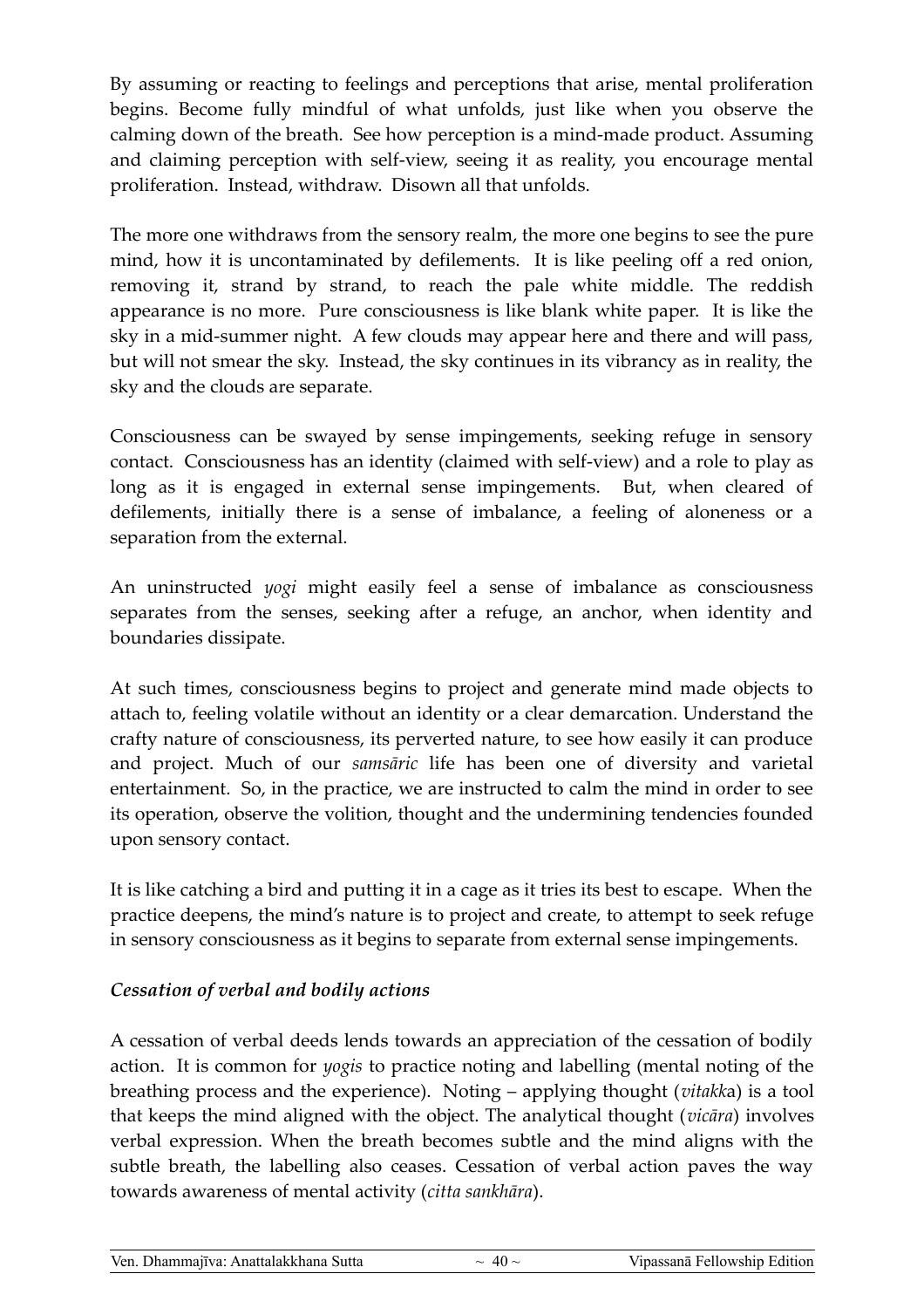In the *Vipassanā* practice, one must progress from the gross to subtle, allowing the process to navigate naturally. The labeling ceases naturally as the mind aligns with the object and is replaced with attention of the one-pointed mind state. At the beginning, feelings and perception proliferate to give rise to colourful events. If you do not become involved, assume or claim them, either positively or negatively, you become aware of the more subtle underlying volitional formations. Therefore, one should minimise volitional activity, in order to observe the cessation of volition and volitional formations.

The six internal faculties, the eye, ear, nose, tongue, body and the mind contact with external sense impingements. Mental proliferation is generated when sensory experience is claimed with self-view. From one moment to the next, one becomes a "seer" from being a "listener" and so forth.

This occurs at random and largely depends on your preference and tendencies. I use the example of a buffet diet, an assortment of food and drinks placed on a table, inviting you to partake of anything that you wish. It is impossible for you to eat everything that is served, but your selection is one based on preference.

It is your decision, so you are responsible for your selection and the effect on your health. What you chew and absorb into your blood stream is entirely your selection. No one but you is responsible.

The same rule applies to volition. In any situation, your involvement, your preparation and manipulation is your selection and the outcome or result is entirely your choice. Just like it is impossible to blame a third party for any indigestion over what you eat, chew, swallow and absorb, you must take responsibility for any suffering caused by preparation and manipulation.

Becoming a "seer", you can't smell, taste or think, as consciousness is occupied with the "seeing" process. Selecting one sensory experience is rejecting the remaining five. The change from "seeing" to "tasting" is so swift and unless you are mindful, it is difficult to be aware of it.

Volition is the decisive factor of this process and much is predicated upon your underlying tendencies, prompting you to exercise your will. What you select indicates the state of your mind, whether you are morally sound or otherwise, balanced. Your "unintentional" selection is underpinned by your personality traits, hobbies, addictions and indicates who you are.

Unless you are mindful of the process of sense contact, you become a slave to sensory consciousness. It is when you are mindful that you master the process. Otherwise, you are prompted to arrive at a decision, unknowingly you are swayed into the process, attempting to manipulate it, although it is inherently non-governable.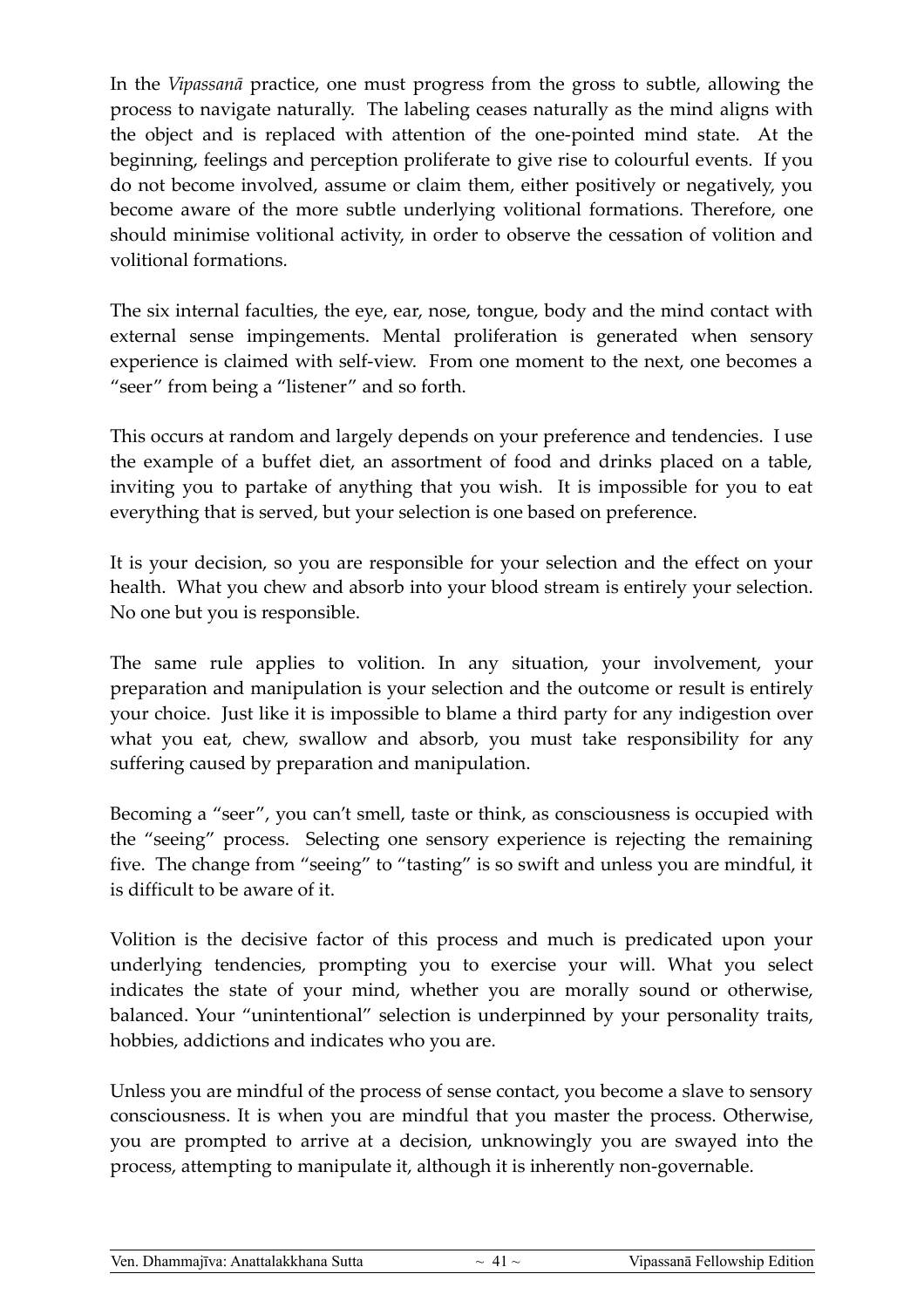*Sankatha* is volitionally making a choice. *Asankatha* is unconsciously making a choice due to your underlying tendencies. For example, when the mind falls calm and collected, your breath appears to cease from your awareness, but, the breathing process continues. There is no volitional involvement on your part. In the practice, as the elements become prominent, your body may begin to shake or you may experience tightness or swaying, all experiences unfolding without volition. Your interpretation of the manifestations determines your personality traits and your motives in the practice.

When the unintentional bodily and mental activities unfold, it may feel as if you are undergoing a hypnotic regression; your psychological wounds begin to surface.

Observe these latent tendencies from the beginning, through the middle and to the end. Take on the role of a psychiatrist; don't rush to a decision, instead, make observations the pathway to your treatment. As you patiently observe your mental patterns, you begin to see the dirt under the carpet. There is no selection, but there is an underlying mechanism, informed by personality traits. Volition continues in both active and passive forms. The active form is mind-consciousness (*sankatha vinnāna*) and the passive form is sub-consciousness (*asankatha vinnāna*). *Sankatha vinnāna* involves consent. Borrowing from Freudian terminology, conscious manipulation is only the tip of the iceberg, when compared to vast terrain of the subconscious mind.

When the preparation and steering come to a halt, if you are mindful, you can observe your true and intrinsic nature. With the aid of mindfulness one can see the cessation of mental and physical activity.

#### *Freedom from volitional formations*

Upon enlightenment, the Buddha proclaimed, *aneka jāti sankhāra* (the mind is free from all mental (or volitional) preparations. When desire is absent, there is a natural withdrawal from preparations. It is desire that propels us forward, motivating us to disrupt the clarity and interfere with the way things are. The world and its process are a natural unfolding. It is the ego that intersects, underpinned by desire and conceit, attempting to manipulate a select part of the world. That selection is based on your preference and as soon as you commit, you become responsible for the result.

Each time you are unmindful, you give into sensory experience, immersed in a delightful piece of music or a pleasing visual object, so much so that you are not awakened to the present moment. Then the mind is confined to a narrow spectrum based upon your selection, rejecting the totality of what unfolds. Life goes on, selecting and rejecting time and again without any realisation that one remains responsible for one's own delight and suffering.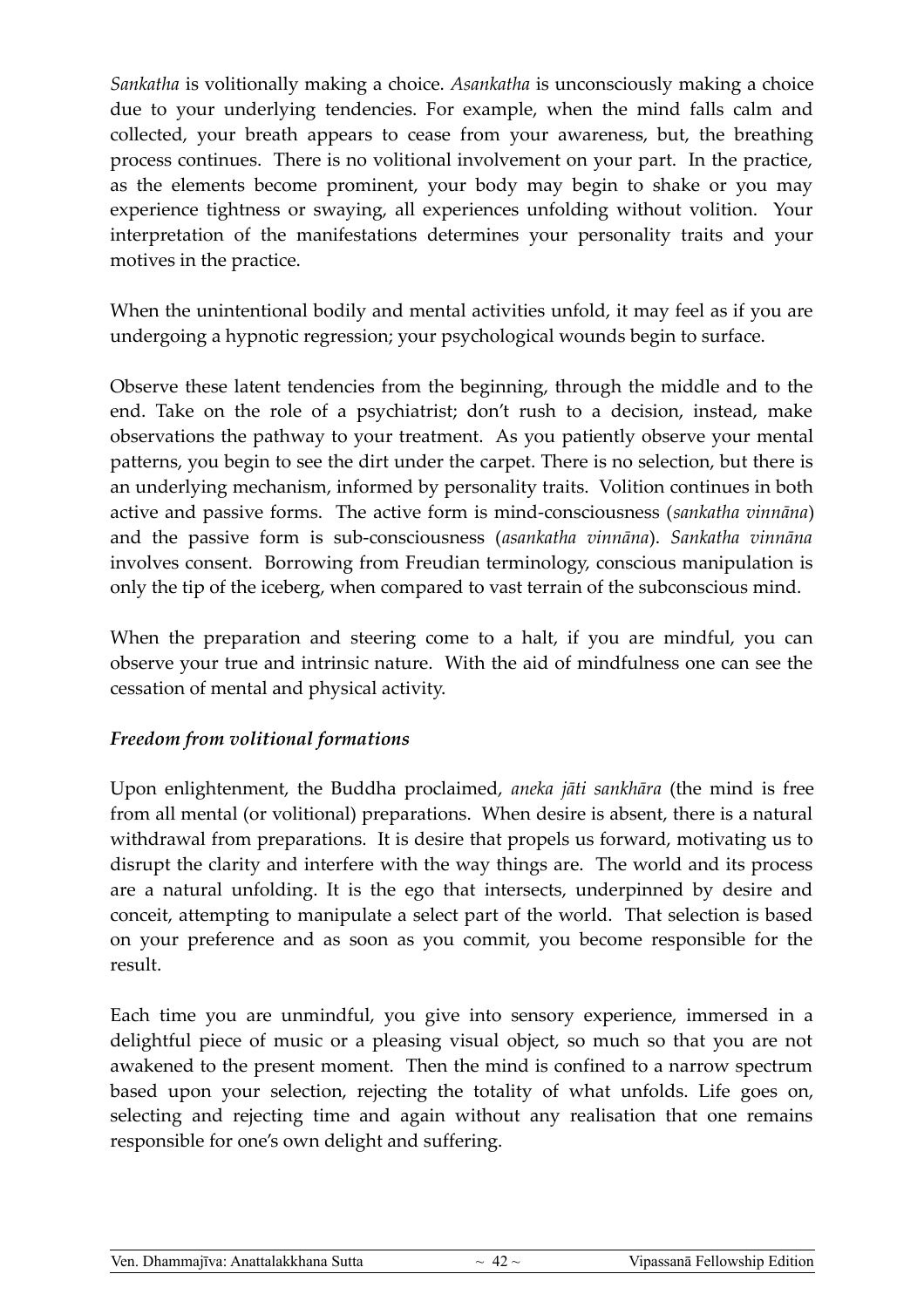Let me offer a very electric and verifiable example of the peace that can be experienced when one moves beyond acceptance or rejection, otherwise, known as volition.

When you go to the calm and serene state where the breath is no longer perceivable, your consciousness is retained in the present moment. Your consciousness is not dependent on the eye or visual objects, the ear or sounds, the nose or smells, the tongue or tastes and sometimes the body is also forgotten.

For that split second, you are separate from the material world. Although you turn away from varietal entertainment in the sensory realm, you are opening the door to experience immaterial pleasure. There is no signage, smells or sounds in this state of awareness. The Buddha proclaims this neutral immaterial form of pleasure as one that excels all material pleasures.

Although you are detached from the sensual realm, you reach a state of inalienable and unalloyed satisfaction for the first time in your life. You are present, but don't feel enriched in the worldly sense. When you select trivial worldly pleasures, you move away from this pleasure, the inalienable bliss that is described as the highest form of pleasure by the Buddha.

All human beings can reach this state of mind, but they choose to fight over land, claim desirable shapes and forms, attach to delightful music and fight for human rights, engaging in volition, will, bolstered by motivation. Yet, an equanimous state of mind, free from volition is available to you. It is a state of contentment, a point of saturation that is not propelled by desire (motivation). This is what the Buddha compassionately offers us. Instead of spending a whole life on material gratification, we are instructed to reach a state of mind worthy of a human birth for it is only in a human birth that some transcendence is possible.

It is motivation that drives us towards an aim, to do something. In the spiritual life, we are driven by faith. To become a *yogi* requires motivation. One needs motivation to undertake the noble eightfold path. As the *Arahant* nun, *Dhammadinna* says to *Upasakha Visakha* in the *Cula Vedalla Sutta*, motivation, rooted in will (*sankhata*) leads to suffering. To be devoted towards a subject, one must have desire, conceit and ego. Commencing the practice requires motivation. To continue with the practice requires motivation. Without ego and conceit, mindfulness is not exerted.

As the practice gathers momentum, when faith, energy, concentration and wisdom are aligned, one must withdraw and allow the practice to progress without volition, any exertion or effort. Allow the process to gather its own momentum.

Withdrawing from such manipulation is a subtle art. It is like driving a car. It is only from the second gear that you move to the third and then to the fourth and so forth. As the speed reduces, you go back from the fourth gear to the third, to the second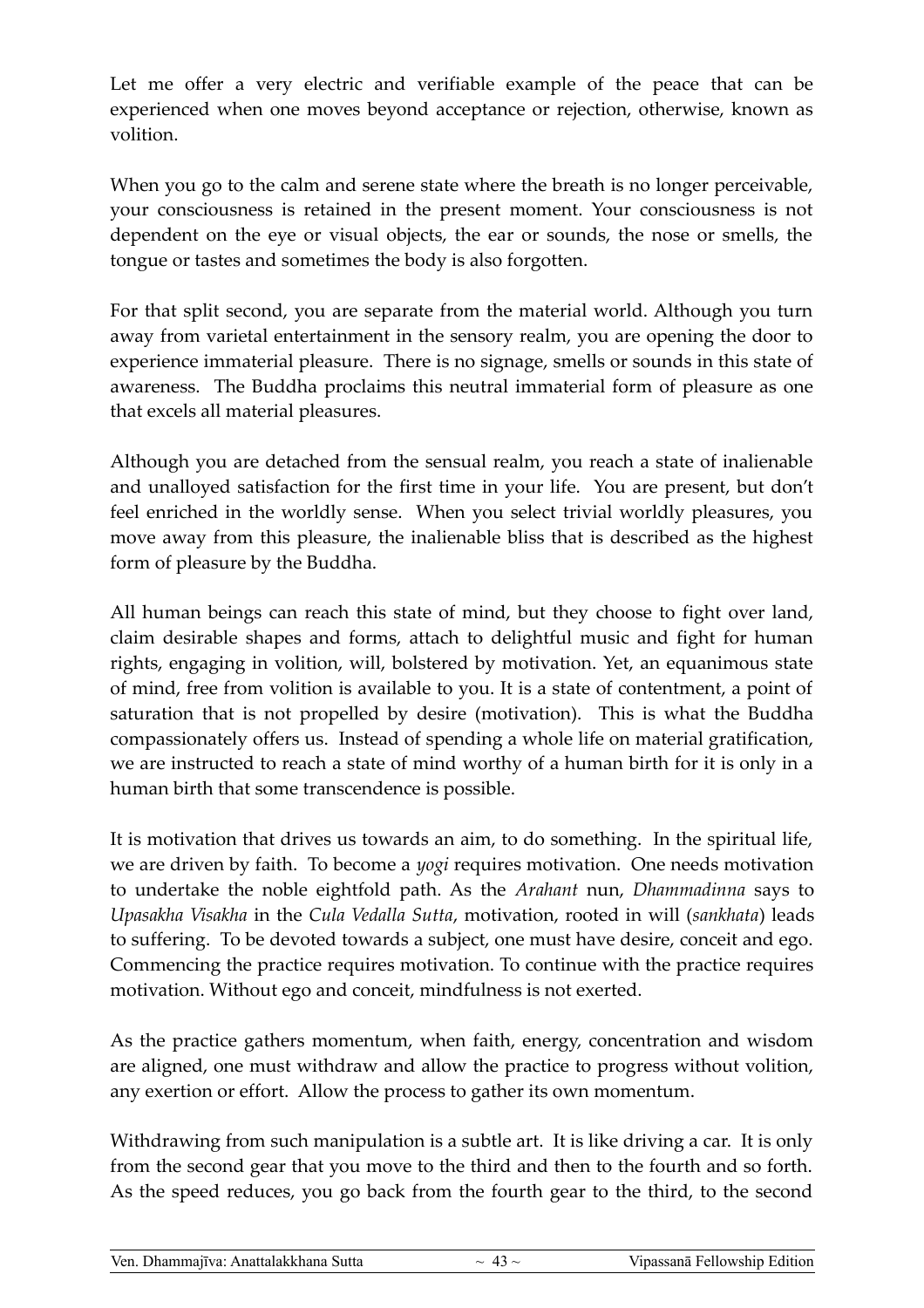and then to the first. It is a gradual release, not a rash changing of gears from the fifth gear to the first.

Disclaim all that unfolds as the practice gathers momentum, not me, mine or myself. Just allow mindfulness to run its course in an unforced manner, becoming mindful of moments when mindfulness is absent, simply becoming aware of its disappearance. Don't be tense. Mindfulness is also subject to change, it is impermanent. Develop equanimity towards the process, realising that although mindfulness disappears, it will return. Becoming aware of its disappearance itself is being mindful. As the practice matures, one gradually bids farewell to all states which are constantly arising and ceasing.

Observe all that dissipates in your awareness, all mental qualities, positive mind states, emotional turmoil and their release, in an unmoved and equipoised manner. Then, one can overcome motivation and prepare for relinquishment. Slowly, let go of the initial motivation in the practice informed by faith. As the practice deepens and navigates on its own accord, wisdom arises to temper the effect of conceit and ego. Just facilitate the merging with totality as if a river is flowing into the sea, where you can no longer differentiate the river from the sea, its beginning or its end; instead, it is just a natural flow of water.

Allow auto-piloting to take over as the practice gathers momentum. Don't interfere with the process that unfolds. When the five faculties of mindfulness, concentration, energy, faith and wisdom, align they become five powers. When faith erodes, remain unshaken. The power of faith mobilises energy, to keep us upright, alert, not allowing the mind to be taken over by sloth and torpor.

Becoming aware of the changing nature of mindfulness is also being mindful. When the mind is concentrated, one remains unshaken in the midst of possible bewilderment, as if in a state of absorption. Wisdom overcomes ignorance. All mental factors are subject to change. Just accept the change without distraction or disappointment, without commitment and bondage, with mindfulness, concentration or wisdom.

There is nothing to gain, win or lose in the practice. There is no need for motivation, selection or choice. Volition and manipulation are rooted in desire, conceit and selfview. Phenomena is just a natural unfolding, a non-governable process, which takes its own course.

At the beginning, faith is essential as it ensures adherence to the precepts, the requisite foundation to commence the practice. As the practice deepens and wisdom unfolds, simply merge with the natural flow of events, the absence of boundary, the merging of the internal and the external.

Unless equipped with radical reflection, one attempts to control everything that unfolds. Instead, withdraw as much as you can, let go, not only once, but as often as possible. Throughout this process, the mind is healed, settled and alive. There is no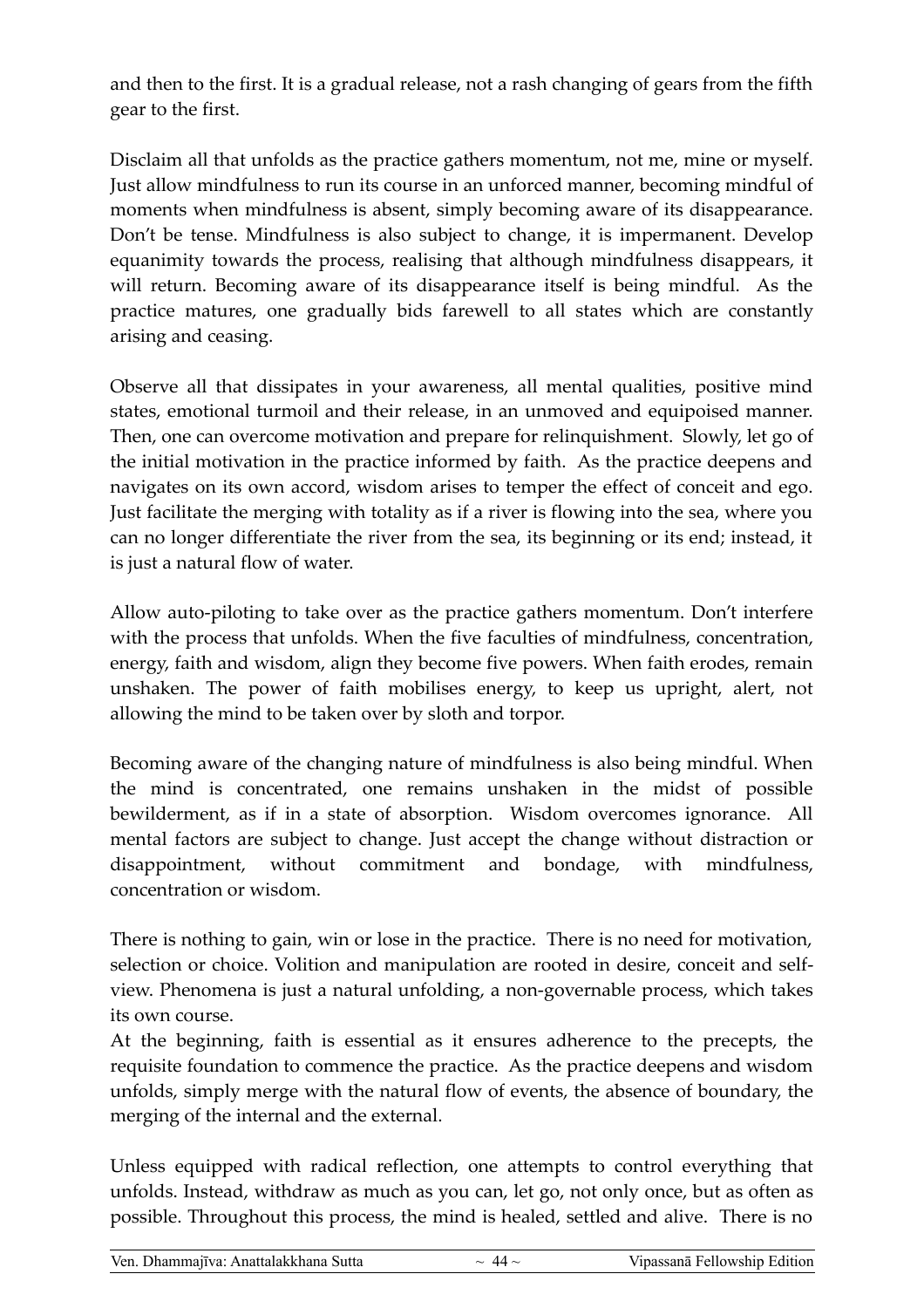fantasizing into the future or languishing in the past. One remains awakened to the unfolding in the present moment. All preparation ceases. Instead it is just a natural flow, an unfolding, from one moment to the next.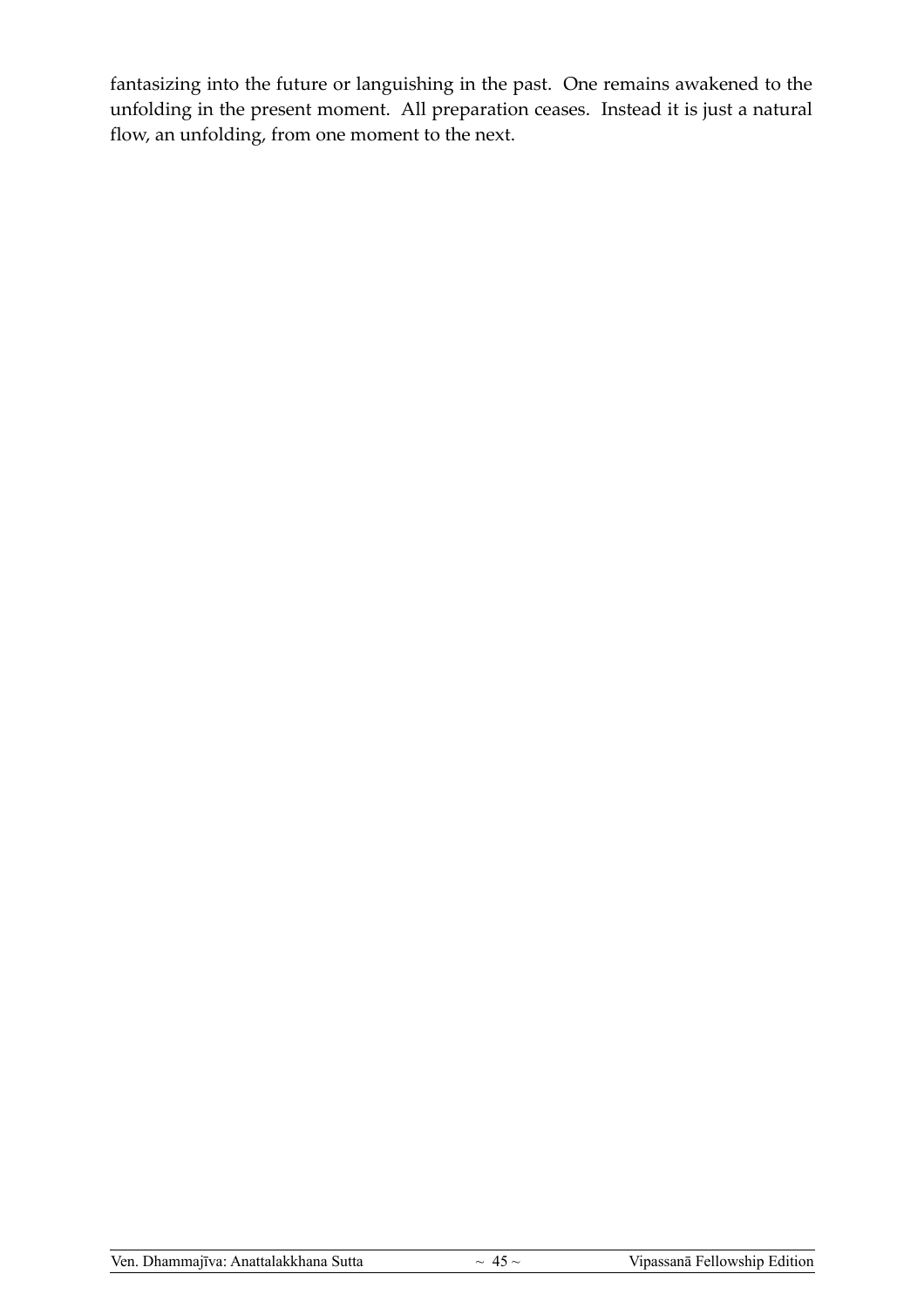### **Chapter 5**

### **Consciousness is Non-Self**

The outermost of the five aggregates is materiality, followed by feelings, perception, volitional activities and consciousness (*vinnāna*). The most valuable item in the coffer, *vinnāna*, the core, remains hidden.

\_\_\_\_\_\_\_\_\_\_\_\_\_\_\_\_\_\_\_\_\_\_\_\_\_\_\_\_\_\_\_\_\_\_\_\_\_\_\_\_\_\_\_\_\_\_\_\_\_\_\_\_\_\_\_\_\_\_\_\_\_\_\_\_\_\_\_\_\_\_\_\_\_\_\_

So the practice is commenced with materiality and gradually, as the practice deepens, it becomes apparent that there isn't any essence in the five aggregates. As the "self", rooted in each of the aggregates is weakened, one can see that the five aggregates are not subject to any individuals governance.

Once, *U Pandita Sayadaw* gave a useful example for this unfolding. A *mafia* organisation has many levels of operation. The outermost circle carries out the criminal act. The usual practice is for law enforcement officers to arrest those visibly responsible for the trafficking of weapons or the criminal activity, but, they fail to capture the person responsible for the orders, the mastermind behind the scenes. Capturing those at the operational level has minimal impact on the organisation. So, it is essential for law enforcement officers to interrogate those captured, obtain the necessary clues to aid the investigation so that the mastermind can be found. Otherwise, the main instigator remains hidden, unexposed to society and well protected, continuing to carry out the criminal acts of deception.

Similarly, consciousness, although well hidden, inflicts much suffering throughout one's life and remains responsible for perpetuating the *samsāric* journey. The Buddha equates consciousness to a magician. Although, entertaining and amusing, the tricks of the magician are a camouflage. If one were to go behind the magician to witness the magic, all the tricks can be found. By seeing through the theatre presented by the aggregates, commencing from materiality, and navigating towards consciousness, observing their operation, one will come to understand the teachings of the Buddha with penetrative wisdom.

#### *Observing the nature of consciousness*

Consciousness is threefold. The outermost layer is connected to the senses: the eye, ear, nose, tongue, body and the mind. As long as it remains connected to the senses, it simply jumps from one sense base to the other, so swiftly that it appears as if consciousness is connected to the six faculties. The sense of ''self'' creates a false boundary between the internal and the external – and so one claims, I can feel, I can smell, I can touch and so forth.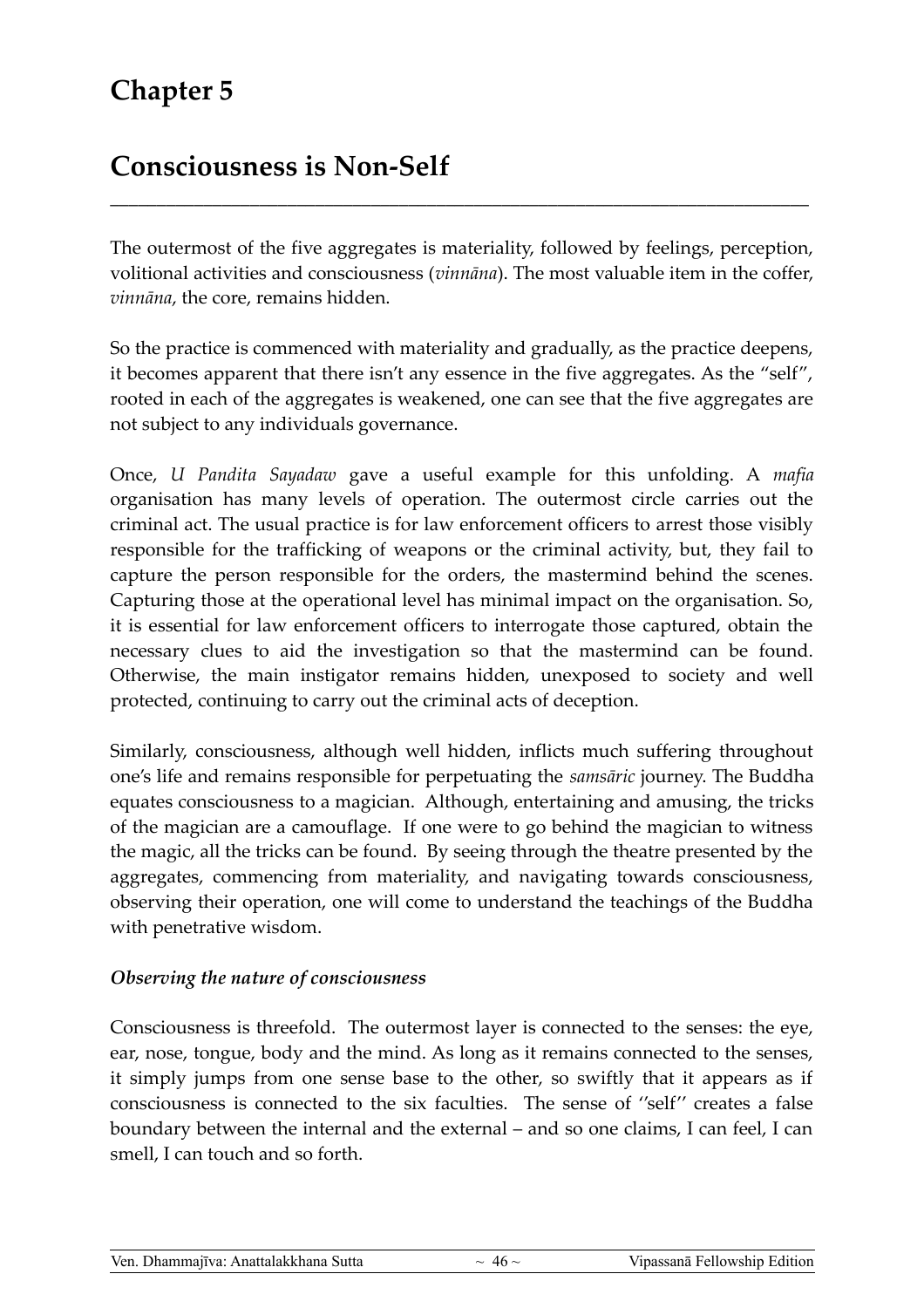Oscillating with sensory consciousness, one continues to be busy, undertaking many tasks, feeling important in society and spending very little time on the practice of meditation. Burning the candle at both ends and juggling many tasks, one fails to give priority to the practice. Living like this, at the time of death, one feels a sense of loss, having sought refuge in sensory consciousness.

Instead, mindfully observe the operation of sensory consciousness. Observe how consciousness connects to one sense base at a time and how inundated and absorbed one becomes with the impact at each sense base, while at the same time, assuming a complete world based on these partial views of, touch, taste, hearing and so forth.

Although it is difficult to identify the primary object and maintain continuity of mindfulness in the midst of sensory consciousness, one must align the mind to an object and note it as much as possible. Gradually, background thoughts and inner chatter will fade away and feelings will be given less attention.

If you are eating, keep track of the taste; if moving forward, backwards, stretching, looking sideways, become mindful of each bodily action. When an act is isolated and given attention, the observation is vivid; it is live and immediate.

Initially, to retain continuity of awareness, one must focus on a single primary object. As the practice deepens, a *yogi* is able to observe a single primary object and at the same time, be aware of any hearing, tasting, touch and so forth. Although secondary objects can be distracting, one is able to retain continuity of mindfulness upon the primary object, not allowing the mind to wander.

Venerable *Nānaponika Maha Thero*, in his book, *Power of Mindfulness* describes mindfulness to be shy in character, never attempting to promote itself, always in solitude and preferring inner peace. On the other hand, faith (*saddha*) is rather selfpromoting, wishing to advertise and show off, aiming at quick results. So we see many devotees preferring faith over the practice of mindfulness as faith generates results, it is overt and promotes recognition. Energy is also extroverted. Mindfulness on the other hand is introverted, shy and prefers minimum attention. Yet, the Buddha placed mindfulness at the helm, and when mindfulness takes control, it continues uninterrupted, stridently leading and neutralising the effect of the other factors.

Many pages of Buddhist literature are written on miracles of faith and energy, which are both unpredictable and incredible at the same time. Mindfulness by its nature, never loses confidence, never lets you down and continues with the momentum, although it is discrete and doesn't show off. In turn, it brightens the inner qualities.

Unless you are mindful, the mind continues to oscillate with sensory consciousness. With the aid of mindfulness, one can keep track of the primary object, instead of fuelling sensory consciousness. With continuity of mindfulness, one can see how the mind is cut off from external sense impingements.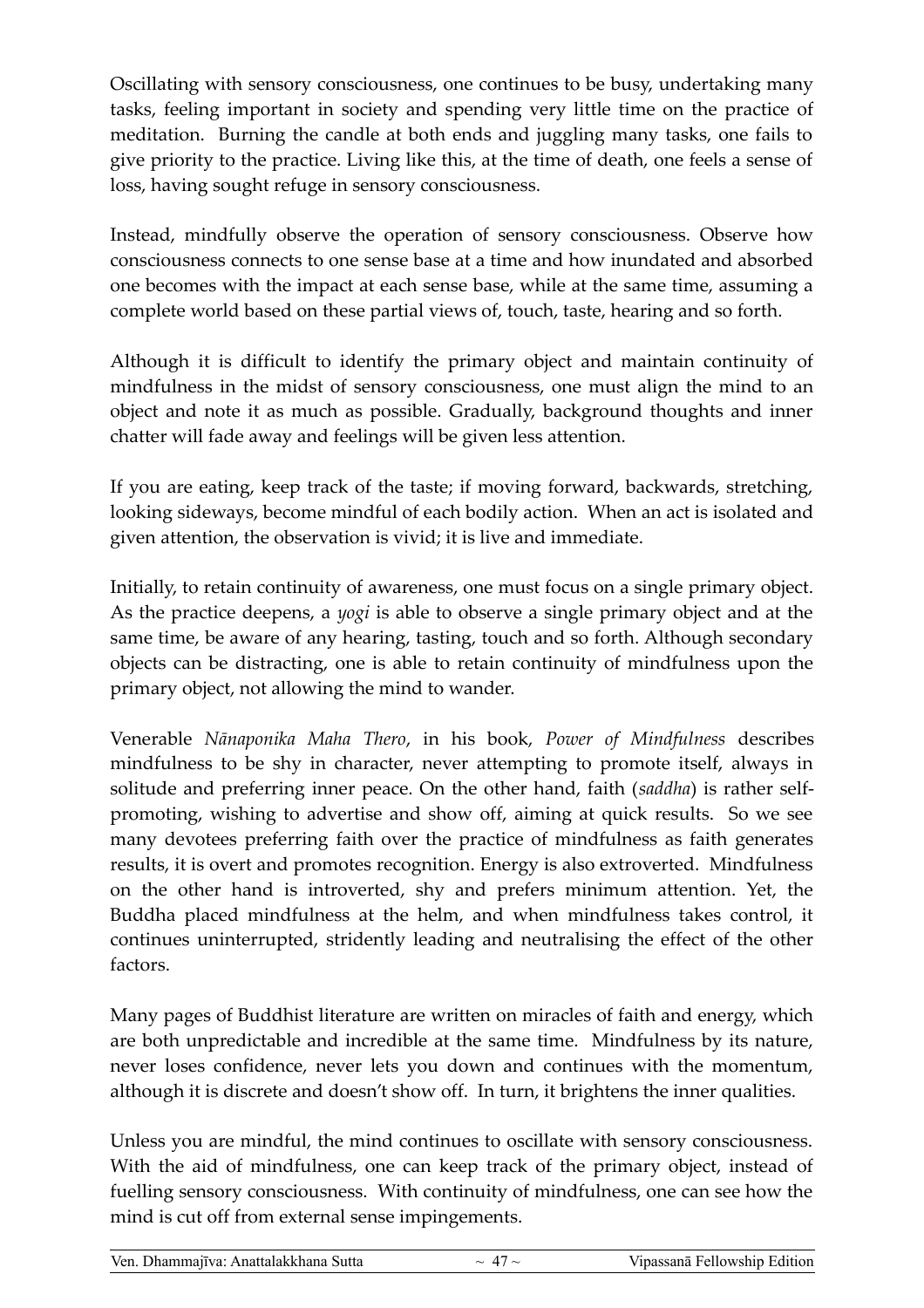Continuing with the practice, your eyes are closed, sounds are available, although, temporarily, you are separate from the senses: the eye, ear, nose, tongue and mind. Consciousness is connected to the body, the end of the nostril, the upper lip or abdomen or the breath, but, there is no yielding towards sensory consciousness. The experience is not in the material sphere.

One never reaches this state of awareness by coincidence, but through systematic practice. One could be in this state following the route of tranquil (*samatha*) meditation, or insight (*vipassanā*) meditation, either way, moving beyond external stimuli.

#### *Navigating beyond sensory consciousness*

The mind falls calm and collected on the object, although not completely separate from the senses, there is aloofness; consciousness remains immersed in immaterial pleasure. Although transgressive forms of defilements are arrested and the mind is equipoised and cut off from external stimuli, it is still susceptible to latent forms of defilements. Even the ascetic *Siddhartha* (*Bodhisatva*) realised that there was no mastery of consciousness at this stage of development. As his understanding was incomplete, he took leave from his teachers to undertake the practice and to delve deeper into an observation of mental states.

Similarly, *yogis* must not assume immaterial consciousness to be the final destination. With well boosted mindfulness, they must be awakened, be vigilant and diligent in such a balanced state of mind, even if external impingements are absent, knowing that the mind is still engaged and there is continuity and momentum. Although one does not consciously contribute with volition at this stage of the practice, there is only an apparent separation from the senses.

*Yogis* must become aware of the magical nature of the mind and how, when a noting object is absent, it is possible for mind-made objects to take over.

When materiality, smells, sounds, tastes are absent and there is a calming down of external sense impingements, the mind begins to dwell upon ambition, will, fabrication or mental preparation. These mental formations arrive uninvited, interrupting the pure stream of consciousness.

These mental formations are sometimes referred to as volitional activities. Venerable *Katukurunde Nānānanda Maha Thero* described them as mental preparations and in the West they were described as mental fabrications. These mental formations are subjective and informed by egotistical ideas, desire and conceit. It is important for *yogis* to observe these mental states and become mindful of their nature and operation.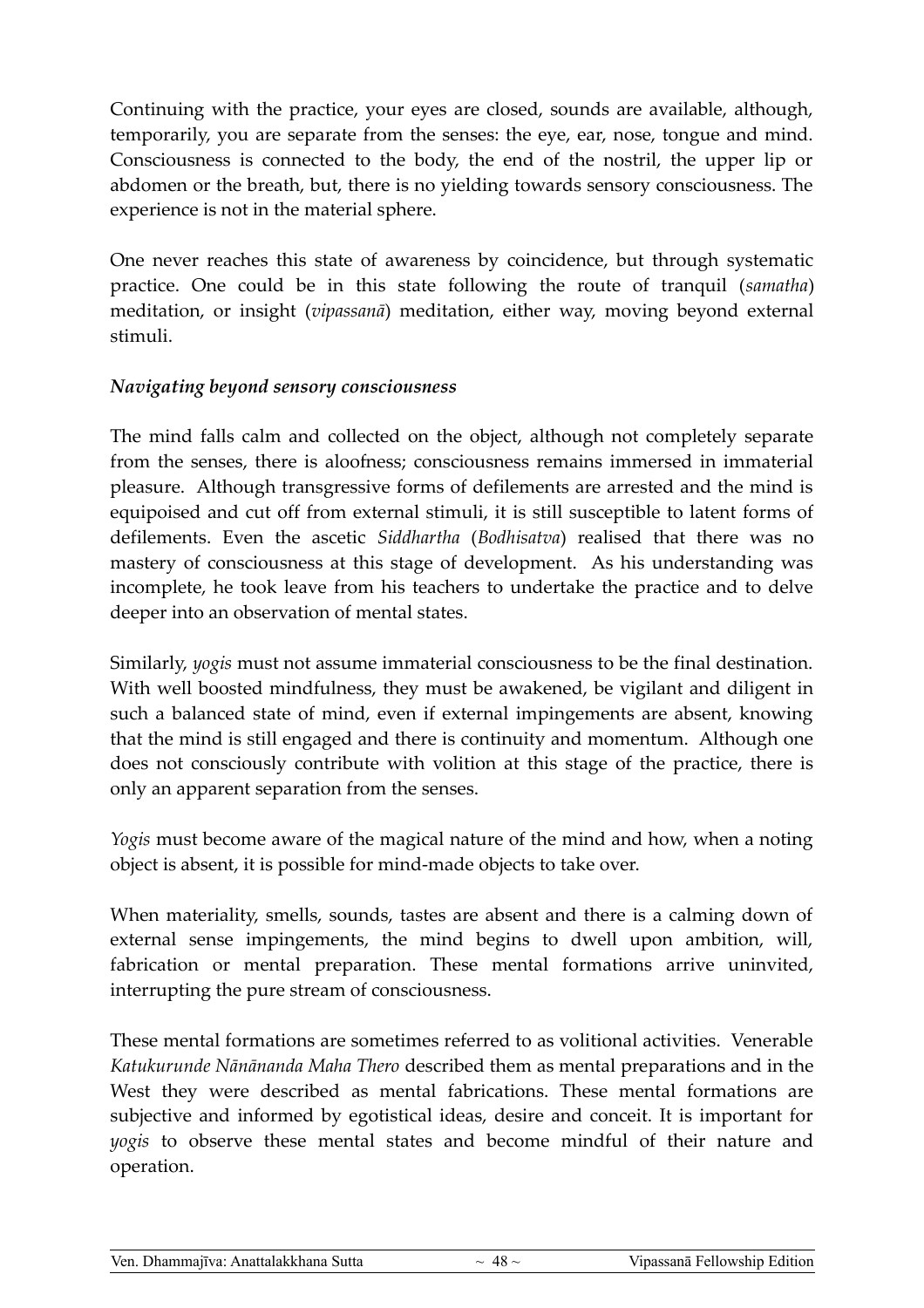Otherwise, creative thinking (mental proliferation) will take over and one begins to have thoughts of relatives, fame, good repute and the desire to have good health. Thoughts are continually conjured up in the mind. These thoughts appear to be for good measure, they appear to be compassionate, kind and generous, but are nonetheless, disruptive for the practice, veering the mind away from the one-pointed continuity of awareness. So, just disclaim them and be careful not to entertain them with self identity.

As the mind reaches isolation and experiences freedom, serenity and calmness, do not introduce anything wilfully, as consciousness is likely to seek refuge in any manifestation, creating fertile soil for latent forms of defilements to proliferate and the mind to be taken away from the continuity of awareness.

Consciousness finds nutriment in fabrication and mental preparation and in turn, fuels the reciprocal and mutual relationship between mind (*nāma*) and matter (*rupa)*. Instead, disclaim all that appears by way of mental formations. In turn, the operation of latent forms of defilements will be weakened. As consciousness separates from the senses, it feels cornered and one might feel unsafe, lost or disoriented. A well informed *yogi* is prepared for such an experience and is able to progress in the practice, unaffected and with confidence.

#### *Unmanifested state of consciousness*

Navigating towards the deeper layers in the practice, one is met with unmanifested consciousness (*anidassana vinnāna*), a refined (sign-less) state of consciousness. In spite of us having this refined state of consciousness, we fail to appreciate it, as it is not dramatic or eventful. Immersed in our busy lives, engaged in multi-tasking, we fail to realise the potential to reach such a refined state of awareness. Such awareness speaks of a common humanness that underpins all of us. Yet, we feel as if there is always something that ought to concern us, something that needs to be searched or aspired to.

Associating with the past, one experiences regret, and with the future, there is the wish for hope and excitement. In the middle, there is an uneventful and neutral consciousness which lacks excitement, remorse or anxiety.

Anyone who is positive and forward thinking could progress towards the blissful state of unmanifested consciousness by developing mindfulness and concentration. If one is always fault finding, looking at the negative side of society, entertaining an inferiority complex and fails to exert sympathy and forgiveness, it is difficult to progress deeper in the practice.

The outermost layer of consciousness connected to sensory consciousness is smeared with defilements unless one responds with the presence of mindfulness. At times, one may experience sleepiness or regret and at other times, excitement or doubt. All mind states arise, only to pass away, they are transient. Any permanency that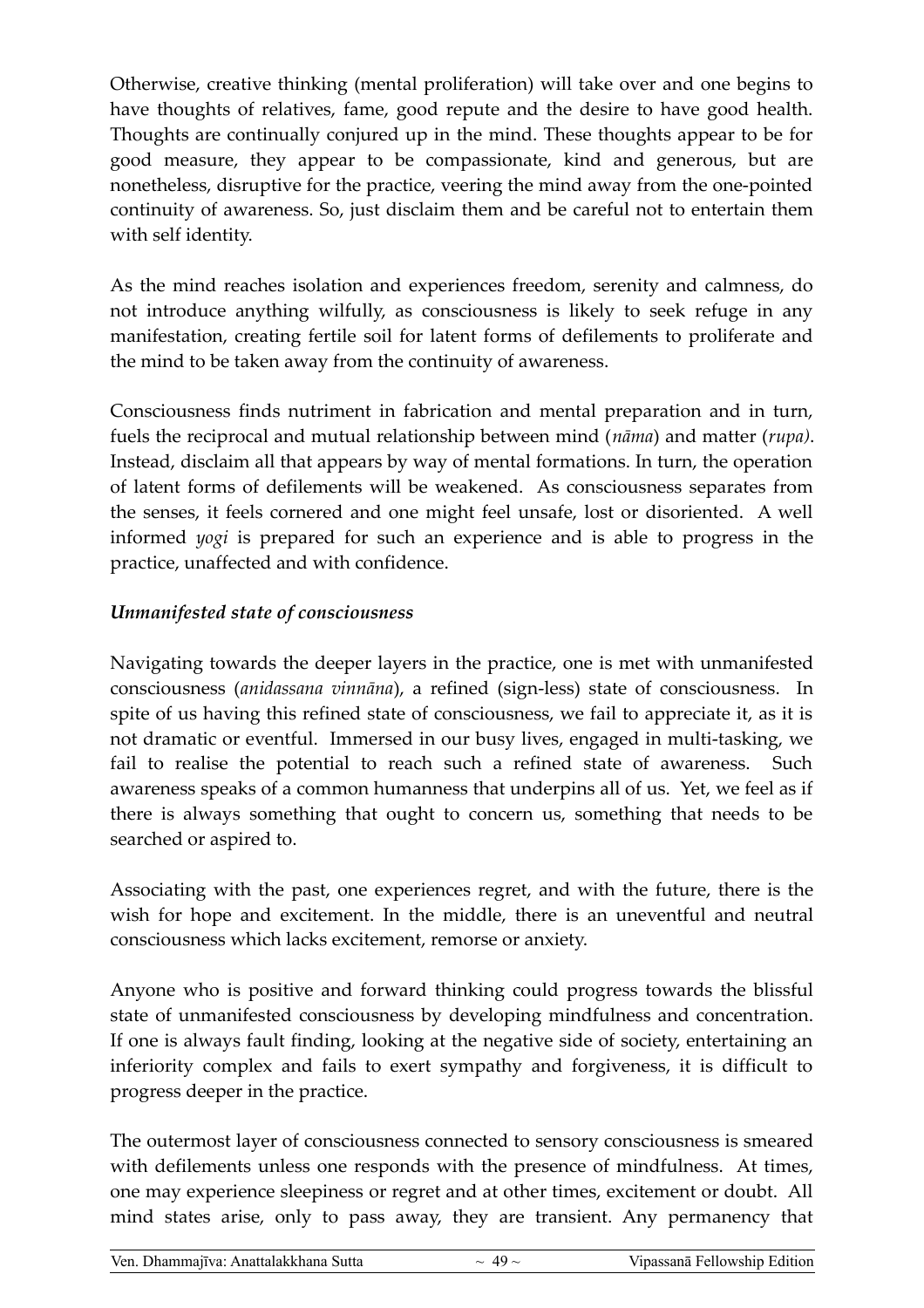manifests is due to perception. It is our perception that prolongs the effect of an event.

In the practice of tranquil (*samatha*) meditation, when experiencing lust or desire, one is instructed to recollect the repulsive aspects of the body. With hatred or ill will, one must exert loving kindness to neutralise the aversion. Where sloth and torpor, regret or excitement are present, recollect the virtues of the Buddha, to align the mind with the object, to understand the nature of mental states and how rapture arises when doubt dissipates. Gradually, one masters the art of confronting difficult situations, learning to overcome all obstacles through one's own ways and means.

Desire starts to fade away as the practice gathers momentum. There is a weakening of hindrances. Then, faith, energy, concentration, mindfulness and wisdom gradually fade away. In the same way that a building cannot be constructed without the scaffolding, the five faculties must be utilised as an aid in the path towards liberation. As the practice progresses, the cessation of the five faculties could also be observed. So don't attach to them or cling to them. Just let them go away as the scaffolding is thrown away once the building construction is completed. Seeing the unfolding of *dhamma* in the practice in this way has a galvanising effect.

In the practice of tranquil (*samatha*) meditation, *yogis* can easily assume and claim, I am "such and such", I have "achieved in the practice" and so forth. In *vipassanā* meditation, one uses all manifestations and techniques as a tool and their fading off is part and parcel of the observation; there is alignment in the transience. All mishaps are observed without aversion or attachment.

When faith diminishes, observe it with equanimity. Knowing the nature of all mental manifestations, one remains unshaken when the good qualities erode or fade away. This is a discerning quality of the *vipassanā yogi* – always adopting an approach of wise reflection to directly meet all presently arising objects, observing their transience, without appreciation, rejection or claiming them and in an assuming manner, at a distance, through the lens of an objective third person. There is no room for frustration because everything that arises is taken as an object for the practice.

Unless you are able to manage the gross forms of defilements, you will not be exposed to the subtle mental aspects. Unless you are skilful, you will be distracted when defilements arise. You will not penetrate to the deeper layers of consciousness. Juggling too many things, oscillating in emotions, you are simply entertaining volitional formations (*sankhāra*). When the ego intervenes, the situation becomes messy; there is friction and the flow is disturbed.

Objectively seeing the mind and its operation, how volition is projected, one directly comprehends one's personality traits. Observing the unfolding, immediately, one is able to engage wise reflection. Only *vipassanā yogis* are able to observe the natural unfolding of phenomena. So, be ready for the moment to unfold. When the observation is instructed by mindfulness, the response will be one of equanimity.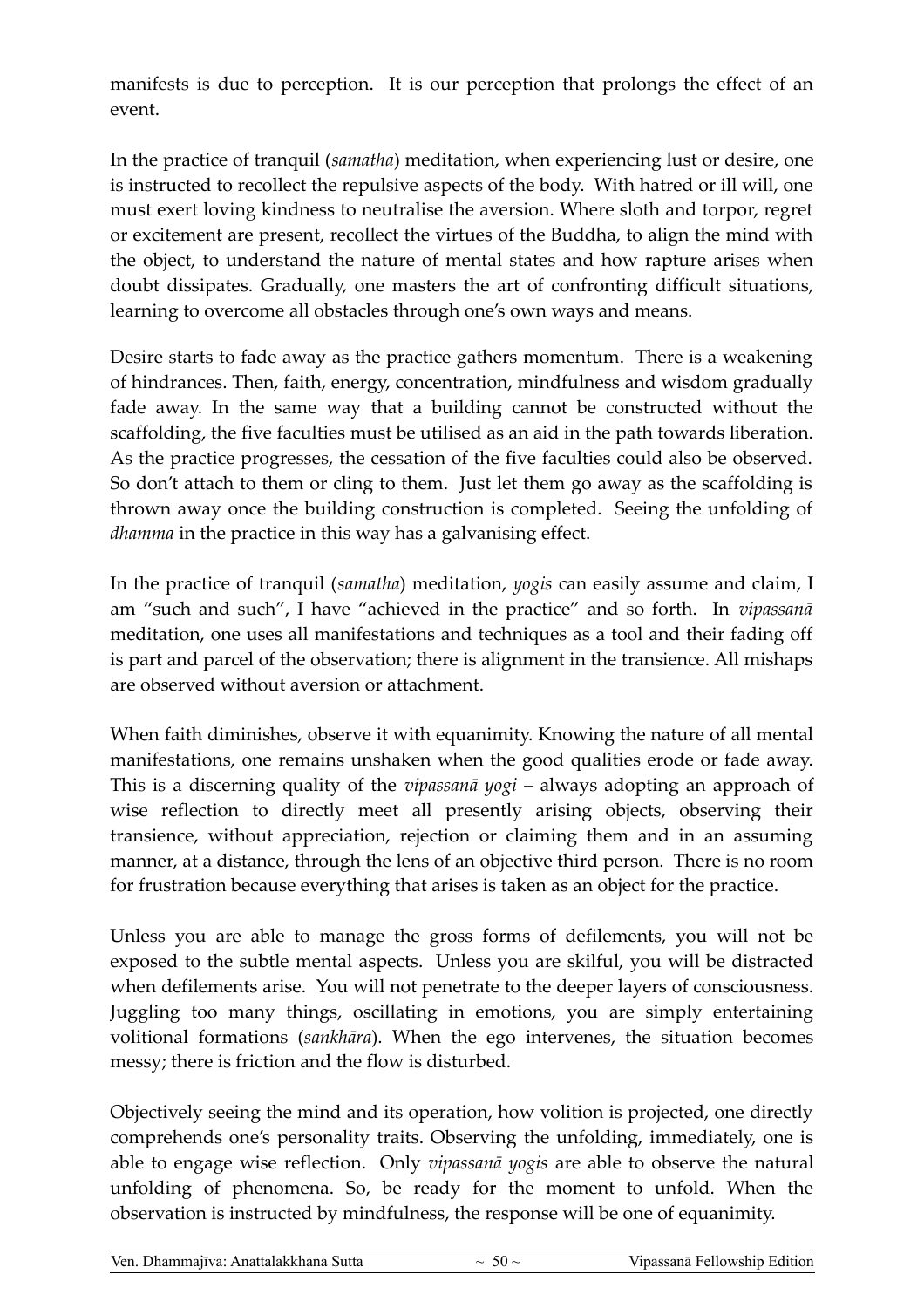#### *Seeing the operation of consciousness in the practice*

If consciousness had a governing essence, it would be subject to affliction and one could say, let my consciousness be thus or not be thus. It is very difficult and confronting for anyone to understand that consciousness inflicts suffering, as it is considered as a positive, healthy and supportive aspect in one's life. Materiality, feelings, perception and volition are supportive factors for the operation of consciousness. Materiality (*rupa*) and mentality (*nāma*) have a reciprocal relationship with consciousness.

When one has direct contact with materiality, feelings, perception and volitional formations, one can observe the non-governable nature of consciousness. Commencing with materiality, we progress in the practice to observe feelings, perception and volitional formations, slowly becoming aware of the operation of consciousness. With continuity of awareness, materiality reaches an unperceivable level, at which point, one experiences indifferent feeling. Perception is also "signless". Yet, one must be aware of the distractions that can be caused by volitional formations, fabrications and inner chatter. Mental fabrications habitually intervene to support the more superficial worldly consciousness.

Consciousness always engages in duality, it discerns, always separating any situation as good and bad, black and white and so forth, encouraging relativity, separation and qualitative discernment. So in the practice, we continue to observe the same object, observe the shapes, characteristics and manner, allowing consciousness to be with one object, to gradually move from diversity to unity. On the way, one develops a certain amount of friction and phobia as one loses the theme and motivation. Moving away from sensory consciousness, there is an absence of communication. This is because conventional language is based on relativity.

Growing up, our chemistry changes; our perception also undergoes change. Throughout a life cycle, any one person is not the same and one's identity card cannot be the same. There is a continuous facial difference, an ongoing ageing process. All feelings, perceptions and volitions are fuelled by consciousness; it is the medium upon which aggregates manifest. Consciousness is anchored upon identity.

Just pause at "seeing" without further engagement with the visual object, to limit the commentary and mental proliferation. Engaging in the characteristics, modes and the nature of visual objects, one generates defilements. Whether the object is perceived as auspicious or inauspicious is based on one's qualitative discernment. There is no "seer" in the "seeing process". It is just "seeing". If one engages with the "seeing' one will continue to think, interpret, fabricate and engage in mental preparation. Pause, with "seeing" as just "seeing" and listening, as just "listening". The same with touch, taste, smell and mind consciousness. Pause at the inception of any event to take consciousness under your control.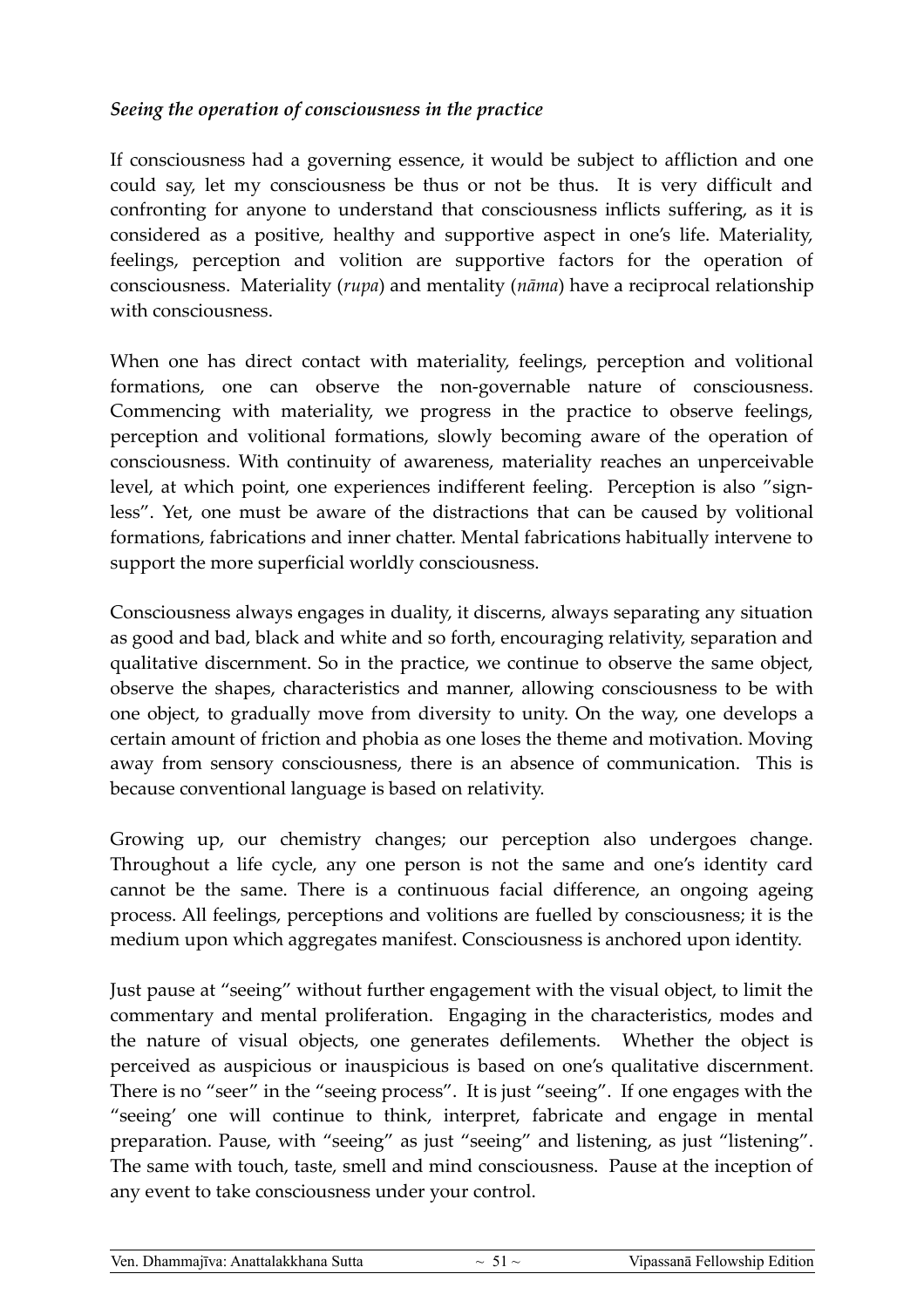For example, as I speak, you receive the sound waves. But there is no interpretation, unless volition intervenes. It is like a recording or the operation of a camera. There is no interpretation in the recording of a camera which takes the visual imprint. Operate as if you are an instrument, just stop short at process without interpretation, just listening, tasting and touching. Don't go to mental preparation (fabrication), or take on the responsibility to worry, simply become responsible for allowing the process to unfold naturally. As you begin to observe all processes as an unfolding, rational consciousness begins to feel rather insecure.

Feelings, perception and volitional activities may continue, but you are not carried away and instead, observe their operation. You are not taking delight in them or feeling distressed over them, rather, they just pass by. Habitually, consciousness is promoting us to respond, to claim, to take responsibility. Gradually, as the practice navigates to the deeper layers, you are able to see how consciousness loses its base. As momentary consciousness unfolds, you will see the flux, the rapid operation of mind and matter. Have equanimity and develop "suchness" to what unfolds. Allow nature to take its course.

When a visual object contacts with eye sensitivity, eye consciousness arises and one experiences "seeing" consciousness. Where there is contact between the mind and the object, there is "seeing" and you feel either delighted or repulsed at the sight, interpreting the process without pausing from the very inception of the process, thus giving nutriment to mental proliferation. Although displeasure and pleasure records in our memory, there is an indifferent mind state, a neutral feeling that is often overlooked, a state that is characterised by equanimity, where there is no pain or pleasure. This is the state of mind that ought to be harnessed in the practice.

If one interprets sensory consciousness, there is a label associated with cognition and recognition. If one were to pause at the onset of any unfolding, cognition or recognition does not take root. All that you perceived in life is not real, you only perceive what you feel and interpret, the meaning, you ascribe to the event, fuelling desire or aversion to that which simply unfolds. What you label, you think over, prolong and chew on. So you chew the cud, a self-imposed interpretation of importance, ascribed to an event, an unfolding, qualifying it as positive or negative. Without your realisation, *tanhā* (desire), *māna* (conceit) and *dhitti* (view) have taken over.

Our inclination is to indulge in pleasant sights. So, we habitually begin to wander and absorb the delightful images. Don't leave room for such negligence, instead, try to become aware of the "seeing" as early as possible.

The ecstasy or the impact feels better than the direct touch and a whole story is built around the perception, a self-directed interpretation, of the event and a motivation based on your own fabrication! So, you are taken for a ride, without any understanding of direction. So how do we apply the clutch and the brake, to stop the skidding of the vehicle?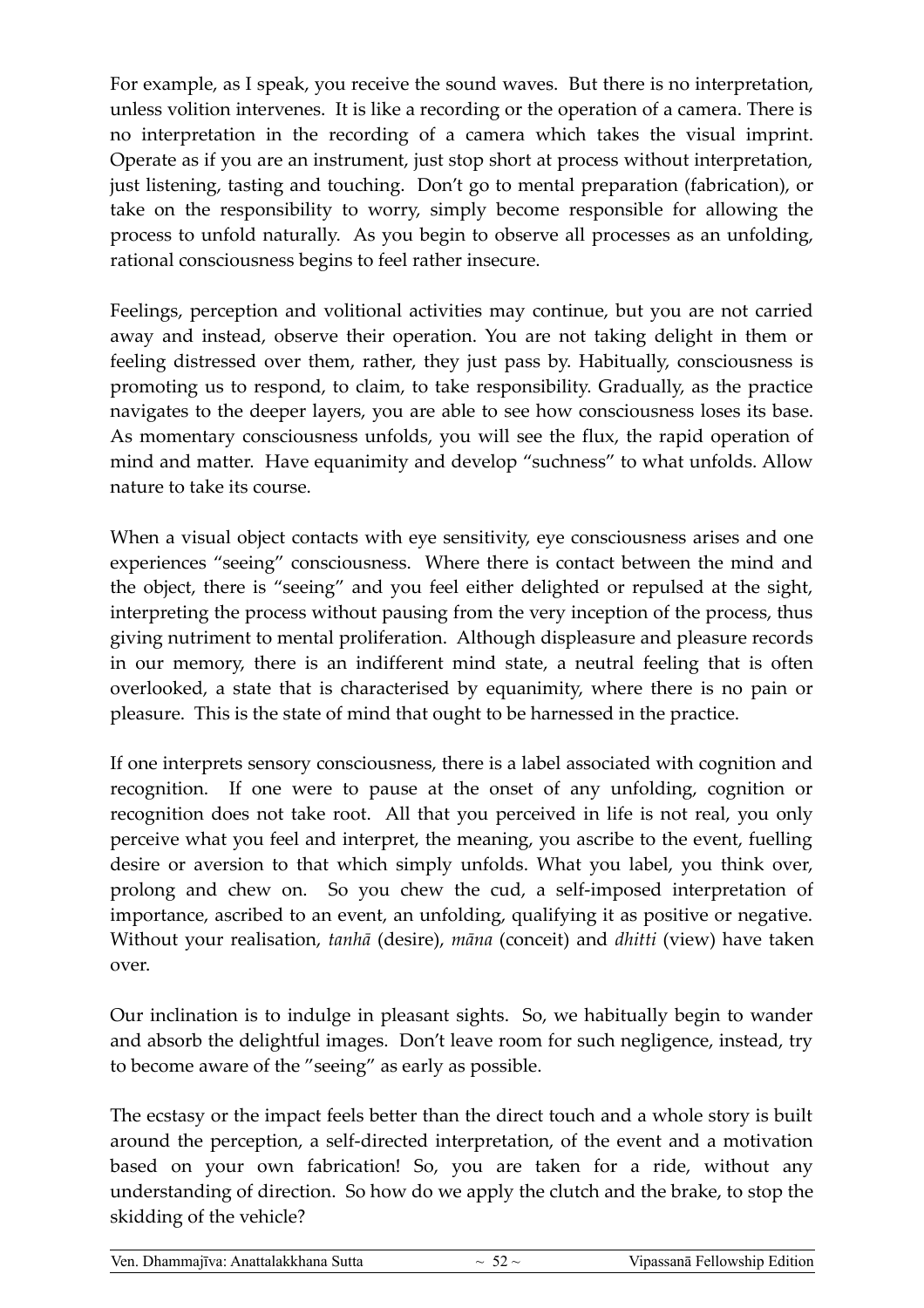#### *Pausing the cycle of sensory consciousness*

Instead of being immersed in mental proliferation, become aware of the mechanism, the process of the sense base receiving sense objects, just observe the mere unfolding of universal conditions. If you are undertaking walking meditation and see a beautiful sight, pause at "seeing", then, if sounds impinge on your ear drum, become aware of the "hearing", observe the swift transition from body consciousness to eye consciousness and then to ear consciousness. Then, as the mind returns to the sole of your feet, become aware of the transition. Mindfulness is the safety valve that prevents mental proliferation. The mind can only receive sensory contact through one sense base at a time. So it is impossible to see and hear at the same time, or to taste and smell at the same time.

Generally, with sensory contact, we are able to exert mindfulness only at the stage when feelings arise. Becoming aware of the feelings associated with sensory contact, we don't generate sensory perception and volitional formations, being aware of the "seeing", "hearing" and so forth. Otherwise, one's ego or conceit is infused into the process, labelling the object, as one recognises it. The feelings generated by sensory contact are smeared with labels and signs along with the qualitative assessment imputed to the event. With sharpened awareness, one is able to observe the swift transition of sensory consciousness.

The Buddha offers a diagnostic approach to sensory consciousness: first and foremost, to become aware of the negligence, and to take the situation under one's control so that the causative (primary) agent can be addressed. Usually, prior to any medical treatment, the pathogenic agent needs to be identified, as otherwise it is difficult to treat the symptoms. At first, it may seem that there are multiple pathogens. Once the most virulent pathogenic agent causing the symptoms has been identified, it is easy to prescribe the medicine.

You see, when something is thrown at a dog, it starts to chew the object, circling around it, yet the lion, would turn back and hunt for the cause. As if you were a lion, you must aim to look at the causative factors, not circling around the symptoms.

To identify the causes underpinning the unfolding of events, become mindful of the process. Mindfully, become aware of the breath. Sounds and thoughts may be present, but, patiently, and repeatedly apply mindfulness to the breath. If you are distracted, become aware of the distraction, bringing the mind back to the primary object. Remaining mindful amidst distraction is strong and dynamic. Just "mind your own business", becoming aware of things as they unfold, gradually developing mindfulness and concentration to catch the latent forms of defilements lurking in the hidden terrain of the mind.

If there is clarity of mind, one rarely engages in debate. There is no judgment or comparison and the phenomena witnessed are in its original form. There is no need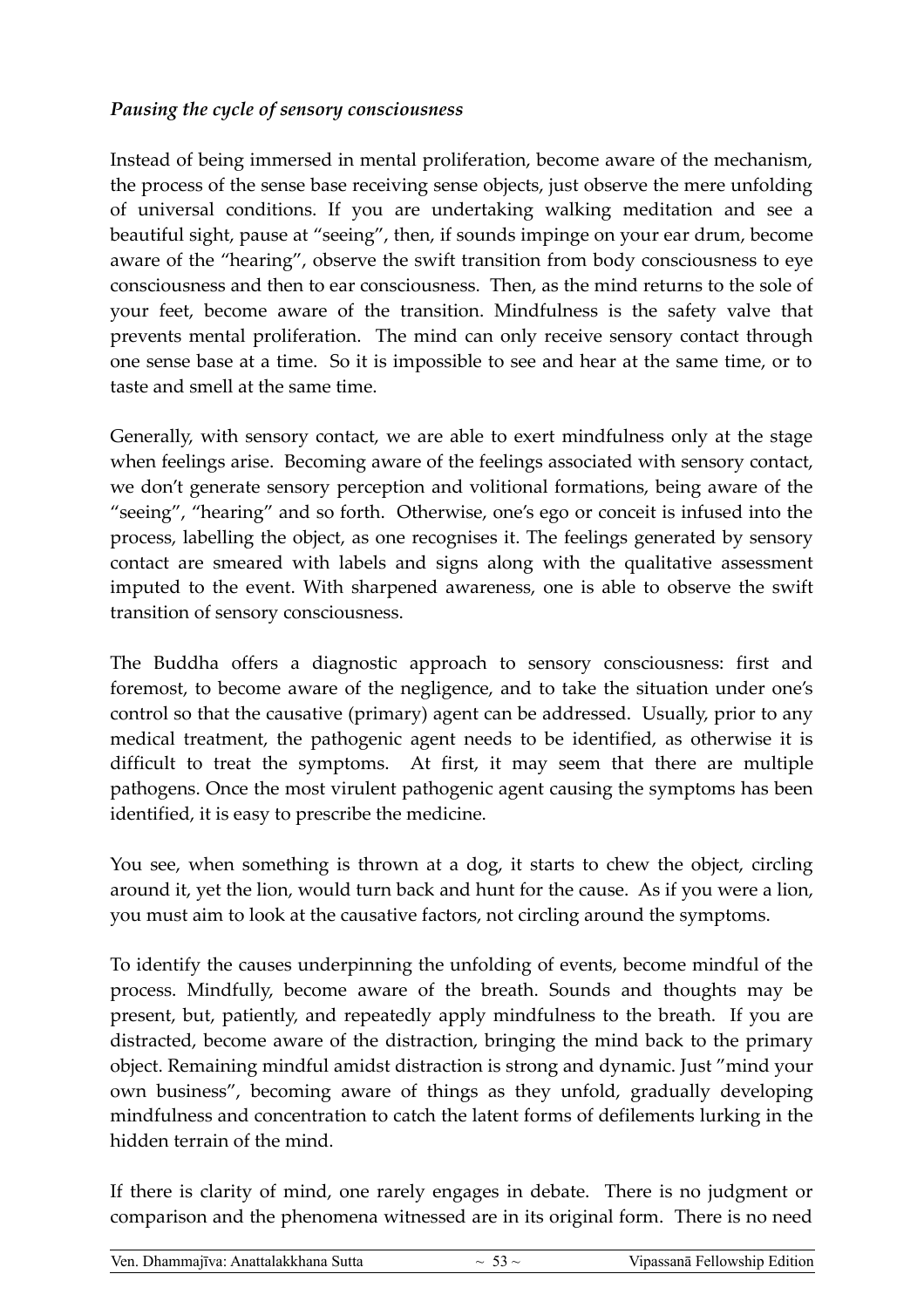to blame another or to speak to others in lowly languages. You learn the art of applying the clutch and the brakes. Each and every cognitive series enables you to understand your habits and personality traits, if you are mindful of the process. The observation at the beginning, the middle and the end of each breath appears different.

In the dimension of time, the past, present and the future undergo change and so does the breath, as long as it is visible in your awareness. Directly confronting the breath, one can observe the chronological changes to the breath and its transient nature. Progressing deeper, one can observe the subtle breath and how it undergoes change from one moment to the next. They are like passing clouds.

Practising like this, one sees the futility in mental proliferation over transient objects. Dwelling upon them as auspicious or inauspicious is a worthless task. It is like being in a dream world, assuming or rejecting the images, mistaking the dream for reality. We exert desire over materiality (*kama tanhā*), wishing that we can share the experience, the pleasant feeling, when we are with those near and dear to us (*bhava tanhā*). Believing in these experiences as real, you try to expand them to a larger scale and when impediments block progress, you develop negativity, or animosity towards anyone that hinders your projects (*vibhava tanhā*).

Similarly, feelings also are impermanent and cannot be kept under one's control. Feelings are more transient than materiality. Seeing them as impermanent, they are not worthy of being claimed, being assumed, to be called "mine" and "myself". One can experience materialistic pleasure based on visual objects, luxuries and quality products. So economists fight over these developments, classifying states as being part of the first world, the developing world and so forth. We are asked to model the economy according to the first world, to aspire to a first world economy. Underpinning these classifications and demarcations is feeling, which is transient.

So, we live amidst uncertainty; since, nothing is comprised of an essence, nothing is governable. Even immaterial forms of feelings, such as *jhānic* bliss and rapture that can arise in the practice are also impermanent. Throughout this process, although the purification continues until one reaches the first *magga phala* to become a stream entrant, immaterial feelings still remain reversible. It is only at the stage of *anāgami,* the stage of non-returner, that one's experience is credible and irreversible.

Consciousness is like a magician that manipulates according to its own agenda. It can betray you anytime, as long as you assume the experience. If, on the other hand, you are aware of the non-self characteristic of the five aggregates, seeing their transient nature and observe their unfolding without classification and value judgment, directly, you are not fooled by the mirage of perception or the tricks played by consciousness. Day by day, through direct experience, you relinquish materiality; naturally aligning with the immaterial form of feelings and time and again, reaching a state of sign-less perception. Practising like this, release from the sensory realm becomes second nature to you. There is no tension. The entire